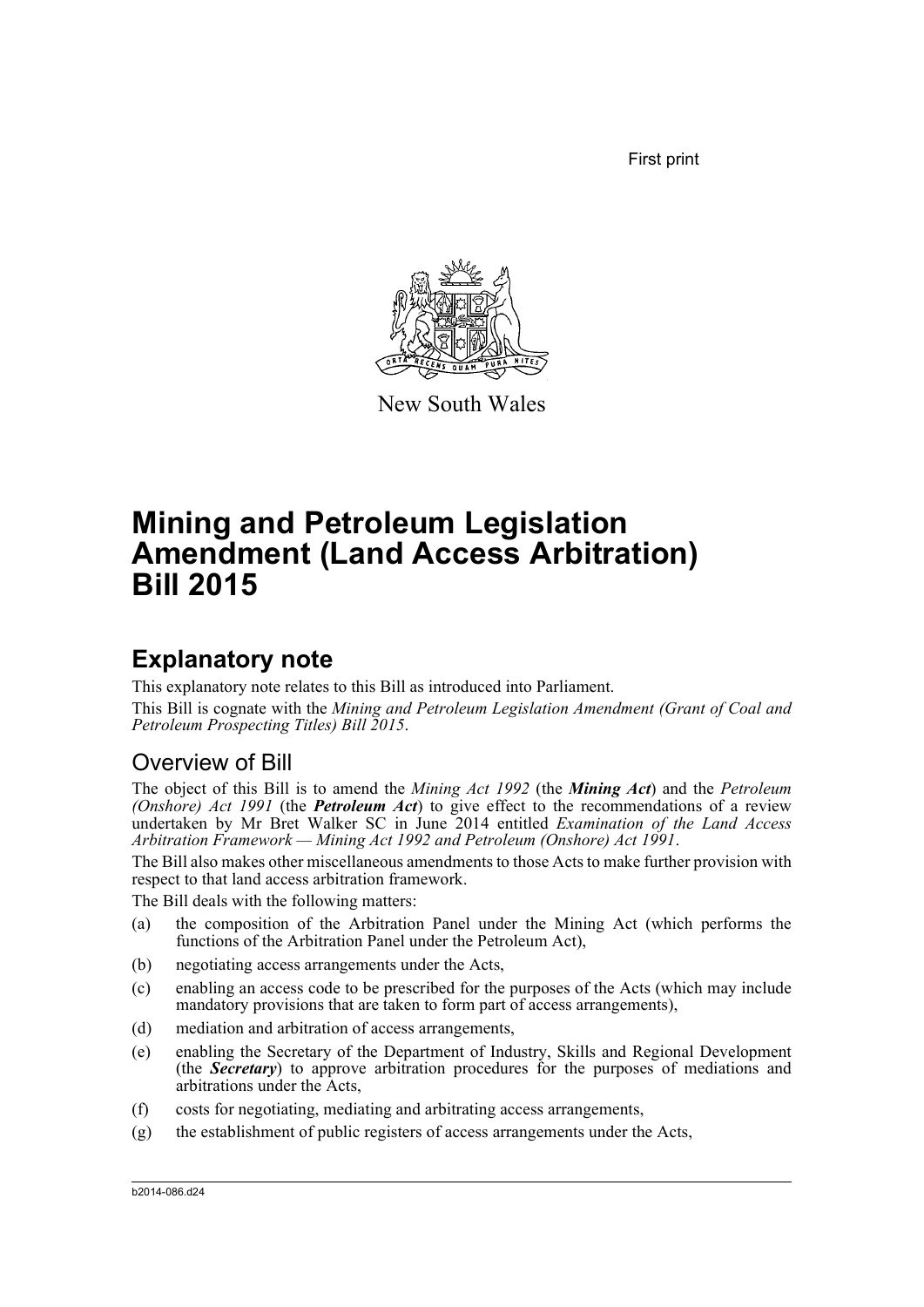Mining and Petroleum Legislation Amendment (Land Access Arbitration) Bill 2015 [NSW] Explanatory note

- (h) allowing the Land and Environment Court to determine access arrangements if the court is already considering an application relating to operations near dwelling-houses, gardens or significant improvements on the land concerned,
- (i) clarifying the extent of the general immunity of landholders from liability for other persons' acts or omissions on the landholder's land,
- (j) excluding seismic surveys on certain roads from prohibitions of certain operations within a certain distance of dwelling-houses, gardens or significant improvements,
- (k) clarifying the operation of certain provisions relating to operations in proximity to significant improvements and enabling regulations to specify works and structures that are and are not such improvements,
- (l) renewal of exploration licences and assessment leases under the Petroleum Act over areas of land smaller than that comprised in the application for renewal,
- (m) clarifying the rights of holders of production leases,
- (n) extending the access arrangement regime that applies in relation to exploration licences under the Petroleum Act to production leases under that Act,
- (o) assessment of compensable loss suffered or likely to be suffered as a result of the exercise of rights under petroleum titles,
- (p) savings, transitional and other miscellaneous matters.

The Bill also provides for the cancellation of certain petroleum exploration licences that are comprised of land within national parks.

### Outline of provisions

**Clause 1** sets out the name (also called the short title) of the proposed Act.

**Clause 2** provides for the commencement of the proposed Act on a day or days to be appointed by proclamation.

### **Schedule 1 Amendment of Mining Act 1992 No 29**

#### **Seismic surveys on roads**

**Schedule 1 [1] and [2]** amend sections 31 and 49 of the Mining Act to provide that those provisions (which prohibit the exercise of rights conferred by exploration licences and assessment leases on land on which is situated, or within a specified proximity of, dwelling-houses, gardens or significant improvements) do not apply to seismic surveys on roads, if the licence or lease holder has given written notice of at least 21 days (or such other period as is prescribed by the regulations) of the carrying out of the seismic survey to the owner of the dwelling-house, garden or significant improvement concerned (and, in the case of a dwelling-house, the occupant).

#### **Amendments relating to activities on land on or near dwelling-houses, gardens and significant improvements on land**

**Schedule 1 [1] and [2]** also amend sections 31 and 49 of the Mining Act and **Schedule 1 [3]** amends section 62 of that Act to provide that the holder of the exploration licence, assessment lease or applicant for the mining lease is to pay the costs of the owner of the dwelling-house, garden or improvement (or occupant of the dwelling-house) in those proceedings in the Land and Environment Court relating to resolve disputes as to land is or is not covered by those sections.

**Schedule 1 [27]** substitutes the definition of *significant improvement* in the Dictionary to the Mining Act. The proposed definition provides that a *significant improvement* on land, in relation to an authorisation or an access arrangement, is a work or structure that:

- (a) is a substantial and valuable improvement to the land, and
- (b) is reasonably necessary for the operation of the landholder's lawful business or use of the land, and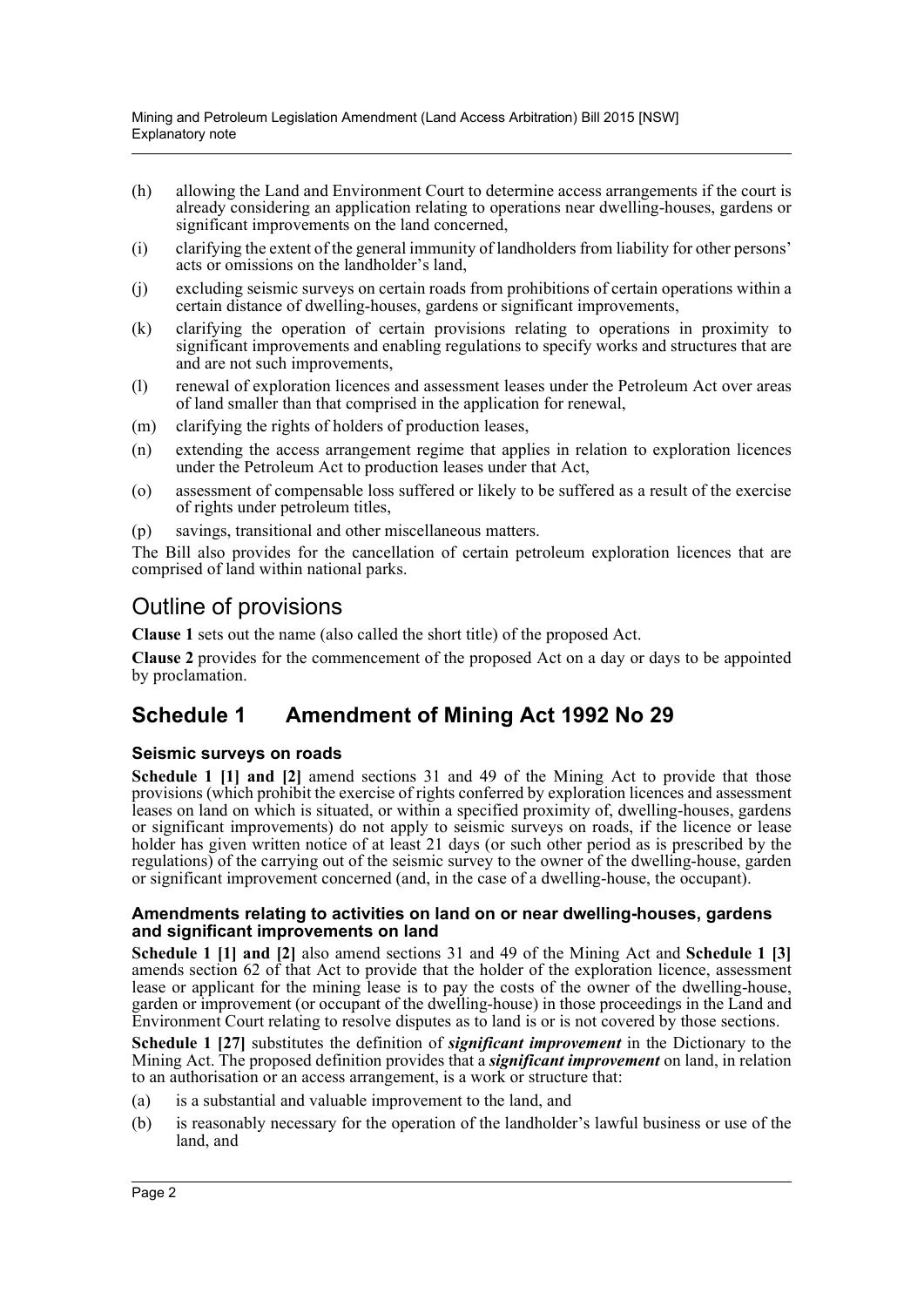- (c) is fit for its purpose (immediately or with minimal repair), and
- (d) cannot reasonably co-exist with the exercise of rights under the authorisation or the access arrangement without hindrance to the full and unencumbered operation or functionality of the work or structure, and
- (e) cannot reasonably be relocated or substituted without material detriment to the landholder,

and includes any work or structure prescribed by the regulations for the purposes of the definition, but does not include any work or structure excluded from the definition by the regulations.

#### **Composition of Arbitration Panel**

**Schedule 1 [4]** substitutes section 139 of the Mining Act relating to the establishment of the Arbitration Panel. The proposed new section 139 establishes the Arbitration Panel and deals with the following matters:

- (a) providing that, when appointing persons as members of the Arbitration Panel, the Minister for Industry, Resources and Energy (the *Minister*) must comply with any processes or procedures for such appointments set out in the regulations,
- (b) setting out that a person is not eligible for appointment as a member of the Arbitration Panel unless the person meets the eligibility criteria (if any) set out in the regulations,
- (c) the term of office and conditions of members of the Arbitration Panel.

The proposed section also requires the Secretary to keep and maintain a register of the following:

- (a) the name, business address and contact information of each member of the Arbitration Panel,
- (b) the qualifications and experience of each member (as at the time of the member's most recent appointment),
- (c) details of any actual and potential conflicts of interest disclosed to the Secretary in compliance with a condition of the member's appointment (if such a condition has been imposed),
- (d) any other matter relating to members of the Arbitration Panel as the regulations may prescribe.

The register must be made available for inspection on the website of the Department of Industry, Skills and Regional Development (the *Department*).

#### **Access arrangements—general**

**Schedule 1 [7]** inserts proposed sections 141A and 141B into the Mining Act.

**Proposed section 141A** provides that the regulations may prescribe a code (an *access code*) containing provisions relating to access to land by the holder of a prospecting title and the carrying out of activities on that land by the holder. The regulations may designate any or all of the provisions of an access code as mandatory provisions. An access code may contain non-binding guidelines relating to negotiating and agreeing access arrangements.

**Proposed section 141B** provides that all access arrangements are taken to include provisions in the same terms as the mandatory provisions of the access code. A provision of an access arrangement has no effect to the extent that it contains obligations on the holder of the prospecting title that are less stringent than those in a mandatory provision.

#### **Negotiating access arrangements**

**Schedule 1 [8]** amends section 142 of the Mining Act to provide that the holder of a prospecting title and the landholder of the land concerned must negotiate on an access arrangement in good faith.

The amendments to section 142 of the Mining Act also provide that:

(a) the holder of the prospecting title must pay the reasonable costs of the landholder of the land concerned in participating in negotiating the access arrangement, and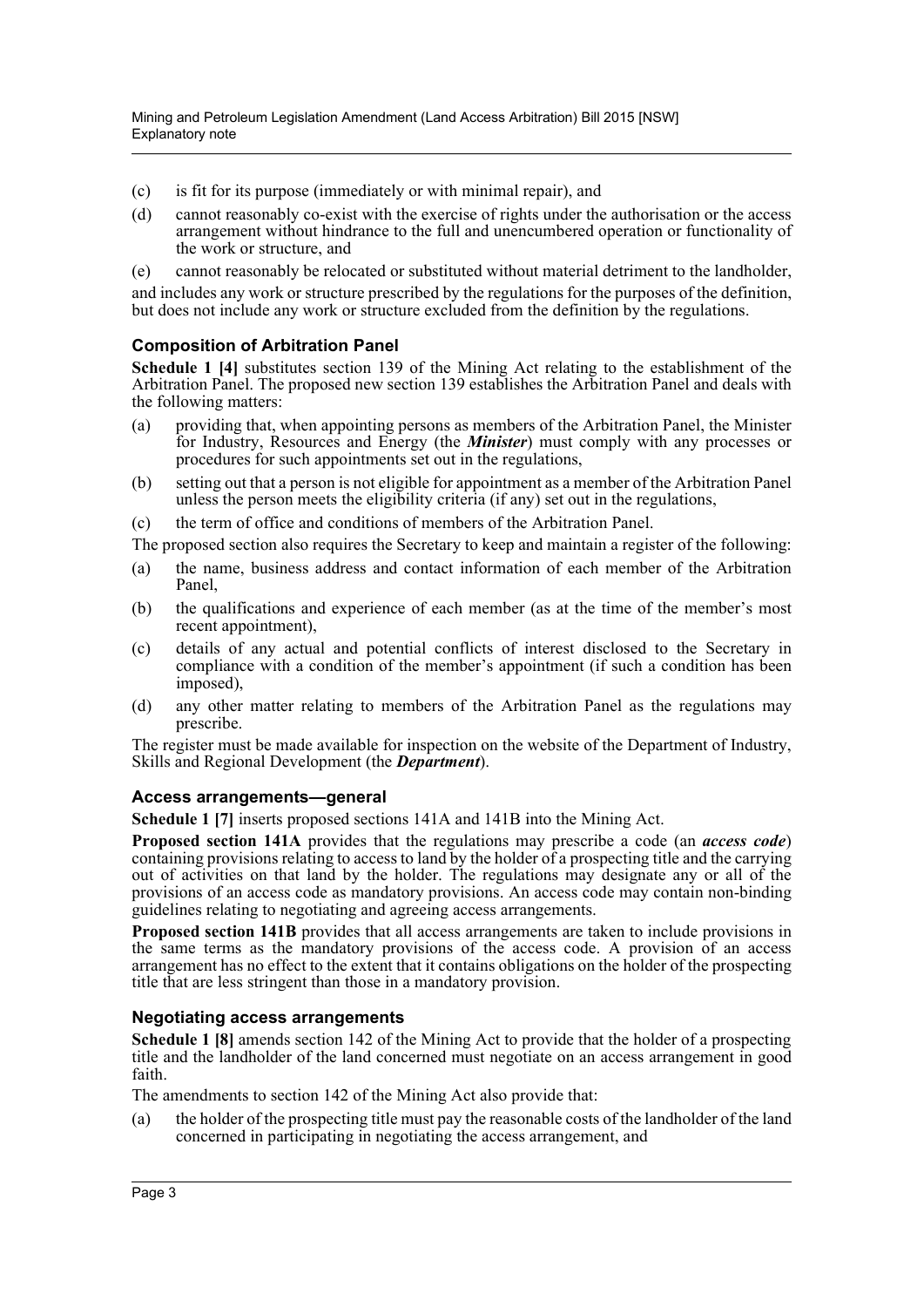(b) the maximum amount of those costs is the amount set out by the Minister by order published in the Gazette (and deals with the making of those orders).

**Schedule 1 [5]** makes a consequential omission.

#### **Mediation and arbitration of access arrangements**

**Schedule 1 [6]** amends section 141 of the Mining Act to provide that both a landholder of land subject to an access arrangement and the holder of the relevant prospecting title may request the appointment of an arbitrator following a contravention of the access arrangement by the title holder.

**Schedule 1 [9]** substitutes section 144 (2) of the Mining Act to provide that the holder of the prospecting title concerned must pay an application fee for the appointment of an arbitrator under the section.

**Schedule 1 [10]** substitutes section 145 of, and inserts proposed sections 145A and 145B into, the Mining Act.

**Proposed new section 145** provides that, as soon as practicable after having been appointed, an arbitrator must arrange and conduct a mediation of the question of access to the land concerned.

**Proposed section 145A** contains provisions dealing with the mediation, including the termination of the mediation. The provision requires the parties to a mediation to participate in the mediation in good faith.

**Proposed section 145B** provides that if the mediation is unsuccessful, the arbitrator must, as soon as practicable after its conclusion arrange and conduct a hearing of the question of access to the land concerned.

**Schedule 1 [12]** makes a consequential omission.

**Schedule 1 [11]** substitutes section 146 of the Mining Act to provide that, at any mediation of, or hearing into, the question of access to any land by the holder of a prospecting title, the holder and each landholder:

- (a) are entitled to appear and be heard, and
- (b) may be represented by an agent or by an Australian legal practitioner.

**Schedule 1 [13]** amends section 148 of the Mining Act to provide that the parties to an arbitration must participate in the arbitration in good faith and that an arbitration may be terminated at any time at the request of the parties.

**Schedule 1 [14]** inserts proposed sections 148A and 148B into the Mining Act.

**Proposed section 148A** provides that the Secretary may, by order published in the Gazette, approve arbitration procedures for the conduct of mediations and arbitrations under Division 2 (Access arrangements for prospecting titles) of Part 8 (Authorities generally) of the Mining Act (*approved arbitration procedures*). The approved arbitration procedures may include guidance materials for the benefit of the parties and arbitrators. Unless the parties and the arbitrator agree otherwise, mediation and arbitration under Division 2 is to be conducted in accordance with the provisions of the approved arbitration procedures. In the event of an inconsistency between a provision of the approved arbitration procedures and a provision of the Mining Act or of the regulations, the provision of the Mining Act or of the regulations prevails. If a matter is not provided for in the Mining Act, the regulations or the approved arbitration procedures, the procedure at a mediation or a hearing is to be as determined by the arbitrator. The proposed section contains other provisions dealing with the contents and making of approved arbitration procedures.

**Proposed section 148B** provides that an arbitrator conducting a mediation or a hearing may enter the land concerned and inspect it at a reasonable time after giving reasonable notice to the landholder.

**Schedule 1 [17]** makes a consequential amendment.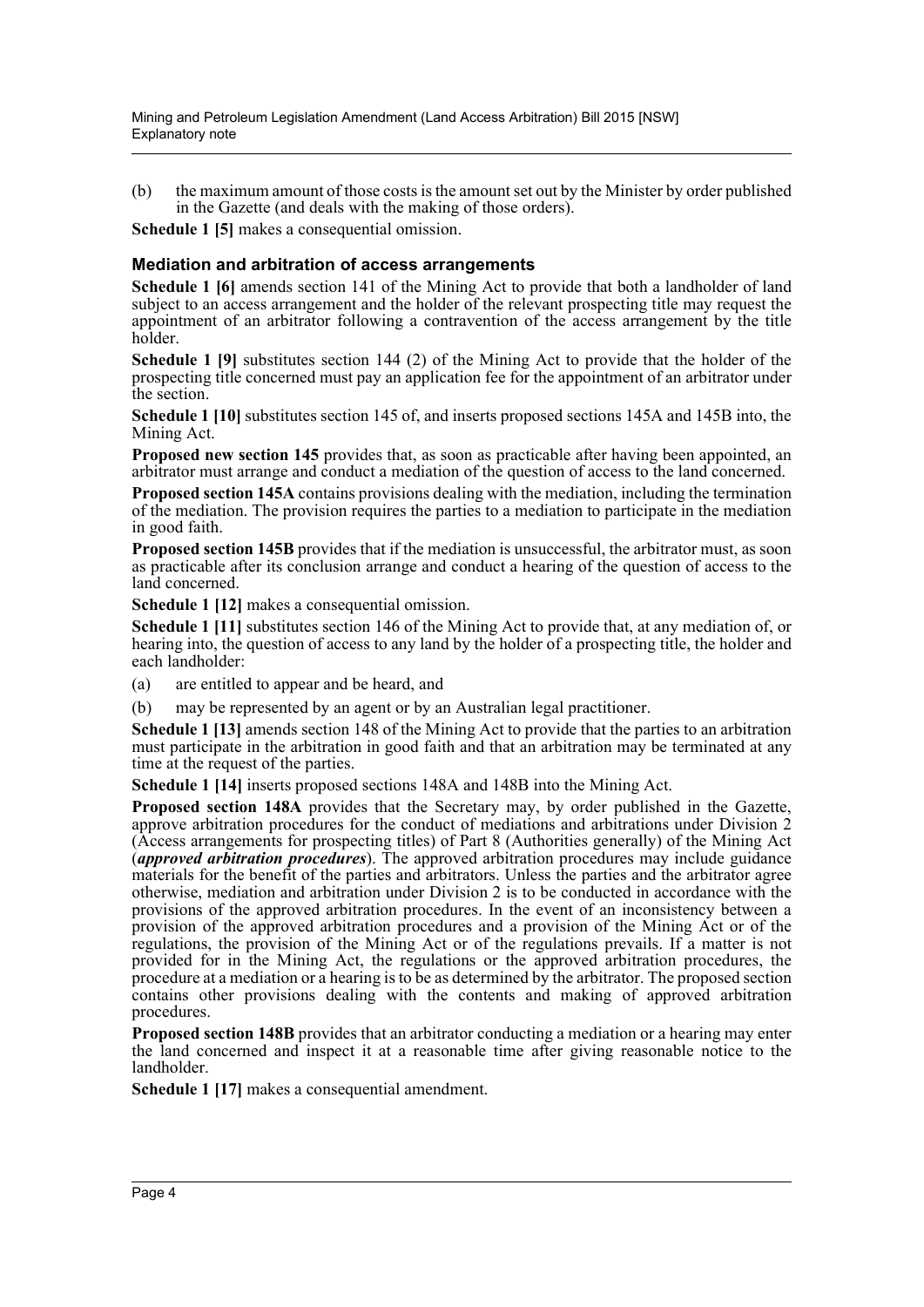#### **Costs of arbitrating of access arrangements**

**Schedule 1 [14]** also inserts proposed section 148C into the Mining Act.

**Proposed section 148C** provides that the holder of the prospecting title must pay the reasonable costs of the landholder of the land concerned in participating in the mediation and arbitration. The maximum amount of reasonable costs is the amount set out by the Minister by order published in the Gazette.

Nothing in the proposed section prevents a holder of a prospecting title, at the holder's discretion, paying other amounts to a landholder.

**Schedule 1 [15]** inserts proposed section 151A into the Mining Act to provide that the arbitrator (as part of the determination of the arbitration or on the termination of the arbitration at the request of the parties) must determine:

- (a) if the parties have disputed a payment to cover the landholder's costs in negotiating the access arrangement (as referred to in section 142 (as amended by **Schedule 1 [8]**)), the amount of that payment, and
- (b) the reasonable costs of the landholder in participating in the mediation and arbitration (as referred to in proposed section 148C).

When determining a payment to cover the reasonable costs of the landholder in participating in the mediation and arbitration, the arbitrator must:

- (a) consider whether or not the landholder has acted unreasonably in the negotiation, mediation or arbitration, and
- (b) deduct an amount that in the opinion of the arbitrator represents the amount by which the unreasonable conduct increased the costs of the negotiation, mediation or arbitration.

**Schedule 1 [16]** makes a consequential omission.

**Schedule 1 [18]** makes a consequential amendment.

**Schedule 1 [19]** inserts proposed section 155 (8) and (9) into the Mining Act to provide that the holder of the prospecting title must pay the reasonable costs of the landholder of the land concerned in a review of a determination of an arbitrator in the Land and Environment Court.

#### **Register of arbitrated access arrangements**

**Schedule 1 [20]** inserts proposed section 156A into the Mining Act to provide that the Secretary is to keep and maintain a register of all final access arrangements provided to him or her. The register is to be made available for public inspection on the Department's website.

As soon as is practicable after an access arrangement is determined by an arbitrator, the holder of the relevant prospecting title must provide the Secretary with a copy of the final access arrangement. Failure to comply with this provision is an offence which carries a maximum penalty of 100 penalty units (in the case of a corporation) or 50 penalty units (in the case of an individual).

#### **Variation of access arrangements**

**Schedule 1 [21]** substitutes section 157 of the Mining Act to deal with variation of access arrangements.

#### **Miscellaneous arbitration amendments**

**Schedule 1 [22]** inserts proposed sections 158A and 158B into the Mining Act.

**Proposed section 158A** provides that if:

(a) a party applied to the Land and Environment Court for a determination of a matter under section  $31(5)$  or 49 (5) (relating to the exercise of rights conferred by exploration licences and assessment leases on land on which is situated, or within a specified proximity to, dwelling-houses, gardens or significant improvements), and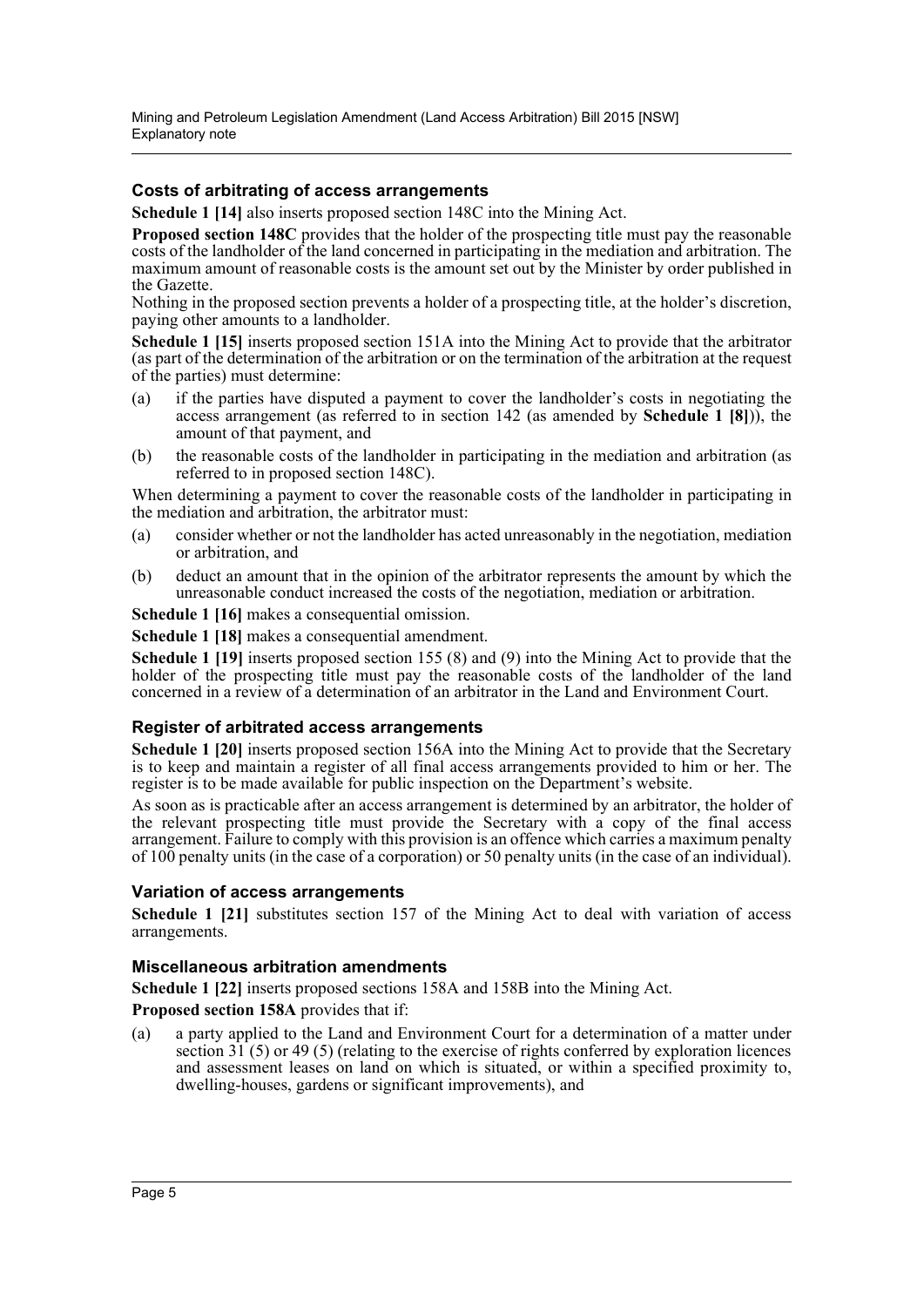(b) no access arrangement relates to the land concerned,

either party to those Court proceedings may apply to the Court to have the Court determine an access arrangement under Division 2 of Part 8 of the Mining Act in relation to the land.

The proposed section contains provisions dealing with such applications to the Court.

**Proposed section 158B** provides that the Secretary may remove an arbitrator in certain circumstances and deals with the consequences of such a removal.

#### **Amendments relating to general immunity of landholders**

**Schedule 1 [23]** amends section 383C of the Mining Act to make it clear that the landholder of land within which any person (other than the landholder) is authorised to exercise any power or right by or under any other Act in connection with any activity under an authority, mineral claim, opal prospecting licence or permit under the Mining Act is not subject to any action, liability, claim or demand arising as a consequence of that person's acts or omissions in the exercise, or purported exercise, of any such power or right.

**Schedule 1 [24]** amends section 383C of the Mining Act to make it clear that the section does not apply to the extent that the action, liability, claim or demand arises from anything done by the landholder with the intention to cause harm or recklessly.

#### **Savings and transitional amendments**

**Schedule 1 [25] and [26]** contain amendments of a savings and transitional nature.

### **Schedule 2 Amendment of Petroleum (Onshore) Act 1991 No 84**

#### **Renewal of titles over smaller area of land**

**Schedule 2 [2]** inserts proposed section 19 (6) and (7) into the Petroleum Act to make it clear that an exploration licence or assessment lease may be renewed over a smaller area of land from the area of land over which the renewal of the licence or lease is sought, but not so as to include any land that was not subject to the licence or lease immediately before the renewal. If an exploration licence or assessment lease is renewed as to part only of the land to which the application for renewal relates, the licence or lease ceases to have effect in relation to the remainder of the land on the date on which the renewal takes effect.

#### **Rights of holders of production leases**

**Schedule 2 [3]** substitutes section 41 of the Petroleum Act to more thoroughly set out the rights of holders of production leases. The holder of a production lease may, in accordance with the conditions of the lease:

- (a) prospect in and on the land comprised in the lease for petroleum, and
- (b) conduct petroleum mining operations in and on the land comprised in the lease, and
- (c) construct and maintain on the land such works, buildings, plant, waterways, roads, pipelines, dams, reservoirs, tanks, pumping stations, tramways, railways, telephone lines, electric powerlines and other structures and equipment as are necessary for the full enjoyment of the lease or to fulfil the lessee's obligations under it.

While a production lease is in force, the holder of the lease and any person acting as agent or employee of the holder, or delivering goods or providing services to the holder, for the purpose of a requirement of or an activity authorised by the lease may:

- (a) for that purpose enter and be on the land included in the lease, and
- (b) do anything so authorised or required.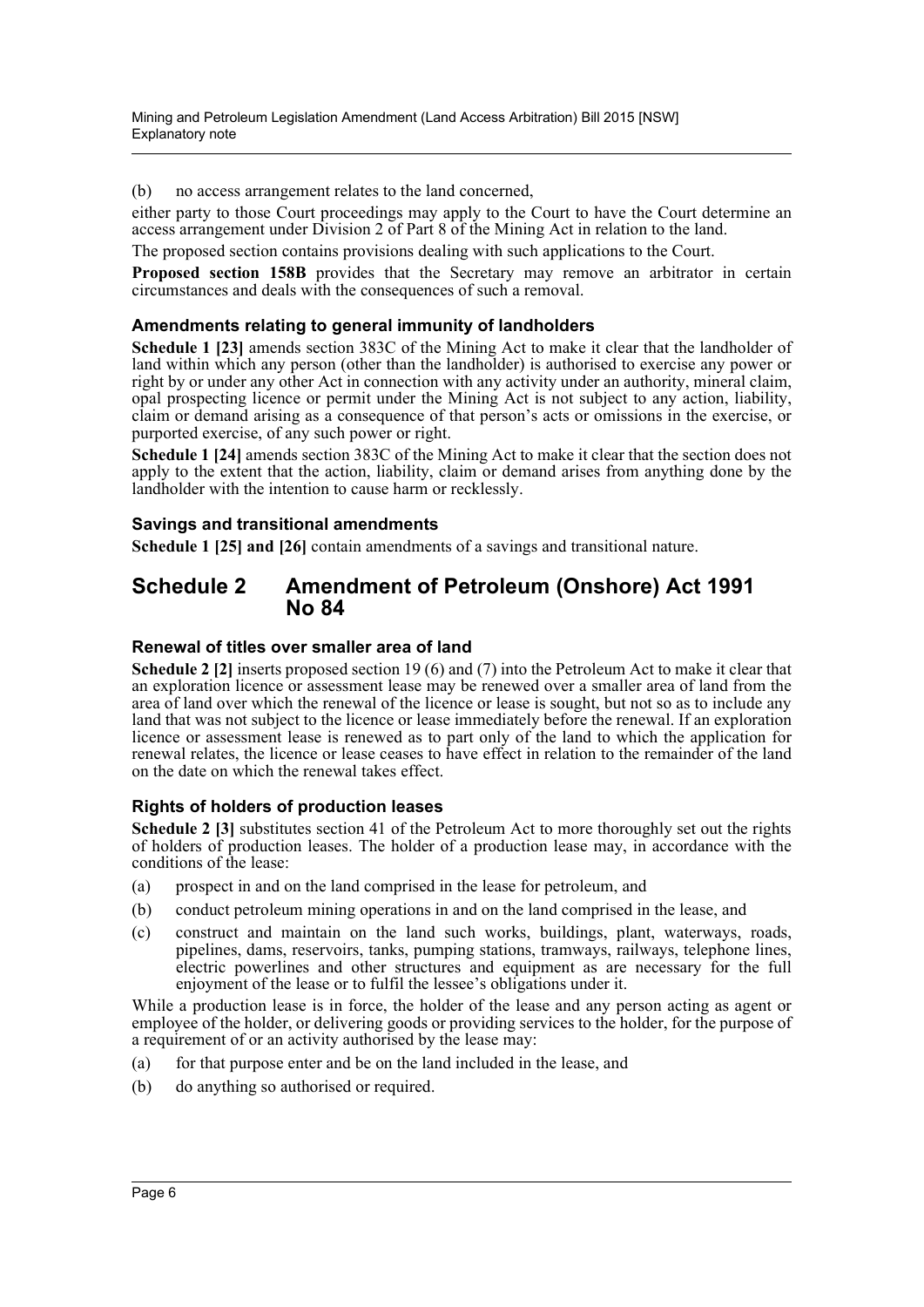However, the proposed new section provides that despite this, a holder of a production lease may carry out activities on the land comprised in the lease only in accordance with an access arrangement applying to that land.

#### **Access arrangements—general**

**Schedule 2 [4] and [5]** amend section 69D (1) and (2) of the Petroleum Act to provide that an access arrangement must specify the compensation that is payable to each landholder of the land concerned as a consequence of the holder of the prospecting title carrying out prospecting operations on the land (rather than this being a matter that an access arrangement may or may not make provision).

**Schedule 2 [7]** amends section 69D (4) of the Petroleum Act to provide that both a landholder of land subject to an access arrangement and the holder of the relevant prospecting title may request the appointment of an arbitrator following a contravention of the access arrangement by the title holder.

**Schedule 2 [8]** inserts proposed sections 69DA and 69DB into the Petroleum Act.

**Proposed section 69DA** provides that the regulations may prescribe a code (an *access code*) containing provisions relating to access to land by the holder of a prospecting title and the carrying out of activities on that land by the holder. The regulations may designate any or all of the provisions of an access code as mandatory provisions. An access code may contain non-binding guidelines relating to negotiating and agreeing access arrangements.

**Proposed section 69DB** provides that all access arrangements are taken to include provisions in the same terms as the mandatory provisions of the access code. A provision of an access arrangement has no effect to the extent that it contains obligations on the holder of the prospecting title that are less stringent than those in a mandatory provision.

#### **Negotiating access arrangements**

**Schedule 2 [9]** amends section 69E of the Petroleum Act to provide that the holder of a prospecting title and the landholder of the land concerned must negotiate on an access arrangement in good faith.

The amendments to section 69E of the Petroleum Act also provide that:

- (a) the holder of the prospecting title must pay the reasonable costs of the landholder of the land concerned in participating in negotiating the access arrangement, and
- (b) the maximum amount of those costs is the amount set out by the Minister by order published in the Gazette (and deals with the making of those orders).

**Schedule 2 [6]** makes a consequential omission.

#### **Mediation and arbitration of access arrangements**

**Schedule 2 [10]** substitutes section 69G (2) of the Petroleum Act to provide that the holder of the prospecting title concerned must pay an application fee for the appointment of an arbitrator under the section.

**Schedule 2 [11]** substitutes section 69H of, and inserts proposed sections 69HA and 69HB into, the Petroleum Act.

**Proposed new section 69H** provides that, as soon as practicable after having been appointed, an arbitrator must arrange and conduct a mediation of the question of access to the land concerned.

**Proposed section 69HA** contains provisions dealing with the mediation, including the termination of the mediation. The provision requires the parties to a mediation to participate in the mediation in good faith.

**Proposed section 69HB** provides that if the mediation is unsuccessful, the arbitrator must, as soon as practicable after its conclusion arrange and conduct a hearing of the question of access to the land concerned.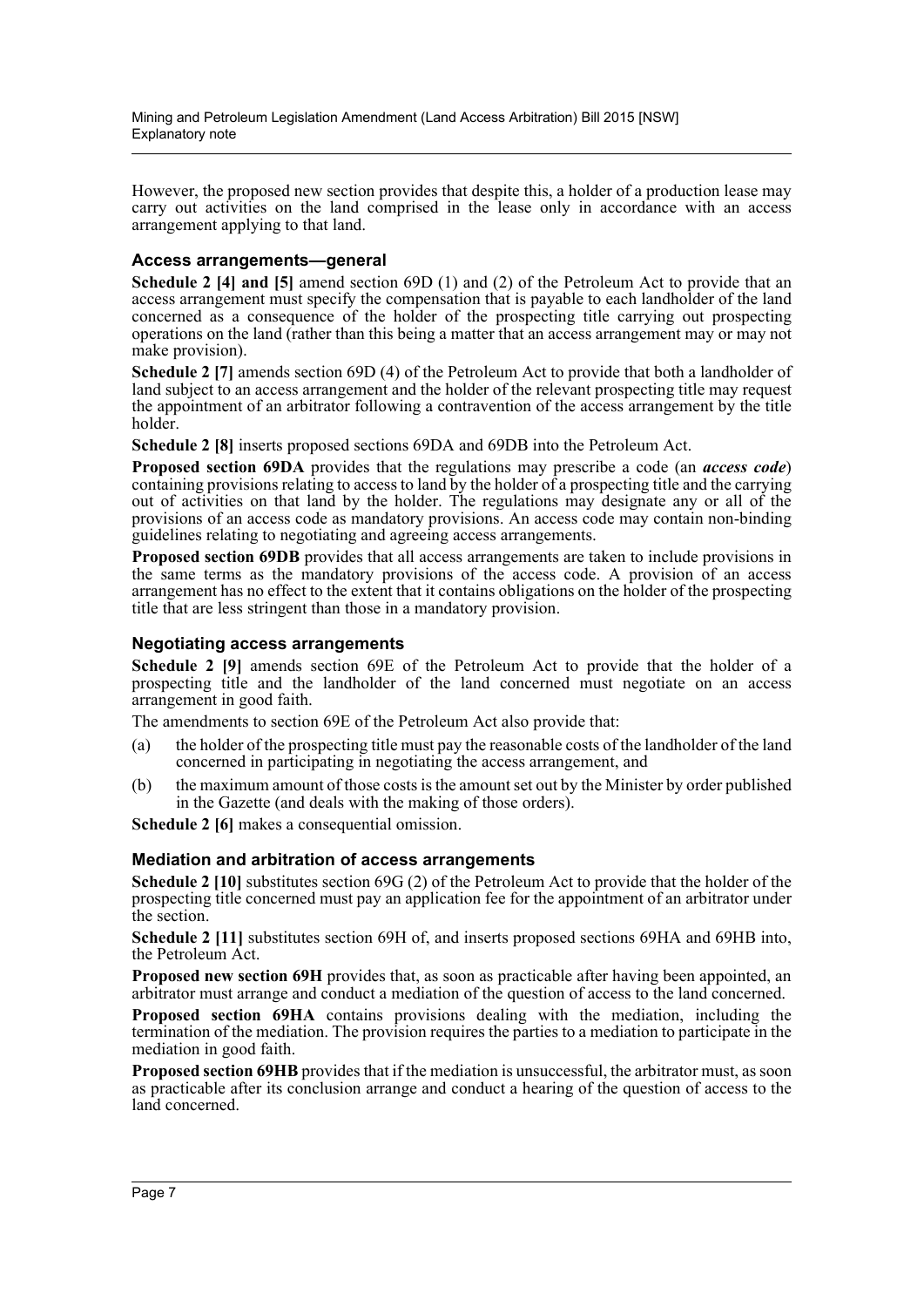**Schedule 2 [13]** makes a consequential omission and **Schedule 2 [19]** makes a consequential amendment.

**Schedule 2 [12]** substitutes section 69I of the Petroleum Act to provide that, at any mediation of, or hearing into, the question of access to any land by the holder of a prospecting title, the holder and each landholder:

(a) are entitled to appear and be heard, and

(b) may be represented by an agent or by an Australian legal practitioner.

**Schedule 2 [14]** amends section 69K of the Petroleum Act to provide that the parties to an arbitration must participate in the arbitration in good faith.

**Schedule 2 [15]** inserts proposed sections 69KA and 69KB into the Petroleum Act.

**Proposed section 69KA** provides that the Secretary may, by order published in the Gazette, approve arbitration procedures for the conduct of mediations and arbitrations under Part 4A (Access arrangements for prospecting titles) of the Petroleum Act (*approved arbitration procedures*). The approved arbitration procedures may include guidance materials for the benefit of the parties and arbitrators. Unless the parties and the arbitrator agree otherwise, mediation and arbitration under Part 4A is to be conducted in accordance with the provisions of the approved arbitration procedures. In the event of an inconsistency between a provision of the approved arbitration procedures and a provision of the Petroleum Act or of the regulations, the provision of the Petroleum Act or of the regulations prevails. If a matter is not provided for in the Petroleum Act, the regulations or the approved arbitration procedures, the procedure at a mediation or a hearing is to be as determined by the arbitrator. The proposed section contains other provisions dealing with the contents and making of approved arbitration procedures.

**Proposed section 69KB** provides that an arbitrator conducting a mediation or a hearing may enter the land concerned and inspect it at a reasonable time after giving reasonable notice to the landholder.

**Schedule 2 [18]** makes a consequential amendment.

#### **Costs of arbitrating access arrangements**

**Schedule 2 [15]** also inserts proposed section 69KC into the Petroleum Act.

**Proposed section 69KC** provides that the holder of the prospecting title must pay the reasonable costs of the landholder of the land concerned in participating in the mediation and arbitration. The maximum amount of reasonable costs is the amount set out by the Minister by order published in the Gazette.

Nothing in the proposed section prevents a holder of a prospecting title, at the holder's discretion, paying other amounts to a landholder.

**Schedule 2 [16]** inserts proposed section 69NA into the Petroleum Act to provide that the arbitrator (as part of the determination of the arbitration or on the termination of the arbitration at the request of the parties) must determine:

- (a) if the parties have disputed a payment to cover the landholder's costs in negotiating the access arrangement (as referred to in section 69E (as amended by **Schedule 2 [9]**)), the amount of that payment, and
- (b) the reasonable costs of the landholder in participating in the mediation and arbitration (as referred to in proposed section 69KC).

When determining a payment to cover the reasonable costs of the landholder in participating in the mediation and arbitration, the arbitrator must:

- (a) consider whether or not the landholder has acted unreasonably in the negotiation, mediation or arbitration, and
- (b) deduct an amount that in the opinion of the arbitrator represents the amount by which the unreasonable conduct increased the costs of the negotiation, mediation or arbitration.

**Schedule 2 [17]** makes a consequential omission.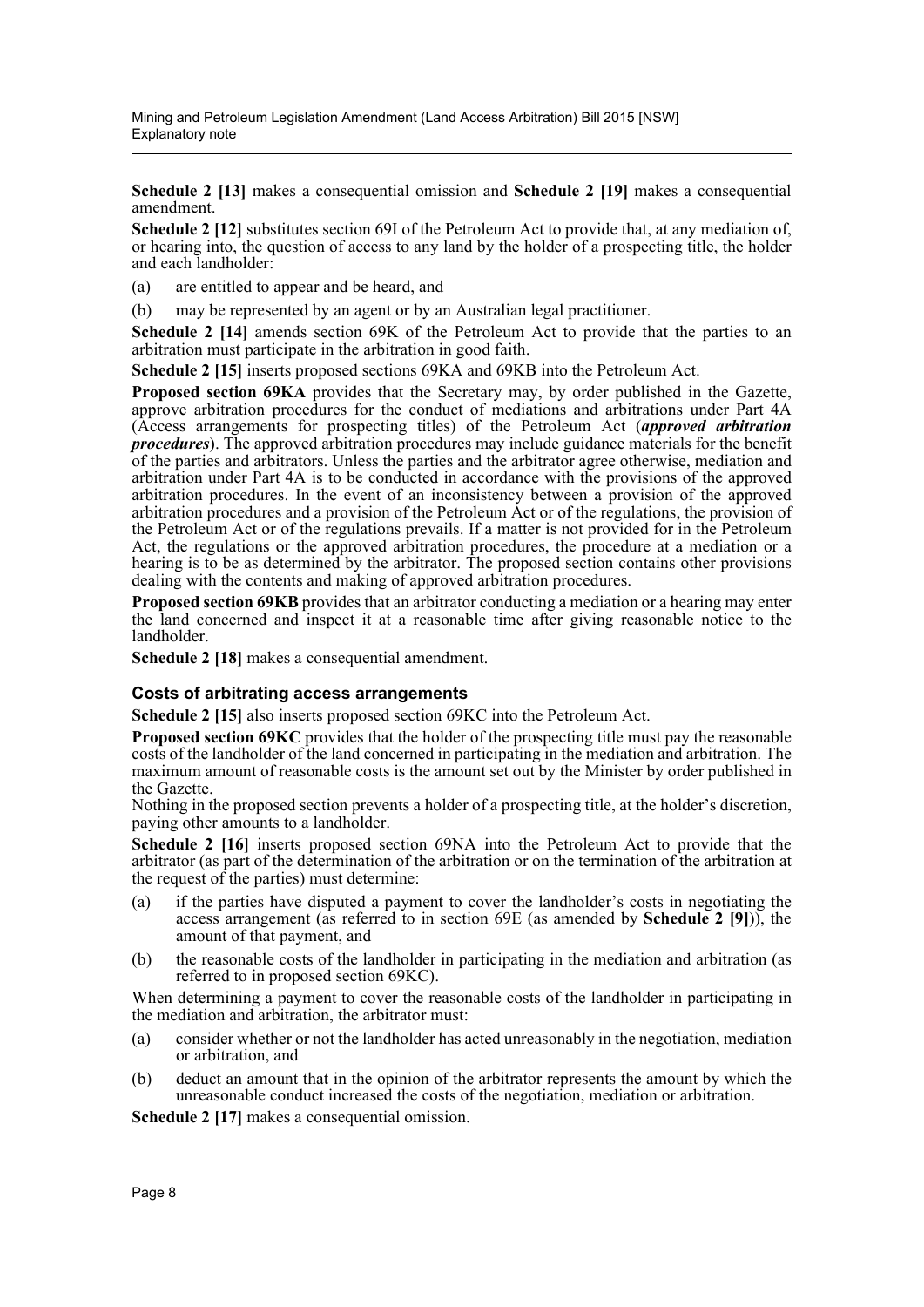**Schedule 2 [20]** inserts proposed section 69R (8) and (9) into the Petroleum Act to provide that the holder of the prospecting title must pay the reasonable costs of the landholder of the land concerned in a review of a determination of an arbitrator in the Land and Environment Court.

#### **Register of arbitrated access arrangements**

**Schedule 2 [21]** inserts proposed section 69SA into the Petroleum Act to provide that the Secretary is to keep and maintain a register of all final access arrangements provided to him or her. The register is to be made available for public inspection on the Department's website.

As soon as is practicable after an access arrangement is determined by an arbitrator, the holder of the relevant prospecting title must provide the Secretary with a copy of the final access arrangement. Failure to comply with this provision is an offence which carries a maximum penalty of 100 penalty units (in the case of a corporation) or 50 penalty units (in the case of an individual).

#### **Variation of access arrangements**

**Schedule 2 [22]** substitutes section 69T of the Petroleum Act to deal with variation of access arrangements.

#### **Miscellaneous arbitration amendments**

**Schedule 2 [23]** inserts proposed sections 69V and 69W into the Petroleum Act. **Proposed section 69V** provides that if:

- (a) a party applied to the Land and Environment Court for a determination of a matter under section  $72$  (4) (relating to the exercise of rights conferred by exploration licences and assessment leases on land on which is situated, or in specified proximity to, dwelling-houses, gardens, vineyards, orchards or significant improvement), and
- (b) no access arrangement relates to the land concerned,

either party to those Court proceedings may apply to the Court to have the Court determine an access arrangement in relation to the land.

The proposed section contains provisions dealing with such applications to the Court.

**Proposed section 69W** provides that the Secretary may remove an arbitrator in certain circumstances and deals with the consequences of such a removal.

#### **Access arrangements for production leases**

**Schedule 2 [24]** inserts Part 4B (section 69X) into the Petroleum Act. The new Part provides that Part 4A (which relates to access arrangements for prospecting titles) is, with certain exceptions, to extend to access arrangements for the purpose of conducting petroleum mining operations under a production lease as if references in that Part to:

- (a) a prospecting title were references to a production lease, and
- (b) prospecting operations were references to petroleum mining operations.

The extension of Part 4A by this proposed section is to be subject to any necessary changes and any other modification prescribed by the regulations.

**Schedule 2 [1]** makes a consequential amendment.

#### **Amendments relating to activities on or near land with dwelling-houses, gardens, vineyards, orchards or significant improvements**

**Schedule 2 [25]–[27]** amend section 72 of the Petroleum Act to provide for a definition of *significant improvement* for the purposes of that section (which prohibits the exercise of rights conferred by a petroleum title on land on which is situated, or within a specified proximity to, dwelling-houses, gardens, vineyards, orchards or certain improvements). The proposed definition provides that a *significant improvement* on land, in relation to a petroleum title or an access arrangement, is a work or structure that:

(a) is a substantial and valuable improvement to the land, and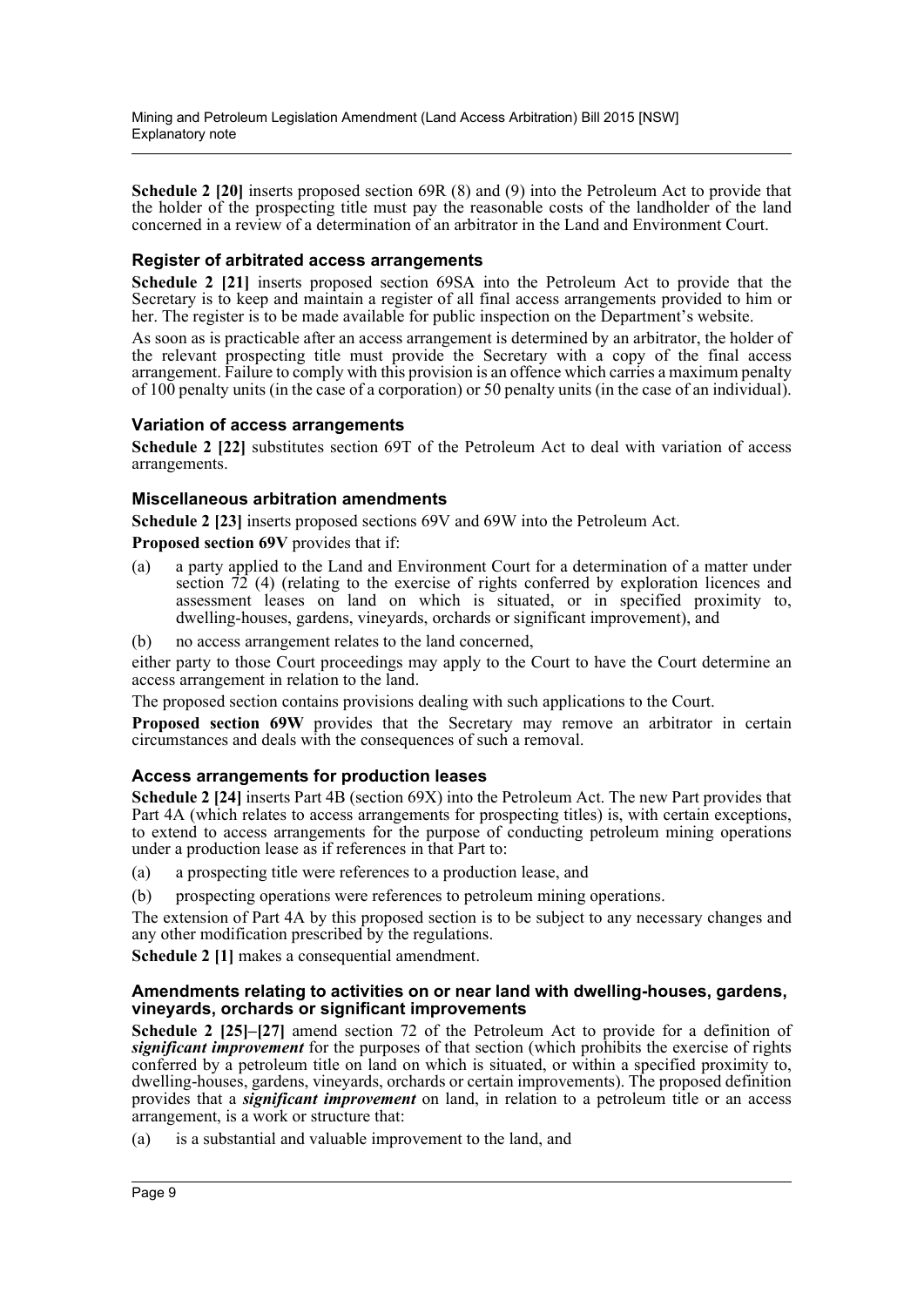- (b) is reasonably necessary for the operation of the landholder's lawful business or use of the land, and
- (c) is fit for its purpose (immediately or with minimal repair), and
- (d) cannot reasonably co-exist with the exercise of rights under the petroleum title or the access arrangement without hindrance to the full and unencumbered operation or functionality of the work or structure, and
- (e) cannot reasonably be relocated or substituted without material detriment to the landholder,

and includes any work or structure prescribed by the regulations for the purposes of the definition, but does not include any work or structure excluded from the definition by the regulations.

**Schedule 2 [27]** also amends section 72 of that Act to provide that the holder of the petroleum title is to pay the costs of the owner of the dwelling-house, garden, vineyard, orchard or significant improvement (or occupant of the dwelling-house) in proceedings in the Land and Environment Court relating to resolve disputes as to whether land is or is not covered by the section.

#### **Seismic surveys on roads**

**Schedule 2 [27]** also provides that section 72 (which prohibits the exercise of rights conferred by a petroleum title on land on which is situated, or within a specified proximity to, dwelling-houses, gardens, vineyards, orchards or significant improvements) is not to apply to seismic surveys on roads, if the title holder has given written notice of at least 21 days (or such other period as is prescribed by the regulations) of the carrying out of the seismic survey to the owner of the dwelling-house, garden, vineyard, orchard or significant improvement concerned (and, in the case of a dwelling-house, the occupant).

#### **Compensation for loss**

**Schedule 2 [28]** inserts proposed section 107A into the Petroleum Act to provide for a definition of *compensable loss* for the purposes of Part 11 (Compensation) of that Act. The definition is substantially the same as the definition in section 262 of the Mining Act.

**Schedule 2 [29]** amends section 107 of the Petroleum Act to make it clear that on the granting of a petroleum title, each person having any estate or interest in any land becomes entitled to compensation for any such compensable loss suffered, or likely to be suffered, by the person as a result of the exercise of the rights conferred by the title or by an access arrangement in respect of the title.

**Schedule 2 [30]** inserts proposed section 108 (3) into the Petroleum Act to make it clear that section 108 (2) (which enables the Land and Environment Court to assess the amount of compensation in certain circumstances) does not apply to compensation that is to be determined under an access arrangement that is required to be agreed or determined in accordance with Part 4A or 4B of the Petroleum Act.

**Schedule 2 [31]–[34] and [36]** make consequential and law revision amendments.

**Schedule 2 [35]** inserts proposed section 109 (4) into the Petroleum Act to make it clear that any court, person or body making an assessment of compensation under that section is to have regard to the matters (if any) prescribed by the regulations.

#### **Amendments relating to general immunity of landholders**

**Schedule 2 [37]** inserts proposed section 141 (1) (a1) into the Petroleum Act to make it clear that the landholder of land within which any person (other than the landholder) is authorised to exercise any power or right by or under any other Act in connection with any activity under a petroleum title under the Petroleum Act is not subject to any action, liability, claim or demand arising as a consequence of that person's acts or omissions in the exercise, or purported exercise, of any such power or right.

**Schedule 2 [38]** inserts proposed section 141 (1A) into the Petroleum Act to make it clear that the section does not apply to the extent that the action, liability, claim or demand arises from anything done by the landholder with the intention to cause harm or recklessly.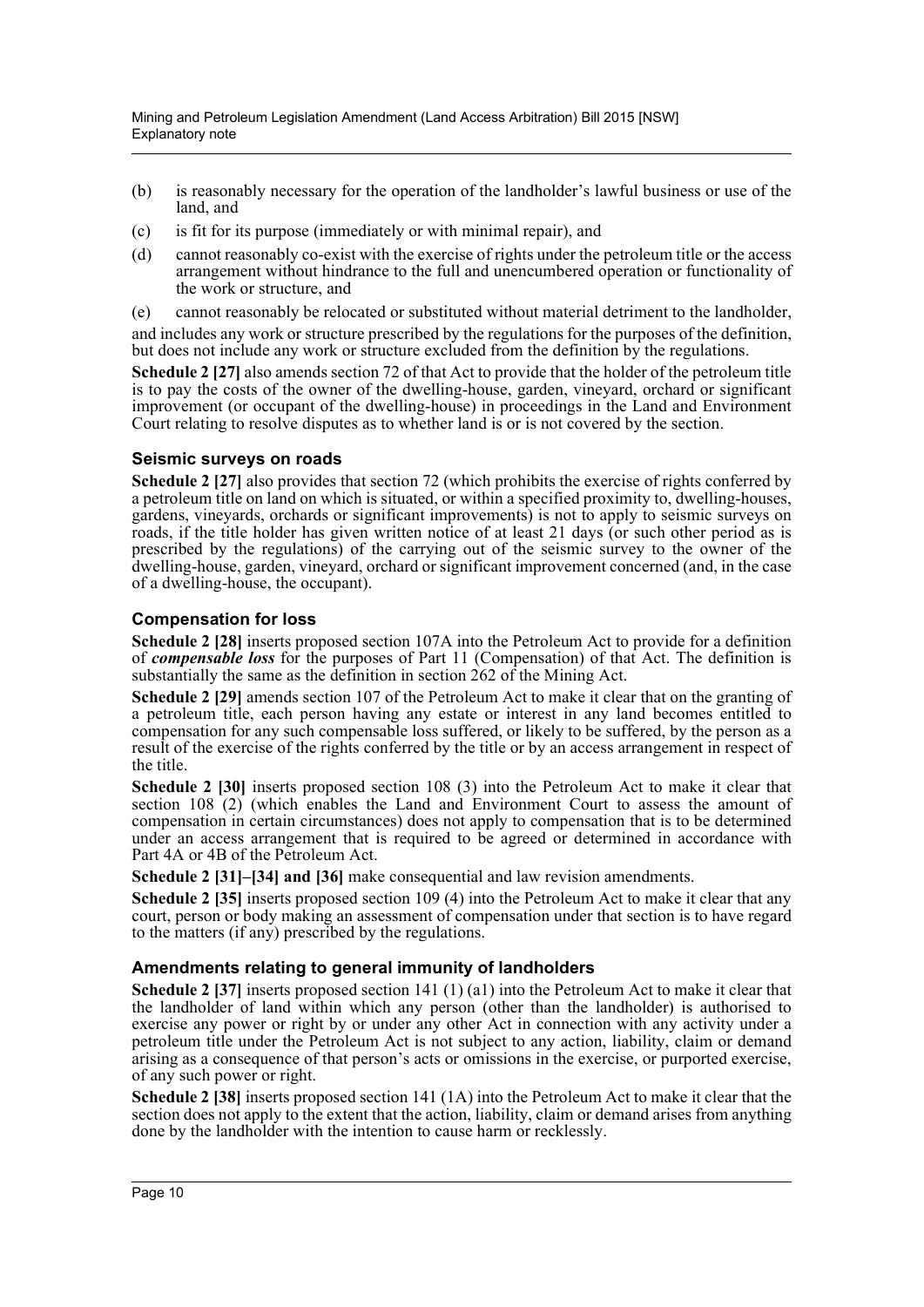#### **Savings and transitional amendments**

**Schedule 2 [39] and [40]** contain amendments of a savings and transitional nature.

#### **Cancellation of titles relating to national parks**

**Schedule 2 [41]** inserts a Schedule into the Petroleum Act to cancel any exploration licence, or part of an exploration licence, that is comprised of land within a national park (either wholly or in part, as the case requires). The proposed Schedule contains other provisions dealing with the consequences of such cancellations.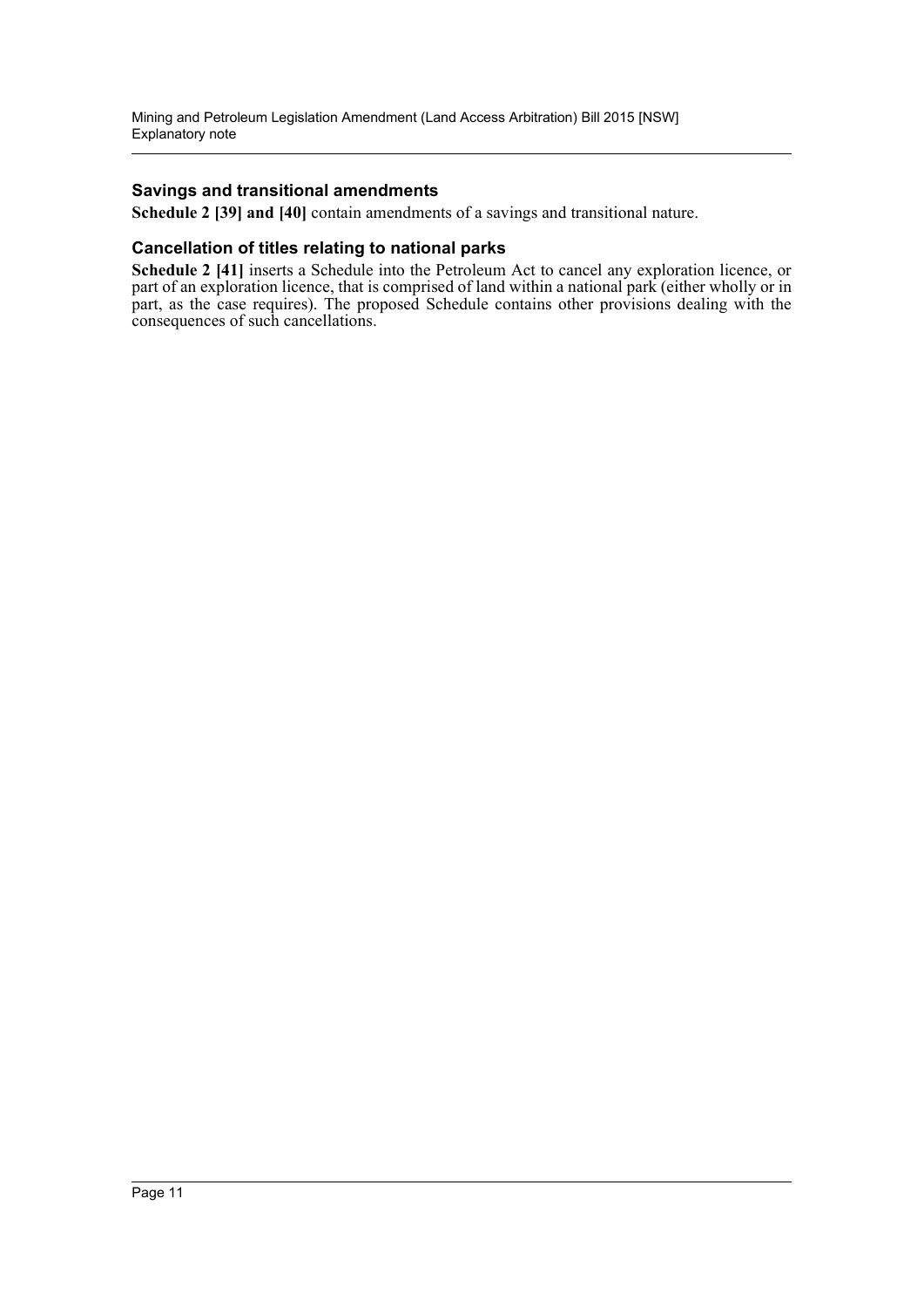First print



New South Wales

# **Mining and Petroleum Legislation Amendment (Land Access Arbitration) Bill 2015**

## **Contents**

|            |                                                            | Page |
|------------|------------------------------------------------------------|------|
|            |                                                            |      |
|            | Name of Act                                                | າ    |
|            | Commencement                                               | 2    |
| Schedule 1 | Amendment of Mining Act 1992 No 29                         | 3    |
|            | Schedule 2 Amendment of Petroleum (Onshore) Act 1991 No 84 | 15   |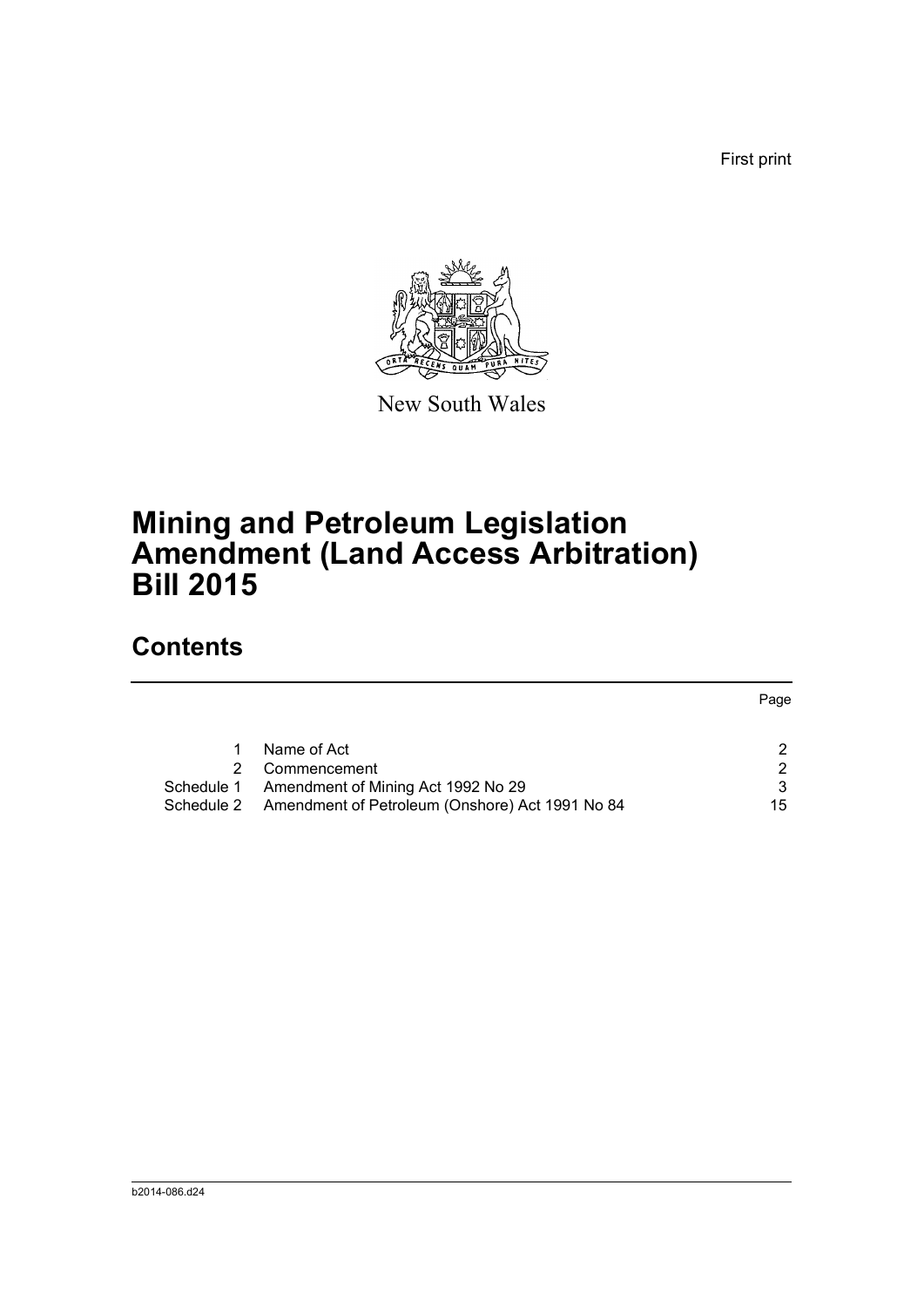

New South Wales

# **Mining and Petroleum Legislation Amendment (Land Access Arbitration) Bill 2015**

No , 2015

### **A Bill for**

An Act to amend the *Mining Act 1992* and the *Petroleum (Onshore) Act 1991* in relation to land access mediation and arbitration processes; and for related purposes.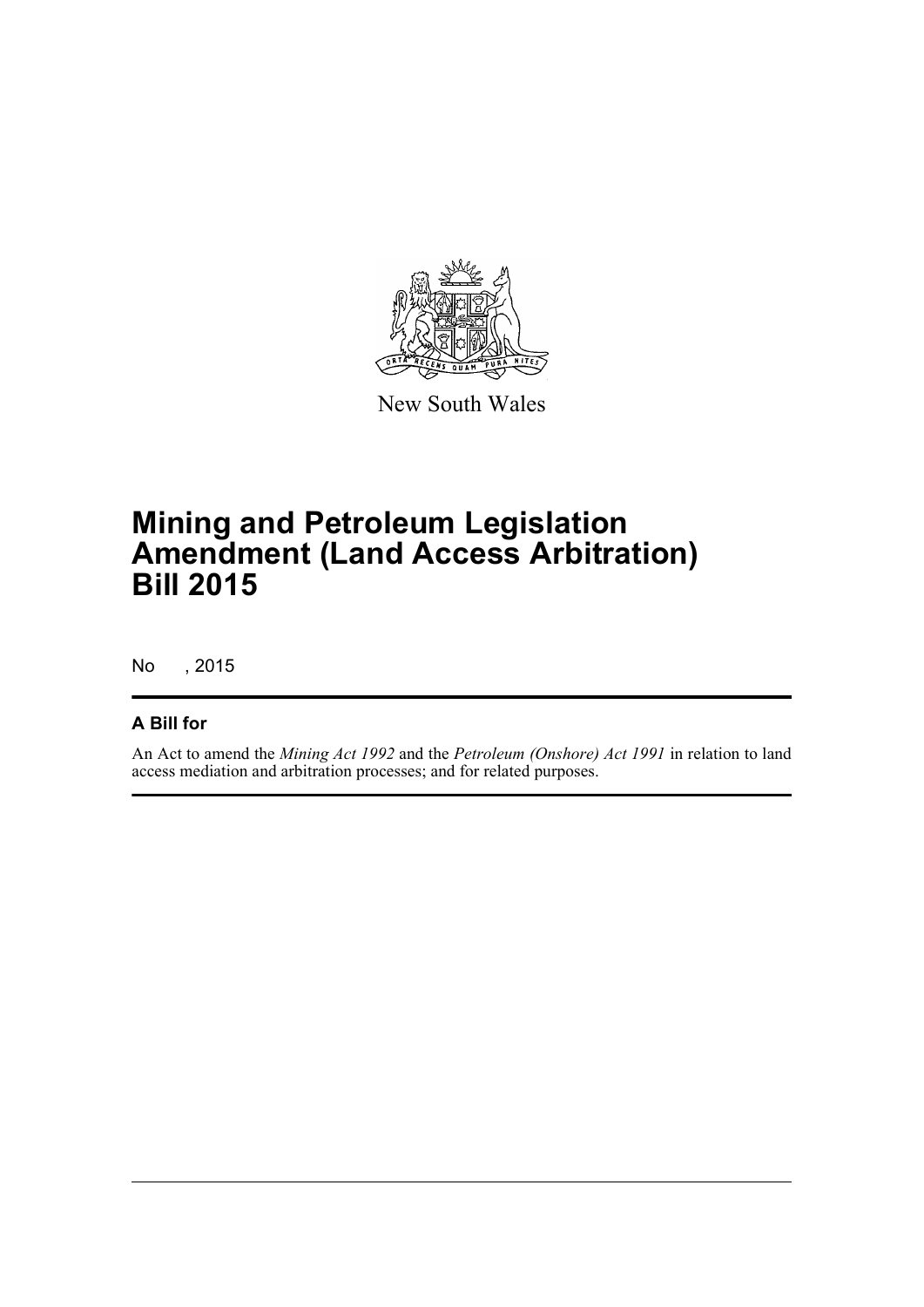<span id="page-13-1"></span><span id="page-13-0"></span>

| The Legislature of New South Wales enacts:                                                        |                     |
|---------------------------------------------------------------------------------------------------|---------------------|
| Name of Act                                                                                       | 2                   |
| This Act is the Mining and Petroleum Legislation Amendment (Land Access<br>Arbitration) Act 2015. | 3<br>$\overline{4}$ |
| <b>Commencement</b>                                                                               | 5                   |
| This Act commences on a day or days to be appointed by proclamation.                              | 6                   |
|                                                                                                   |                     |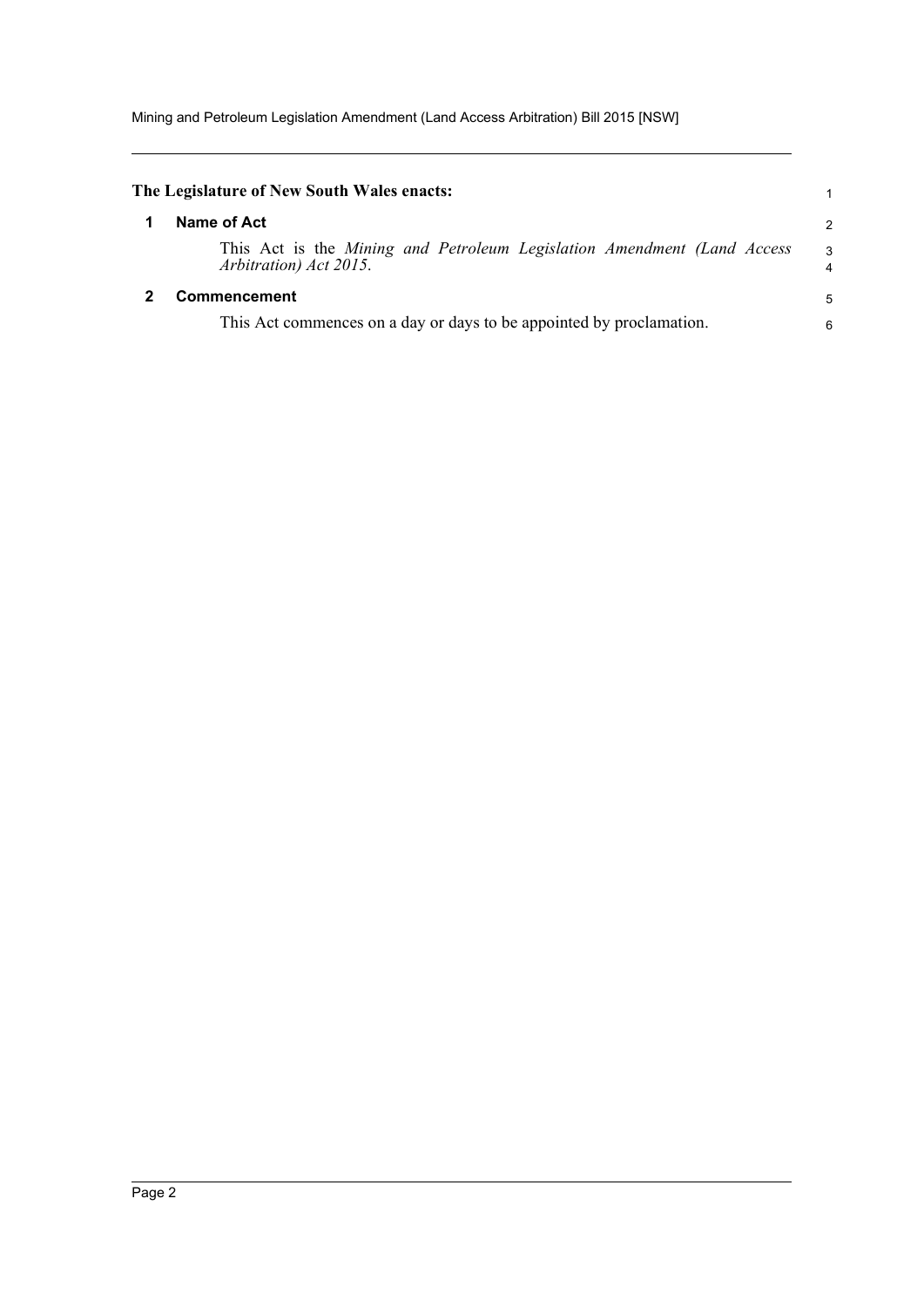<span id="page-14-0"></span>

|       | <b>Schedule 1</b>                                                |     | <b>Amendment of Mining Act 1992 No 29</b>                                                                                                                                                                                                                                                                                                                                                                                                                                                              | 1                                                         |  |  |
|-------|------------------------------------------------------------------|-----|--------------------------------------------------------------------------------------------------------------------------------------------------------------------------------------------------------------------------------------------------------------------------------------------------------------------------------------------------------------------------------------------------------------------------------------------------------------------------------------------------------|-----------------------------------------------------------|--|--|
| [1]   |                                                                  |     | Section 31 Dwelling-houses, gardens and significant improvements                                                                                                                                                                                                                                                                                                                                                                                                                                       | $\overline{2}$                                            |  |  |
|       |                                                                  |     | Insert after section 31 $(5)$ :                                                                                                                                                                                                                                                                                                                                                                                                                                                                        | 3                                                         |  |  |
|       |                                                                  | (6) | The holder of the exploration licence is to pay the costs of the owner of the<br>dwelling-house, garden or improvement (or occupant of the dwelling-house)<br>in those proceedings in the Land and Environment Court.                                                                                                                                                                                                                                                                                  | 4<br>$\,$ 5 $\,$<br>6                                     |  |  |
|       |                                                                  | (7) | This section does not apply to the holder of an exploration licence who carries<br>out a seismic survey on a road within the meaning of the <i>Road Transport Act</i><br>2013, but only if the holder has given written notice of at least 21 days (or such<br>other period as is prescribed by the regulations) of the carrying out of the<br>seismic survey to the owner of the dwelling-house, garden or significant<br>improvement concerned (and, in the case of a dwelling-house, the occupant). | $\overline{7}$<br>8<br>$\boldsymbol{9}$<br>10<br>11<br>12 |  |  |
| $[2]$ |                                                                  |     | Section 49 Dwelling-houses, gardens and significant improvements                                                                                                                                                                                                                                                                                                                                                                                                                                       | 13                                                        |  |  |
|       |                                                                  |     | Insert after section 49 $(5)$ :                                                                                                                                                                                                                                                                                                                                                                                                                                                                        | 14                                                        |  |  |
|       |                                                                  | (6) | The holder of the assessment lease is to pay the costs of the owner of the<br>dwelling-house, garden or improvement (or occupant of the dwelling-house)<br>in those proceedings in the Land and Environment Court.                                                                                                                                                                                                                                                                                     | 15<br>16<br>17                                            |  |  |
|       |                                                                  | (7) | This section does not apply to the holder of an assessment lease who carries<br>out a seismic survey on a road within the meaning of the <i>Road Transport Act</i><br>2013, but only if the holder has given written notice of at least 21 days (or such<br>other period as is prescribed by the regulations) of the carrying out of the<br>seismic survey to the owner of the dwelling-house, garden or significant<br>improvement concerned (and, in the case of a dwelling-house, the occupant).    | 18<br>19<br>20<br>21<br>22<br>23                          |  |  |
| $[3]$ | Section 62 Dwelling-houses, gardens and significant improvements |     |                                                                                                                                                                                                                                                                                                                                                                                                                                                                                                        |                                                           |  |  |
|       |                                                                  |     | Insert after section $62(6A)$ :                                                                                                                                                                                                                                                                                                                                                                                                                                                                        | 25                                                        |  |  |
|       | (6B)                                                             |     | The applicant for the mining lease is to pay the costs of the owner of the<br>dwelling-house, garden or improvement (or occupant of the dwelling-house)<br>in those proceedings in the Land and Environment Court.                                                                                                                                                                                                                                                                                     | 26<br>27<br>28                                            |  |  |
| [4]   | <b>Section 139</b>                                               |     |                                                                                                                                                                                                                                                                                                                                                                                                                                                                                                        |                                                           |  |  |
|       | Omit the section. Insert instead:                                |     |                                                                                                                                                                                                                                                                                                                                                                                                                                                                                                        |                                                           |  |  |
|       | 139                                                              |     | <b>Arbitration Panel</b>                                                                                                                                                                                                                                                                                                                                                                                                                                                                               | 31                                                        |  |  |
|       |                                                                  | (1) | There is to be an Arbitration Panel.                                                                                                                                                                                                                                                                                                                                                                                                                                                                   | 32                                                        |  |  |
|       |                                                                  | (2) | When appointing a person as a member of the Arbitration Panel, the Minister<br>must comply with any processes or procedures for such appointments set out<br>in the regulations.                                                                                                                                                                                                                                                                                                                       | 33<br>34<br>35                                            |  |  |
|       |                                                                  | (3) | A person is not eligible for appointment as a member of the Arbitration Panel<br>unless the person meets the eligibility criteria (if any) set out in the regulations.                                                                                                                                                                                                                                                                                                                                 | 36<br>37                                                  |  |  |
|       |                                                                  | (4) | A person is to be appointed as a member of the Arbitration Panel for the term<br>of office specified in the person's instrument of appointment, being a term not<br>exceeding the maximum period prescribed by the regulations. However, a<br>person may be appointed for an additional term or terms of office if:                                                                                                                                                                                    | 38<br>39<br>40<br>41                                      |  |  |
|       |                                                                  |     | the person is eligible for appointment, and<br>(a)                                                                                                                                                                                                                                                                                                                                                                                                                                                     | 42                                                        |  |  |
|       |                                                                  |     | the Minister considers it appropriate to do so.<br>(b)                                                                                                                                                                                                                                                                                                                                                                                                                                                 | 43                                                        |  |  |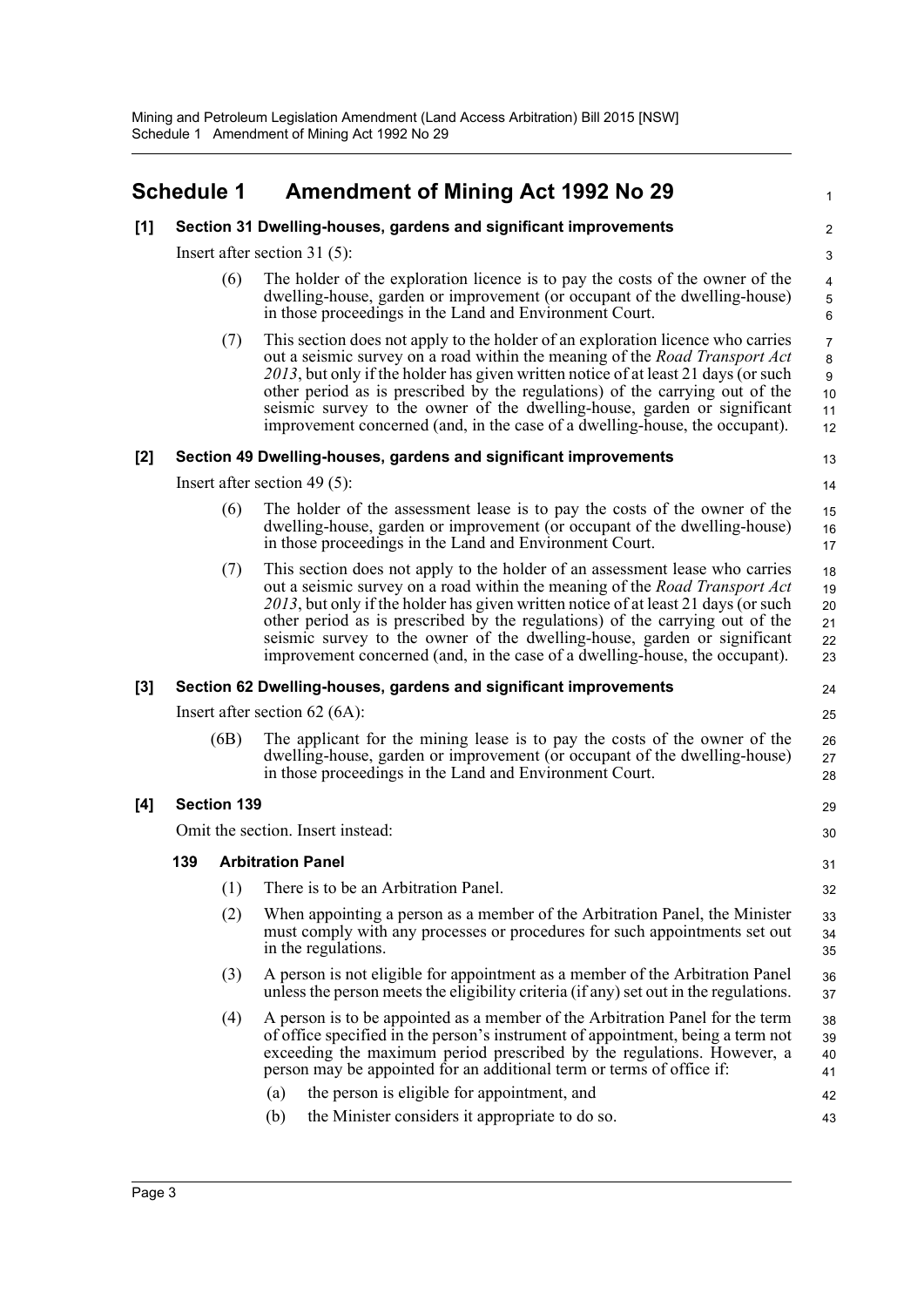|                   |      | (5)                    | The appointment of a member of the Arbitration Panel is subject to such<br>conditions as are determined by the Minister from time to time.                                                                                                                                                     | $\mathbf{1}$<br>$\overline{2}$ |
|-------------------|------|------------------------|------------------------------------------------------------------------------------------------------------------------------------------------------------------------------------------------------------------------------------------------------------------------------------------------|--------------------------------|
|                   |      | (6)                    | Without limiting subsection (5), the Minister may determine conditions<br>relating to the following:                                                                                                                                                                                           | $\mathsf 3$<br>4               |
|                   |      |                        | remuneration and travelling and subsistence allowances,<br>(a)                                                                                                                                                                                                                                 | 5                              |
|                   |      |                        | (b)<br>the disclosure to the Secretary of information, including any actual and<br>potential conflicts of interest,                                                                                                                                                                            | $\,6\,$<br>$\overline{7}$      |
|                   |      |                        | performance requirements to be met by the members of the Arbitration<br>(c)<br>Panel.                                                                                                                                                                                                          | 8<br>9                         |
|                   |      | (7)                    | The Secretary is to keep and maintain a register of the following:                                                                                                                                                                                                                             | 10                             |
|                   |      |                        | the name, business address and contact information of each member of<br>(a)<br>the Arbitration Panel,                                                                                                                                                                                          | 11<br>12                       |
|                   |      |                        | the qualifications and experience of each member (as at the time of the<br>(b)<br>member's most recent appointment),                                                                                                                                                                           | 13<br>14                       |
|                   |      |                        | details of any actual and potential conflicts of interest disclosed to the<br>(c)<br>Secretary in compliance with a condition of the member's appointment<br>(if such a condition has been imposed),                                                                                           | 15<br>16<br>17                 |
|                   |      |                        | any other matter relating to members of the Arbitration Panel as the<br>(d)<br>regulations may prescribe.                                                                                                                                                                                      | 18<br>19                       |
|                   |      | (8)                    | The register must be made available for public inspection on the Department's<br>website.                                                                                                                                                                                                      | 20<br>21                       |
| $\left[ 5\right]$ |      |                        | Section 141 Matters for which access arrangement to provide                                                                                                                                                                                                                                    | 22                             |
|                   |      |                        | Omit section 141 (2A).                                                                                                                                                                                                                                                                         | 23                             |
| [6]               |      | <b>Section 141 (4)</b> |                                                                                                                                                                                                                                                                                                |                                |
|                   |      |                        | Insert "or the holder of a prospecting title" after "by the landholder".                                                                                                                                                                                                                       | 24                             |
|                   |      |                        |                                                                                                                                                                                                                                                                                                | 25                             |
| [7]               |      |                        | Sections 141A and 141B                                                                                                                                                                                                                                                                         | 26                             |
|                   |      |                        | Insert after section 141:                                                                                                                                                                                                                                                                      | 27                             |
|                   | 141A |                        | <b>Access code</b>                                                                                                                                                                                                                                                                             | 28                             |
|                   |      | (1)                    | The regulations may prescribe a code (an <i>access code</i> ) containing provisions<br>relating to access to land by the holder of a prospecting title and the carrying<br>out of activities on that land by the holder.                                                                       | 29<br>30<br>31                 |
|                   |      | (2)                    | The regulations may designate any or all of the provisions of an access code<br>as mandatory provisions.                                                                                                                                                                                       | 32<br>33                       |
|                   |      | (3)                    | An access code may contain non-binding guidelines relating to negotiating<br>and agreeing access arrangements.                                                                                                                                                                                 | 34<br>35                       |
|                   | 141B |                        | Application of mandatory provisions of access codes                                                                                                                                                                                                                                            | 36                             |
|                   |      | (1)                    | An access arrangement is taken to include provisions in the same terms as the<br>mandatory provisions of the access code.                                                                                                                                                                      | 37<br>38                       |
|                   |      | (2)                    | A provision of an access arrangement has no effect to the extent that it contains<br>obligations on the holder of the prospecting title that are less stringent than<br>those in a mandatory provision.<br>Note. See also section 141 (3) which deals with inconsistency between provisions of | 39<br>40<br>41<br>42           |
|                   |      |                        | access arrangements and provisions of regulations.                                                                                                                                                                                                                                             | 43                             |

**[6] Section 141 (4)**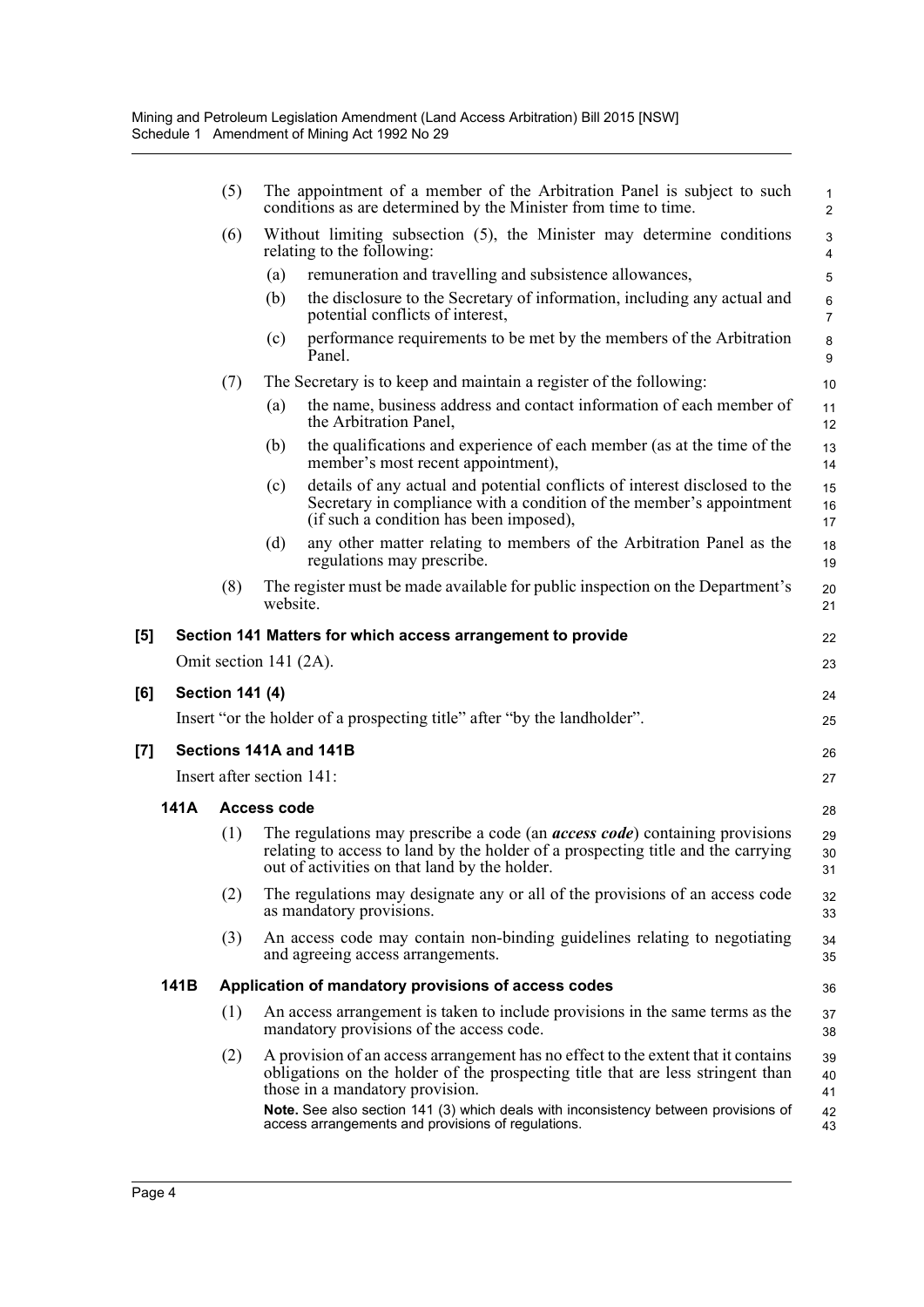Mining and Petroleum Legislation Amendment (Land Access Arbitration) Bill 2015 [NSW] Schedule 1 Amendment of Mining Act 1992 No 29

| [8]    | Section 142 Holder of prospecting title to seek access arrangement |                                                                                                                                                                                                                                                                      |                          |  |  |
|--------|--------------------------------------------------------------------|----------------------------------------------------------------------------------------------------------------------------------------------------------------------------------------------------------------------------------------------------------------------|--------------------------|--|--|
|        |                                                                    | Insert after section $142$ (2):                                                                                                                                                                                                                                      | $\overline{2}$           |  |  |
|        | (2A)                                                               | The holder of the prospecting title must pay the reasonable costs of the<br>landholder of the land concerned in participating in negotiating the access<br>arrangement.                                                                                              | 3<br>4<br>5              |  |  |
|        | (2B)                                                               | The maximum amount of reasonable costs payable by the holder of the<br>prospecting title is the amount set out by the Minister by order published in the<br>Gazette.                                                                                                 | 6<br>$\overline{7}$<br>8 |  |  |
|        | (2C)                                                               | In making the order, the Minister must have regard to the following:                                                                                                                                                                                                 | 9                        |  |  |
|        |                                                                    | time spent participating in negotiating the access arrangement,<br>(a)                                                                                                                                                                                               | 10                       |  |  |
|        |                                                                    | (b)<br>legal costs of negotiating the access arrangement,                                                                                                                                                                                                            | 11                       |  |  |
|        |                                                                    | costs of engaging experts as part of the negotiation process.<br>(c)                                                                                                                                                                                                 | 12                       |  |  |
|        | (2D)                                                               | Nothing in this section prevents a holder of a prospecting title, at the holder's<br>discretion, paying other amounts to a landholder.                                                                                                                               | 13<br>14                 |  |  |
|        | (2E)                                                               | An order relating to costs may:                                                                                                                                                                                                                                      | 15                       |  |  |
|        |                                                                    | apply generally or be limited in its application by reference to specified<br>(a)<br>exceptions or factors, or                                                                                                                                                       | 16<br>17                 |  |  |
|        |                                                                    | apply differently according to different factors of a specified kind, or<br>(b)                                                                                                                                                                                      | 18                       |  |  |
|        |                                                                    | authorise any matter or thing to be from time to time determined,<br>(c)<br>applied or regulated by any specified person or body,<br>or may do any combination of those things.                                                                                      | 19<br>20<br>21           |  |  |
|        |                                                                    |                                                                                                                                                                                                                                                                      |                          |  |  |
|        | (2F)                                                               | The regulations may make provision for or with respect to the payment of<br>costs under this section, including, but not limited to, the following:                                                                                                                  | 22<br>23                 |  |  |
|        |                                                                    | the timing or frequency of payments,<br>(a)                                                                                                                                                                                                                          | 24                       |  |  |
|        |                                                                    | evidence of costs incurred to be provided to the holder of the<br>(b)<br>prospecting title.                                                                                                                                                                          | 25<br>26                 |  |  |
|        | (2G)                                                               | The holder of a prospecting title and the landholder of the land concerned must<br>negotiate on an access arrangement in good faith.                                                                                                                                 | 27<br>28                 |  |  |
| [9]    |                                                                    | Section 144 Appointment of arbitrator in default of agreement                                                                                                                                                                                                        | 29                       |  |  |
|        |                                                                    | Omit section 144 (2). Insert instead:                                                                                                                                                                                                                                | 30                       |  |  |
|        | (2)                                                                | At the same time as, or after, an application is made under this section, but<br>before an arbitrator is appointed, the holder of the prospecting title concerned<br>must pay the application fee prescribed by the regulations for the purposes of<br>this section. | 31<br>32<br>33<br>34     |  |  |
| $[10]$ |                                                                    | <b>Sections 145, 145A and 145B</b>                                                                                                                                                                                                                                   | 35                       |  |  |
|        |                                                                    | Omit section 145. Insert instead:                                                                                                                                                                                                                                    | 36                       |  |  |
|        | 145                                                                | Arbitration process-mediation before arbitration hearing                                                                                                                                                                                                             | 37                       |  |  |
|        | (1)                                                                | As soon as practicable after having been appointed, an arbitrator:                                                                                                                                                                                                   | 38                       |  |  |
|        |                                                                    | must fix a time and place for conducting a mediation of the question of<br>(a)<br>access to the land concerned, and                                                                                                                                                  | 39<br>40                 |  |  |
|        |                                                                    | must cause notice of his or her appointment, and of the time and place<br>(b)<br>fixed for conducting the mediation, to be given to the holder of the<br>prospecting title and to each landholder.                                                                   | 41<br>42<br>43           |  |  |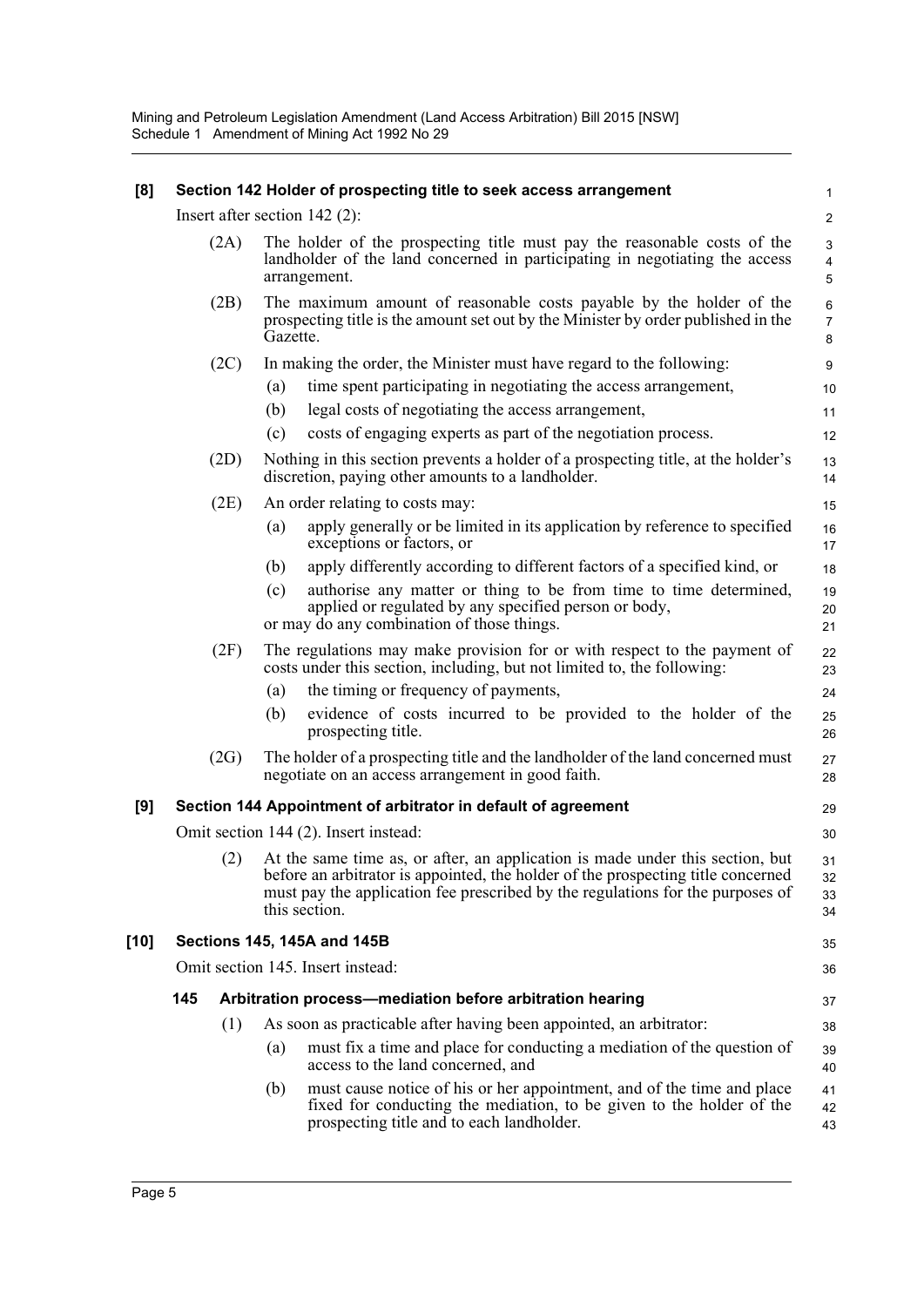|      | (2) | mediation.                                                                  | The arbitrator may, by a further notice served on the holder of the prospecting<br>title and on each landholder, vary the time or place fixed for conducting the                                                                                   | $\mathbf{1}$<br>$\overline{2}$<br>3 |
|------|-----|-----------------------------------------------------------------------------|----------------------------------------------------------------------------------------------------------------------------------------------------------------------------------------------------------------------------------------------------|-------------------------------------|
|      | (3) | mediation of the question of access to the land concerned.                  | The arbitrator must, at the time and place fixed under this section, conduct a                                                                                                                                                                     | 4<br>5                              |
| 145A |     | <b>Mediation</b>                                                            |                                                                                                                                                                                                                                                    | 6                                   |
|      | (1) | An arbitrator conducting a mediation under this Division:                   |                                                                                                                                                                                                                                                    | $\overline{7}$                      |
|      |     | (a)<br>acceptable to all of them, and                                       | must use his or her best endeavours to bring the parties to a settlement                                                                                                                                                                           | 8<br>9                              |
|      |     | (b)                                                                         | may communicate with the parties collectively or separately, and                                                                                                                                                                                   | 10                                  |
|      |     | (c)<br>party otherwise agrees.                                              | must treat information obtained by the arbitrator from a party with<br>whom he or she communicates separately as confidential, unless that                                                                                                         | 11<br>12<br>13                      |
|      | (2) | The parties to a mediation must participate in the mediation in good faith. |                                                                                                                                                                                                                                                    | 14                                  |
|      | (3) | A mediation terminates if:                                                  |                                                                                                                                                                                                                                                    | 15                                  |
|      |     | the parties agree to terminate the mediation, or<br>(a)                     |                                                                                                                                                                                                                                                    | 16                                  |
|      |     | (b)<br>other parties and the arbitrator, or                                 | any party terminates the mediation, by notice in writing, served on the                                                                                                                                                                            | 17<br>18                            |
|      |     | the arbitrator terminates the mediation, or<br>(c)                          |                                                                                                                                                                                                                                                    | 19                                  |
|      |     | (d)<br>the parties agree on an access arrangement.                          |                                                                                                                                                                                                                                                    | 20                                  |
|      | (4) | subsection $(3)$ $(a)$ – $(c)$ :                                            | An arbitrator who has acted as mediator in a mediation that is terminated under                                                                                                                                                                    | 21<br>22                            |
|      |     | may refuse to conduct the subsequent arbitration, and<br>(a)                |                                                                                                                                                                                                                                                    | 23                                  |
|      |     | (b)<br>(including the arbitrator) consent in writing.                       | must not conduct the subsequent arbitration unless, at the time of or<br>after the termination of the mediation, all the parties to the arbitration                                                                                                | 24<br>25<br>26                      |
|      | (5) | If:                                                                         |                                                                                                                                                                                                                                                    | 27                                  |
|      |     | (a)<br>a mediation, and                                                     | an arbitrator has obtained confidential information from a party during                                                                                                                                                                            | 28<br>29                            |
|      |     | (b)                                                                         | the mediation has been terminated under subsection $(3)$ $(a)$ – $(c)$ , and                                                                                                                                                                       | 30                                  |
|      |     | (c)<br>arbitration,                                                         | the parties have consented to the arbitrator conducting the subsequent                                                                                                                                                                             | 31<br>32                            |
|      |     | as the arbitrator considers material to the arbitration.                    | the arbitrator must, as soon as reasonably practical after that consent has been<br>given, disclose to all other parties to the arbitration so much of the information                                                                             | 33<br>34<br>35                      |
|      | (6) | section.                                                                    | If the parties consent under subsection $(4)$ (b), no objection may be taken to<br>the conduct of the subsequent arbitration by the arbitrator solely on the ground<br>that he or she has previously conducted a mediation in accordance with this | 36<br>37<br>38<br>39                |
|      | (7) | arbitrator may be appointed:                                                | If the arbitrator refuses to conduct the subsequent arbitration under<br>subsection $(4)$ (a) or the parties do not consent under subsection $(4)$ (b), the<br>arbitrator's mandate is taken to have been terminated and a substitute              | 40<br>41<br>42<br>43                |
|      |     | by the parties, or<br>(a)                                                   |                                                                                                                                                                                                                                                    | 44                                  |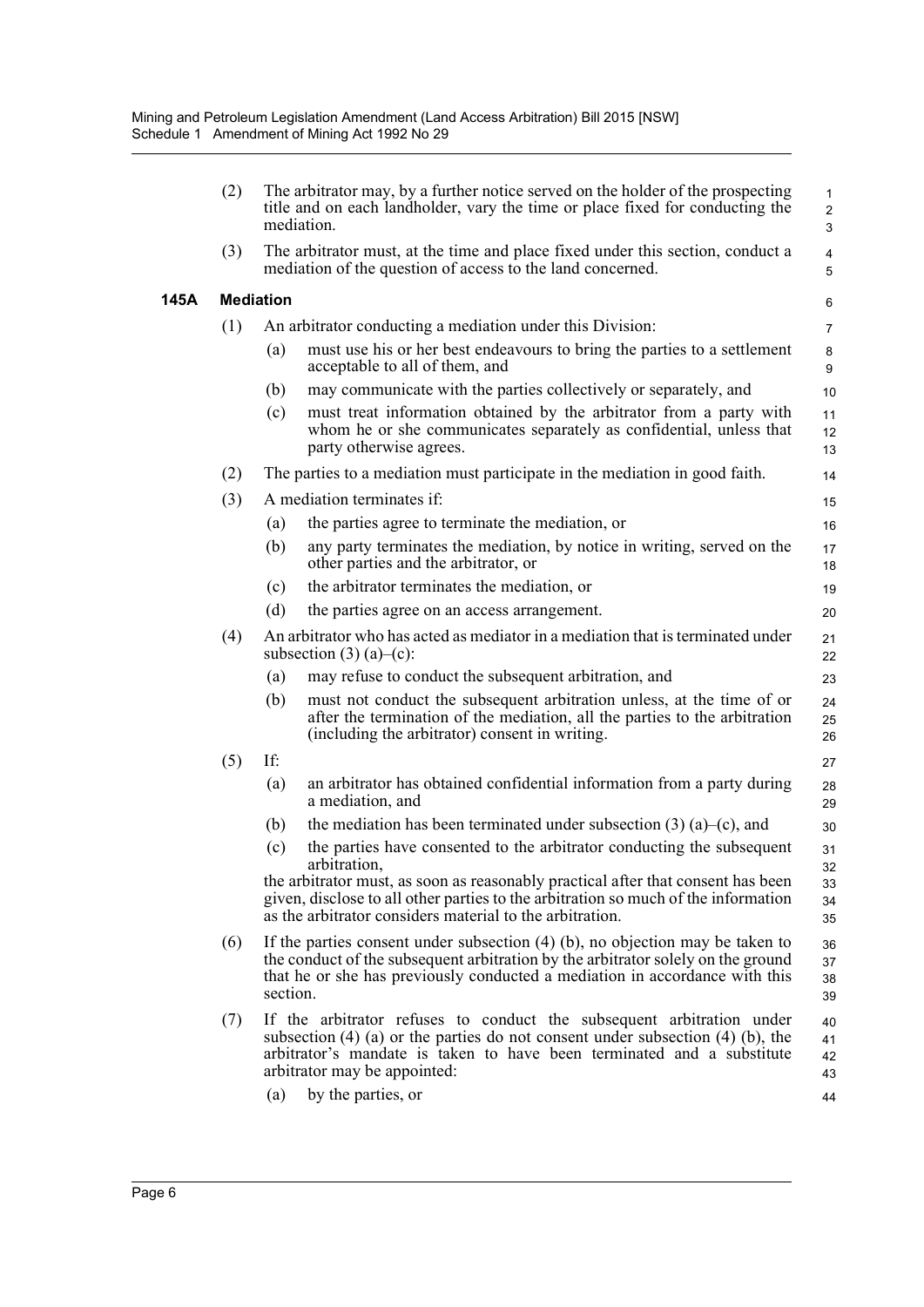|                                   |      |                    | (b)<br>by the Secretary, but only if the parties have been unable to agree on the<br>appointment of an arbitrator by the end of 7 days after the termination<br>of the mediation.                                | $\mathbf{1}$<br>$\overline{c}$<br>3 |  |
|-----------------------------------|------|--------------------|------------------------------------------------------------------------------------------------------------------------------------------------------------------------------------------------------------------|-------------------------------------|--|
|                                   |      | (8)                | Before a substitute arbitrator is appointed under this section, the holder of the<br>prospecting title concerned must pay the application fee prescribed by the<br>regulations for the purposes of this section. | 4<br>$\mathbf 5$<br>6               |  |
|                                   |      | (9)                | The substitute arbitrator is not required to conduct a mediation under this<br>Division.                                                                                                                         | 7<br>8                              |  |
|                                   | 145B |                    | <b>Arbitration hearing</b>                                                                                                                                                                                       | 9                                   |  |
|                                   |      | (1)                | If the mediation is unsuccessful, the arbitrator must, as soon as practicable<br>after its conclusion:                                                                                                           | 10<br>11                            |  |
|                                   |      |                    | fix a time and place for conducting a hearing of the question of access<br>(a)<br>to the land concerned, and                                                                                                     | 12<br>13                            |  |
|                                   |      |                    | cause notice of the time and place fixed for conducting the hearing to be<br>(b)<br>given to the holder of the prospecting title and to each landholder.                                                         | 14<br>15                            |  |
|                                   |      | (2)                | The arbitrator may, by a further notice served on the holder of the prospecting<br>title and on each landholder, vary the time or place fixed for conducting the<br>hearing.                                     | 16<br>17<br>18                      |  |
|                                   |      | (3)                | The arbitrator must, at the time and place fixed under this section, conduct a<br>hearing into the question of access to the land concerned.                                                                     | 19<br>20                            |  |
| $[11]$                            |      | <b>Section 146</b> |                                                                                                                                                                                                                  | 21                                  |  |
|                                   |      |                    | Omit the section. Insert instead:<br>22                                                                                                                                                                          |                                     |  |
| 146<br><b>Right of appearance</b> |      |                    |                                                                                                                                                                                                                  |                                     |  |
|                                   |      |                    | At any mediation of, or hearing into, the question of access to any land by the<br>holder of a prospecting title, the holder and each landholder:                                                                | 24<br>25                            |  |
|                                   |      |                    | are entitled to appear and be heard, and<br>(a)                                                                                                                                                                  | 26                                  |  |
|                                   |      |                    | may be represented by an agent or by an Australian legal practitioner.<br>(b)                                                                                                                                    | 27                                  |  |
| $[12]$                            |      |                    | <b>Section 147 Conciliation</b>                                                                                                                                                                                  | 28                                  |  |
|                                   |      | Omit the section.  |                                                                                                                                                                                                                  | 29                                  |  |
| $[13]$                            |      |                    | <b>Section 148 Conduct of arbitration</b>                                                                                                                                                                        | 30                                  |  |
|                                   |      |                    | Omit section 148 (1). Insert instead:                                                                                                                                                                            | 31                                  |  |
|                                   |      | (1)                | The parties to an arbitration must participate in the arbitration in good faith.                                                                                                                                 | 32                                  |  |
|                                   |      | (1A)               | An arbitrator may terminate an arbitration at any time at the request of the<br>parties.                                                                                                                         | 33<br>34                            |  |
| $[14]$                            |      |                    | <b>Sections 148A, 148B and 148C</b>                                                                                                                                                                              | 35                                  |  |
|                                   |      |                    | Insert after section 148:                                                                                                                                                                                        | 36                                  |  |
|                                   | 148A |                    | <b>Approved arbitration procedures</b>                                                                                                                                                                           | 37                                  |  |
|                                   |      | (1)                | The Secretary may, by order published in the Gazette, approve arbitration<br>procedures for the conduct of mediations and arbitrations under this Division<br><i>(approved arbitration procedures).</i>          | 38<br>39<br>40                      |  |
|                                   |      |                    |                                                                                                                                                                                                                  |                                     |  |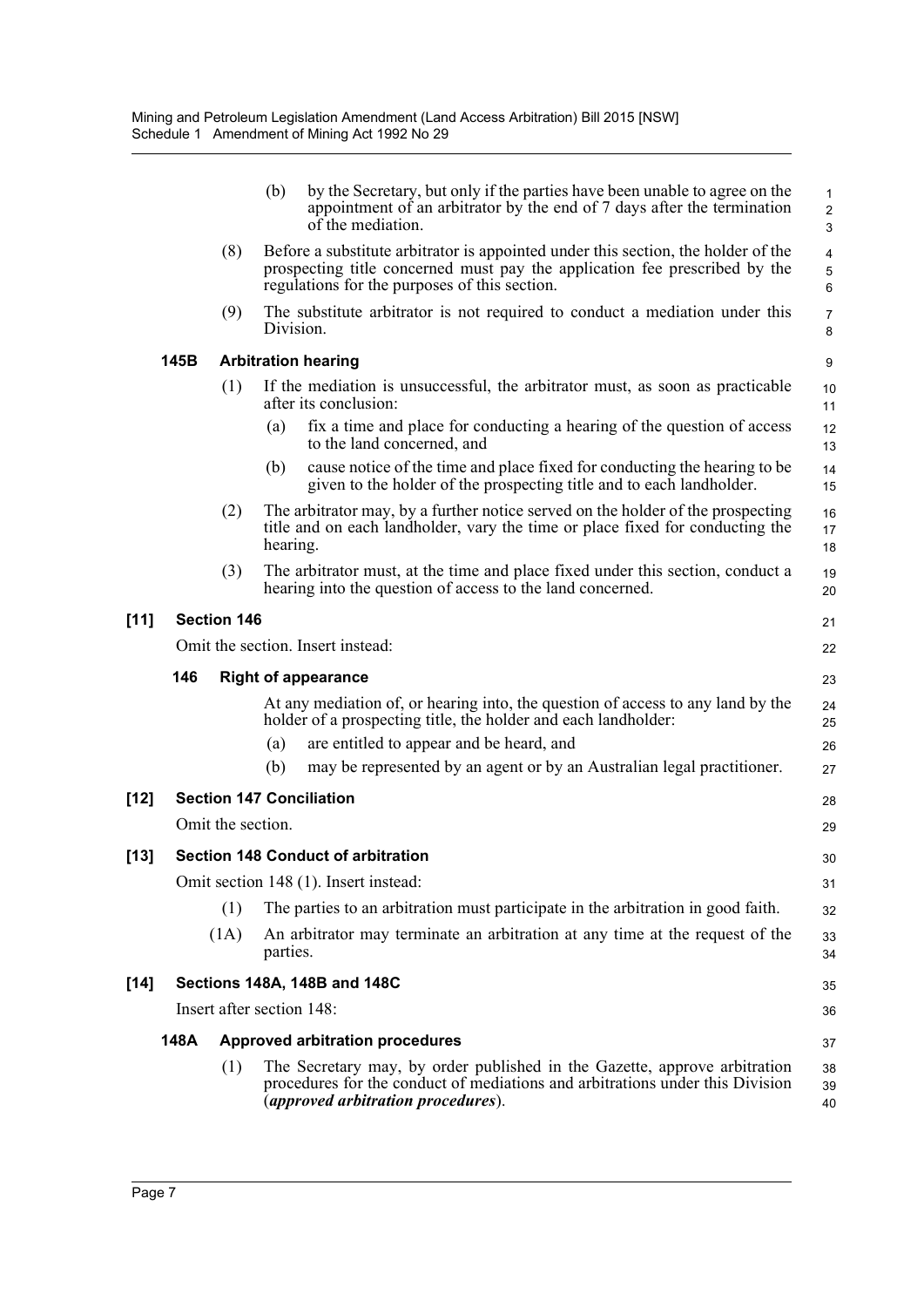|      | (2) | The approved arbitration procedures may include guidance materials for the<br>benefit of the parties and arbitrators.                                                                                               | $\mathbf{1}$<br>2 |  |  |  |  |
|------|-----|---------------------------------------------------------------------------------------------------------------------------------------------------------------------------------------------------------------------|-------------------|--|--|--|--|
|      | (3) | The approved arbitration procedures may also include, but are not limited to,<br>the following:                                                                                                                     | 3<br>4            |  |  |  |  |
|      |     | objectives and principles for arbitration,<br>(a)                                                                                                                                                                   | 5                 |  |  |  |  |
|      |     | responsibilities of parties and the arbitrator in the arbitration process,<br>(b)                                                                                                                                   | 6                 |  |  |  |  |
|      |     | stages and timeframes for the arbitration framework,<br>(c)                                                                                                                                                         | $\overline{7}$    |  |  |  |  |
|      |     | (d)<br>processes for dealing with significant improvements,                                                                                                                                                         | 8                 |  |  |  |  |
|      |     | confidentiality,<br>(e)                                                                                                                                                                                             | 9                 |  |  |  |  |
|      |     | (f)<br>suspension of mediation or arbitration proceedings in certain<br>circumstances,                                                                                                                              | 10<br>11          |  |  |  |  |
|      |     | production of evidence of costs incurred by landholders.<br>(g)                                                                                                                                                     | 12                |  |  |  |  |
|      | (4) | Unless the parties and the arbitrator agree otherwise, mediation and arbitration<br>under this Division is to be conducted in accordance with the provisions of the<br>approved arbitration procedures.             | 13<br>14<br>15    |  |  |  |  |
|      | (5) | In the event of an inconsistency between a provision of the approved<br>arbitration procedures and a provision of this Act or of the regulations, the<br>provision of this Act or of the regulations prevails.      |                   |  |  |  |  |
|      | (6) | If a matter is not provided for in this Act, the regulations or the approved<br>arbitration procedures, the procedure at a mediation or a hearing is to be as<br>determined by the arbitrator.                      |                   |  |  |  |  |
|      | (7) | Approved arbitration procedures take effect on the day on which the<br>procedures are published in the Gazette or, if a later day or days are specified<br>for that purpose, on the later day or days so specified. | 22<br>23<br>24    |  |  |  |  |
|      | (8) | Sections 40 and 41 of the <i>Interpretation Act 1987</i> apply to the approved<br>arbitration procedures under this section in the same way as they apply to<br>statutory rules within the meaning of that Act.     | 25<br>26<br>27    |  |  |  |  |
| 148B |     | Site inspection by arbitrator                                                                                                                                                                                       | 28                |  |  |  |  |
|      |     | An arbitrator conducting a mediation or a hearing may enter the land<br>concerned and inspect it at a reasonable time after giving reasonable notice to<br>the landholder.                                          | 29<br>30<br>31    |  |  |  |  |
| 148C |     | Costs of landholder participation in mediation and arbitration                                                                                                                                                      | 32                |  |  |  |  |
|      | (1) | The holder of the prospecting title must pay the reasonable costs of the<br>landholder of the land concerned in participating in the mediation and<br>arbitration.                                                  | 33<br>34<br>35    |  |  |  |  |
|      | (2) | The maximum amount of reasonable costs is the amount set out by the<br>Minister by order published in the Gazette.                                                                                                  | 36<br>37          |  |  |  |  |
|      | (3) | In making the order, the Minister must have regard to the following:                                                                                                                                                | 38                |  |  |  |  |
|      |     | time spent participating in the mediation and arbitration,<br>(a)                                                                                                                                                   | 39                |  |  |  |  |
|      |     | legal costs in participating in the mediation and arbitration,<br>(b)                                                                                                                                               | 40                |  |  |  |  |
|      |     | costs of engaging experts as part of the mediation and arbitration<br>(c)<br>process.                                                                                                                               | 41<br>42          |  |  |  |  |
|      | (4) | Nothing in this section prevents a holder of a prospecting title, at the holder's<br>discretion, paying other amounts to a landholder.                                                                              | 43<br>44          |  |  |  |  |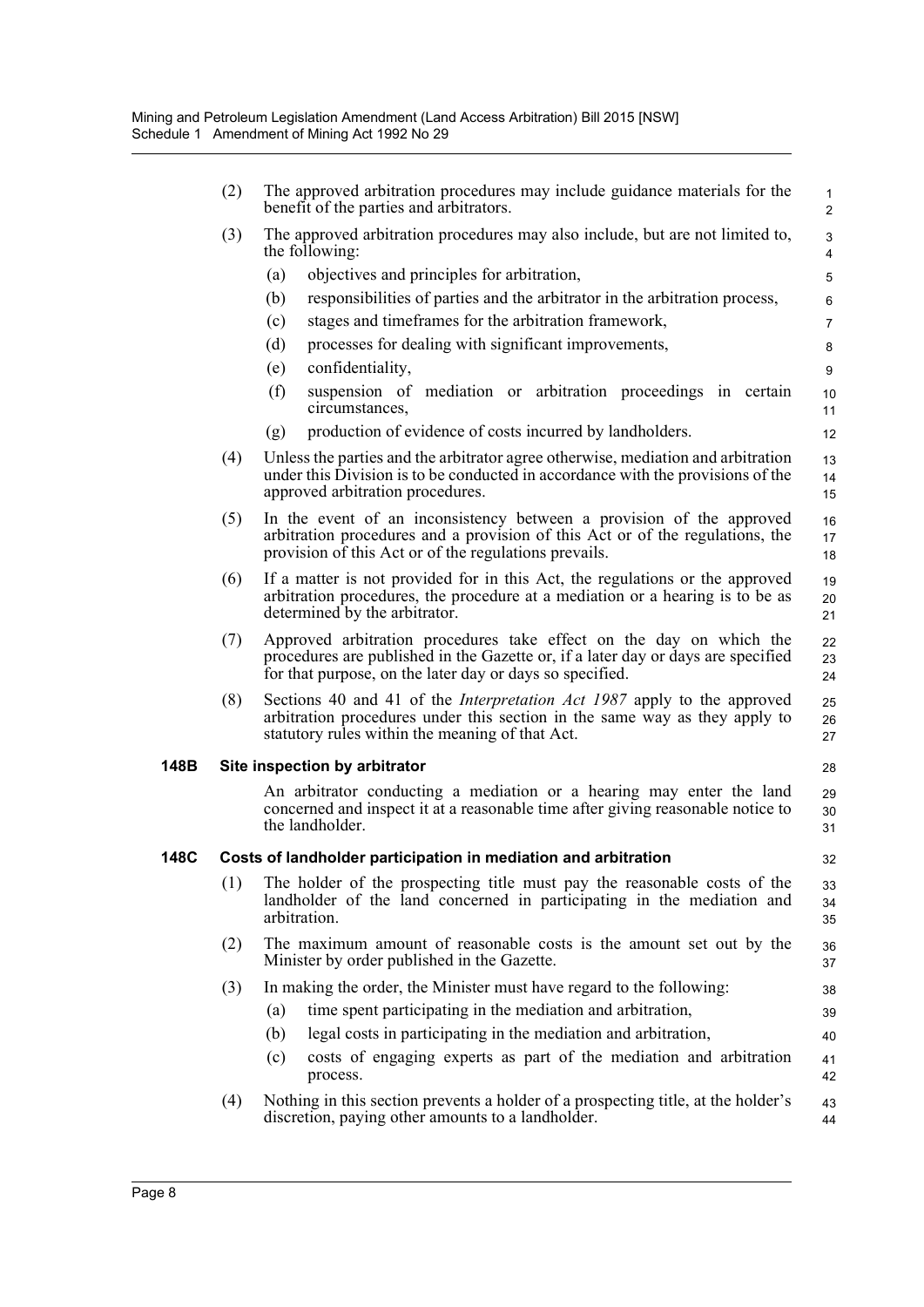|        |             | (5)                          |          | An order relating to costs may:                                                                                                                                                                                   | $\mathbf{1}$             |
|--------|-------------|------------------------------|----------|-------------------------------------------------------------------------------------------------------------------------------------------------------------------------------------------------------------------|--------------------------|
|        |             |                              | (a)      | apply generally or be limited in its application by reference to specified<br>exceptions or factors, or                                                                                                           | $\overline{c}$<br>3      |
|        |             |                              | (b)      | apply differently according to different factors of a specified kind, or                                                                                                                                          | 4                        |
|        |             |                              | (c)      | authorise any matter or thing to be from time to time determined,<br>applied or regulated by any specified person or body,<br>or may do any combination of those things.                                          | 5<br>6<br>$\overline{7}$ |
| $[15]$ |             | <b>Section 151A</b>          |          |                                                                                                                                                                                                                   | 8                        |
|        |             | Insert after section 151:    |          |                                                                                                                                                                                                                   | 9                        |
|        | <b>151A</b> |                              |          | Determination as to costs                                                                                                                                                                                         | 10                       |
|        |             | (1)                          |          | This section applies to an arbitrator in the following circumstances:                                                                                                                                             | 11                       |
|        |             |                              | (a)      | as soon as practicable after an interim determination is taken to be a<br>final determination,                                                                                                                    | 12<br>13                 |
|        |             |                              | (b)      | on making a final determination under this Division,                                                                                                                                                              | 14                       |
|        |             |                              | (c)      | before terminating an arbitration at the request of the parties.                                                                                                                                                  | 15                       |
|        |             | (2)                          |          | The arbitrator must determine the following:                                                                                                                                                                      | 16                       |
|        |             |                              | (a)      | if the parties have disputed a payment to cover the landholder's costs in<br>negotiating the access arrangement, the amount of that payment (in<br>accordance with section 142), and                              | 17<br>18<br>19           |
|        |             |                              | (b)      | the reasonable costs of the landholder in participating in the mediation<br>and arbitration (in accordance with section 148C).                                                                                    | 20<br>21                 |
|        |             | (3)                          |          | When determining a payment to cover the reasonable costs of the landholder<br>in participating in the mediation and arbitration, the arbitrator must:                                                             | 22<br>23                 |
|        |             |                              | (a)      | consider whether or not the landholder has acted unreasonably in the<br>negotiation, mediation or arbitration, and                                                                                                | 24<br>25                 |
|        |             |                              | (b)      | deduct an amount that in the opinion of the arbitrator represents the<br>amount by which the unreasonable conduct increased the costs of the<br>negotiation, mediation or arbitration.                            | 26<br>27<br>28           |
| $[16]$ |             |                              |          | Section 152 Costs of mediation and arbitration hearing                                                                                                                                                            | 29                       |
|        |             | Omit section $152$ (1).      |          |                                                                                                                                                                                                                   | 30                       |
| $[17]$ |             | <b>Section 154 Liability</b> |          |                                                                                                                                                                                                                   | 31                       |
|        |             |                              |          | Insert "a mediation or" after "purposes of".                                                                                                                                                                      | 32                       |
| $[18]$ |             |                              |          | Section 155 Review of determination                                                                                                                                                                               | 33                       |
|        |             |                              |          | Omit "(other than a determination referred to in section $147$ (2))" from section 155 (1).                                                                                                                        | 34                       |
| $[19]$ |             | Section 155 (8) and (9)      |          |                                                                                                                                                                                                                   | 35                       |
|        |             |                              |          | Insert after section $155(7)$ :                                                                                                                                                                                   | 36                       |
|        |             | (8)                          | section. | The holder of the prospecting title must pay the reasonable costs of the<br>landholder of the land concerned in a review of a determination under this                                                            | 37<br>38<br>39           |
|        |             | (9)                          |          | The Land and Environment Court, in determining those reasonable costs, must<br>consider whether or not the landholder has acted unreasonably in the<br>negotiation, mediation, arbitration or review proceedings. | 40<br>41<br>42           |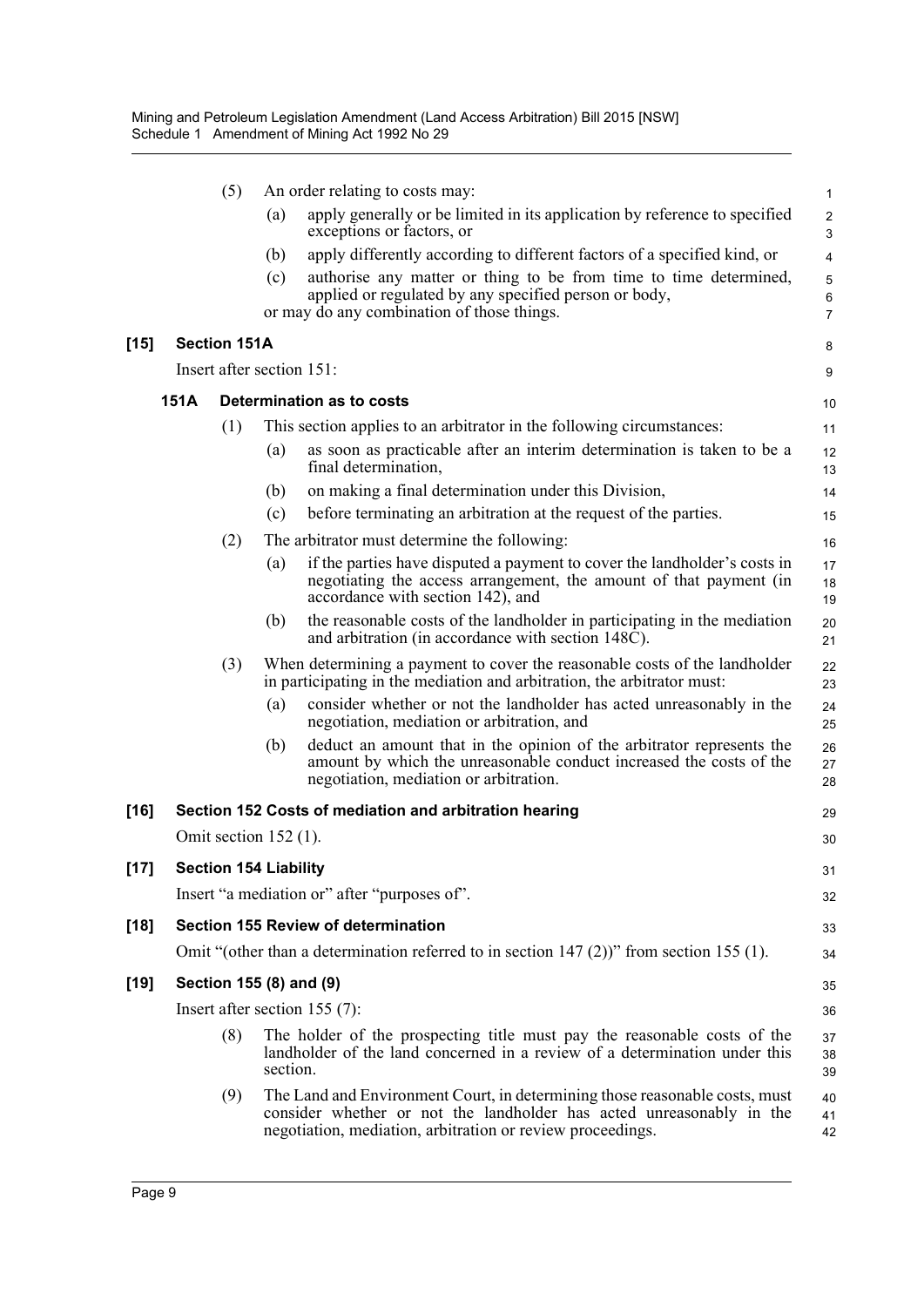Mining and Petroleum Legislation Amendment (Land Access Arbitration) Bill 2015 [NSW] Schedule 1 Amendment of Mining Act 1992 No 29

| $[20]$ |                                                                              | <b>Section 156A</b><br>1                                                                                                                                                                                                                                                               |                                                                                                                                                                                                        |                |  |  |  |
|--------|------------------------------------------------------------------------------|----------------------------------------------------------------------------------------------------------------------------------------------------------------------------------------------------------------------------------------------------------------------------------------|--------------------------------------------------------------------------------------------------------------------------------------------------------------------------------------------------------|----------------|--|--|--|
|        |                                                                              |                                                                                                                                                                                                                                                                                        | Insert after section 156:                                                                                                                                                                              | $\overline{2}$ |  |  |  |
|        | 156A                                                                         |                                                                                                                                                                                                                                                                                        | <b>Register of arbitrated access arrangements</b>                                                                                                                                                      | 3              |  |  |  |
|        |                                                                              | As soon as is practicable after an access arrangement is determined by an<br>(1)<br>arbitrator, the holder of the prospecting title must provide the Secretary with a<br>copy of the final access arrangement.<br>Maximum penalty: 100 penalty units (in the case of a corporation) or |                                                                                                                                                                                                        |                |  |  |  |
|        |                                                                              |                                                                                                                                                                                                                                                                                        | 50 penalty units (in the case of an individual).                                                                                                                                                       | 7<br>8         |  |  |  |
|        |                                                                              | (2)                                                                                                                                                                                                                                                                                    | The Secretary is to keep and maintain a register of all final access<br>arrangements provided to him or her.                                                                                           | 9<br>10        |  |  |  |
|        |                                                                              | (3)                                                                                                                                                                                                                                                                                    | The Secretary is not required to include in the register:                                                                                                                                              | 11             |  |  |  |
|        |                                                                              |                                                                                                                                                                                                                                                                                        | personal information (within the meaning of the <i>Privacy and Personal</i><br>(a)<br>Information Protection Act 1998) about an individual, or                                                         | 12<br>13       |  |  |  |
|        |                                                                              |                                                                                                                                                                                                                                                                                        | any other information prescribed by the regulations, or<br>(b)                                                                                                                                         | 14             |  |  |  |
|        |                                                                              |                                                                                                                                                                                                                                                                                        | any other information that the Secretary determines should be kept<br>(c)<br>confidential.                                                                                                             | 15<br>16       |  |  |  |
|        |                                                                              | (4)                                                                                                                                                                                                                                                                                    | The register is to be made available for public inspection on the Department's<br>website.                                                                                                             | 17<br>18       |  |  |  |
| $[21]$ |                                                                              | <b>Section 157</b>                                                                                                                                                                                                                                                                     |                                                                                                                                                                                                        | 19             |  |  |  |
|        | Omit the section. Insert instead:<br>157<br>Variation of access arrangements |                                                                                                                                                                                                                                                                                        |                                                                                                                                                                                                        |                |  |  |  |
|        |                                                                              |                                                                                                                                                                                                                                                                                        |                                                                                                                                                                                                        |                |  |  |  |
|        |                                                                              | (1)                                                                                                                                                                                                                                                                                    | An access arrangement may be varied:                                                                                                                                                                   | 22             |  |  |  |
|        |                                                                              |                                                                                                                                                                                                                                                                                        | in accordance with the terms of the arrangement relating to its variation,<br>(a)<br><sub>or</sub>                                                                                                     | 23<br>24       |  |  |  |
|        |                                                                              |                                                                                                                                                                                                                                                                                        | by the agreement of the parties to the arrangement, or<br>(b)                                                                                                                                          | 25             |  |  |  |
|        |                                                                              |                                                                                                                                                                                                                                                                                        | by an arbitrator under this section (whether or not the access<br>(c)<br>arrangement was determined by an arbitrator), or                                                                              | 26<br>27       |  |  |  |
|        |                                                                              |                                                                                                                                                                                                                                                                                        | on application by any of the parties to the arrangement, by order of the<br>(d)<br>Land and Environment Court if the arrangement was determined by a<br>court or an arbitrator.                        | 28<br>29<br>30 |  |  |  |
|        |                                                                              |                                                                                                                                                                                                                                                                                        | (2) A party to an access arrangement may, by written notice served on all the other<br>parties to the arrangement, request the parties to agree to the appointment of<br>an arbitrator.                | 31<br>32<br>33 |  |  |  |
|        |                                                                              | (3)                                                                                                                                                                                                                                                                                    | The parties to an access arrangement may agree to the appointment of any<br>person as an arbitrator.                                                                                                   | 34<br>35       |  |  |  |
|        |                                                                              | (4)                                                                                                                                                                                                                                                                                    | Sections 144–151 and 152–156 apply, with all necessary changes, in relation<br>to an arbitration under this section, subject to the following modifications:                                           | 36<br>37       |  |  |  |
|        |                                                                              |                                                                                                                                                                                                                                                                                        | in the application of section $144$ (1), the reference to a notice served in<br>(a)<br>accordance with section 143 is taken to be a reference to a notice served<br>in accordance with subsection (2), | 38<br>39<br>40 |  |  |  |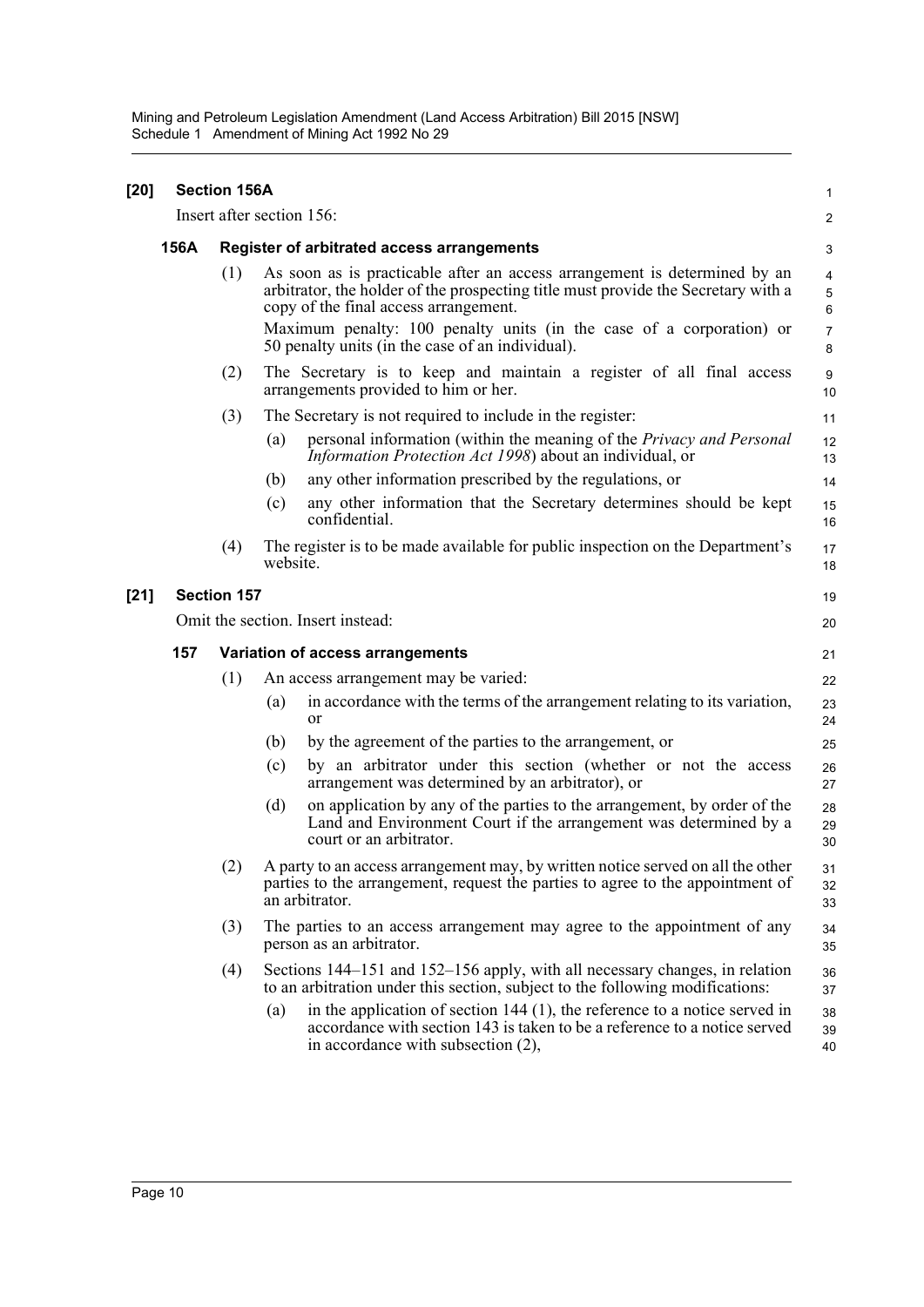|        |      |     | (b)                       | section 144 (2) does not apply and instead the following applies:                                                                                                                                                                                                          | 1                                                   |
|--------|------|-----|---------------------------|----------------------------------------------------------------------------------------------------------------------------------------------------------------------------------------------------------------------------------------------------------------------------|-----------------------------------------------------|
|        |      |     |                           | Before an arbitrator is appointed under this section, the<br>(2)<br>party requesting the appointment of an arbitrator must pay<br>the application fee prescribed by the regulations for the<br>purposes of this section.                                                   | $\overline{2}$<br>3<br>$\overline{\mathbf{4}}$<br>5 |
|        |      |     | (c)                       | section 148C does not apply and instead the following provision<br>applies:                                                                                                                                                                                                | 6<br>$\overline{7}$                                 |
|        |      |     |                           | 148C<br>Costs                                                                                                                                                                                                                                                              | 8                                                   |
|        |      |     |                           | Each party to the mediation and hearing conducted by the<br>arbitrator is to bear his or her own costs in relation to the<br>hearing.                                                                                                                                      | 9<br>10<br>11                                       |
|        |      |     | (d)                       | any other modification prescribed by the regulations.                                                                                                                                                                                                                      | 12                                                  |
|        |      | (5) |                           | In this section, <i>vary</i> includes terminate.                                                                                                                                                                                                                           | 13                                                  |
| $[22]$ |      |     |                           | Sections 158A and 158B                                                                                                                                                                                                                                                     | 14                                                  |
|        |      |     | Insert after section 158: |                                                                                                                                                                                                                                                                            | 15                                                  |
|        | 158A |     |                           | Court may determine access arrangement if already considering significant<br>improvements etc                                                                                                                                                                              | 16<br>17                                            |
|        |      | (1) | If:                       |                                                                                                                                                                                                                                                                            | 18                                                  |
|        |      |     | (a)                       | a party applied to the Land and Environment Court for a determination<br>of a matter under section 31 (5) or 49 (5), and                                                                                                                                                   | 19<br>20                                            |
|        |      |     | (b)<br>land.              | no access arrangement relates to the land concerned,<br>either party to those Court proceedings may apply to the Court to have the<br>Court determine an access arrangement under this Division in relation to the                                                         | 21<br>22<br>23<br>24                                |
|        |      | (2) |                           | An application under this section must not be lodged within 28 days after the<br>holder of the prospecting title has served notice under section 142 of an<br>intention to obtain an access arrangement in respect of the land concerned.                                  | 25<br>26<br>27                                      |
|        |      | (3) |                           | The Land and Environment Court may accept or reject the application.                                                                                                                                                                                                       | 28                                                  |
|        |      | (4) |                           | Subject to any order of the Land and Environment Court, an application under<br>this section operates to stay any other access arrangement mediation or<br>arbitration in relation to the land until the decision of the Land and<br>Environment Court on the application. | 29<br>30<br>31<br>32                                |
|        |      | (5) |                           | If the Land and Environment Court decides to accept the application:                                                                                                                                                                                                       | 33                                                  |
|        |      |     | (a)                       | the Land and Environment Court is, subject to the regulations, to<br>determine an access arrangement under this Division in relation to the<br>land, and                                                                                                                   | 34<br>35<br>36                                      |
|        |      |     | (b)                       | any other access arrangement mediation or arbitration in relation to the<br>land is terminated.                                                                                                                                                                            | 37<br>38                                            |
|        | 158B |     |                           | <b>Removal of Arbitration Panel arbitrator</b>                                                                                                                                                                                                                             | 39                                                  |
|        |      | (1) |                           | The Secretary may, subject to the regulations, remove an arbitrator who has<br>been appointed under section 144 or $145A(7)$ (b) if, after an investigation by<br>the Secretary following a complaint, the Secretary is satisfied:                                         | 40<br>41<br>42                                      |
|        |      |     | (a)                       | that:<br>(i)<br>circumstances exist that give rise to justifiable doubts as to the<br>arbitrator's impartiality, or                                                                                                                                                        | 43<br>44<br>45                                      |
|        |      |     |                           |                                                                                                                                                                                                                                                                            |                                                     |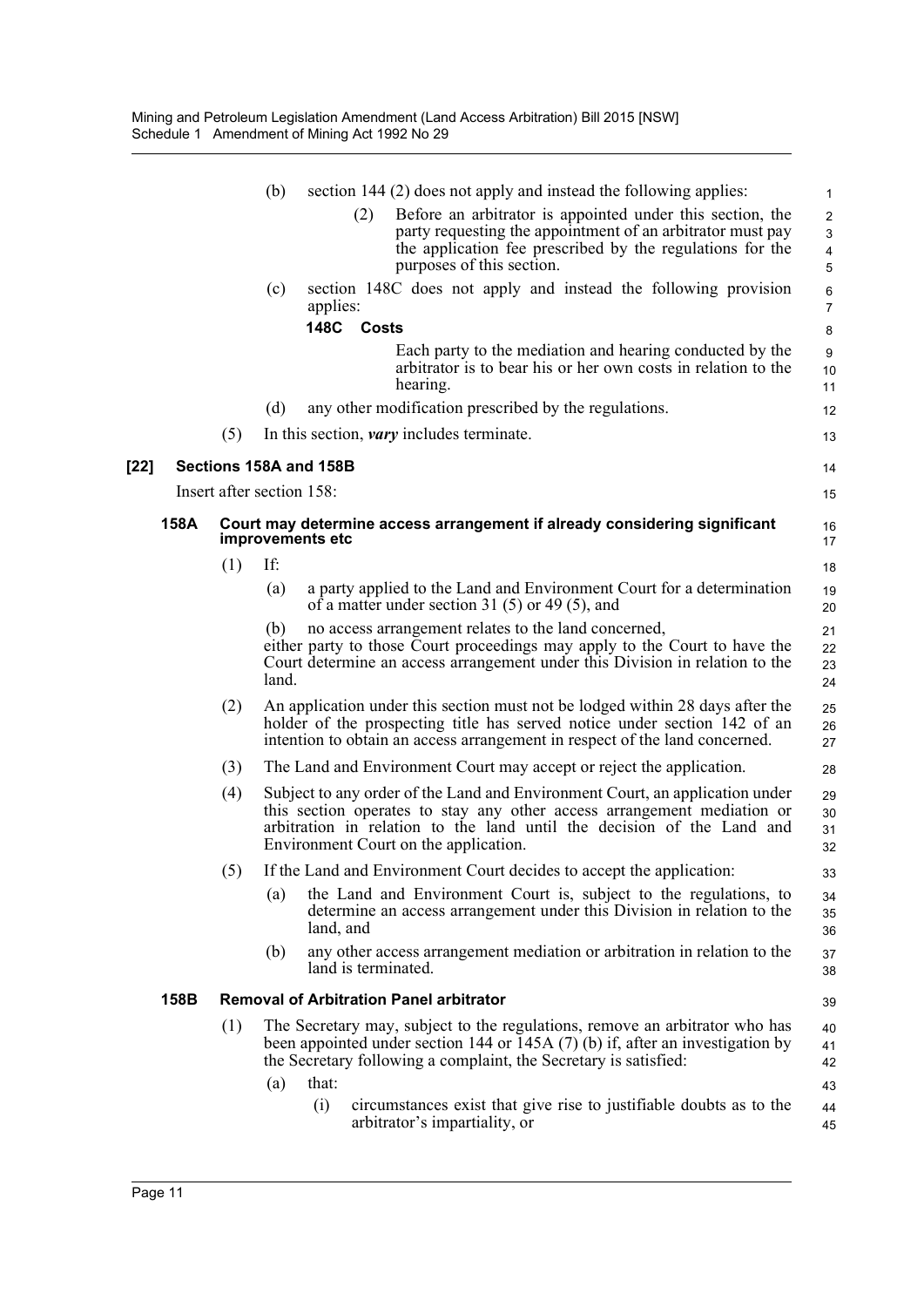|        |                                      |                    | (ii)       | the arbitrator is incapable of conducting the proceedings or there<br>are justifiable doubts as to the arbitrator's capacity to do so, or                                                                                                                                           | $\mathbf{1}$<br>$\overline{2}$ |  |  |
|--------|--------------------------------------|--------------------|------------|-------------------------------------------------------------------------------------------------------------------------------------------------------------------------------------------------------------------------------------------------------------------------------------|--------------------------------|--|--|
|        |                                      |                    | (iii)      | the arbitrator has refused or failed properly to conduct the<br>proceedings, and                                                                                                                                                                                                    | 3<br>$\overline{4}$            |  |  |
|        |                                      | (b)                |            | that substantial injustice has been caused or will be caused to one or<br>more of the parties.                                                                                                                                                                                      | 5<br>6                         |  |  |
|        | (2)                                  |                    | appointed: | If an arbitrator has been removed under subsection (1), the arbitrator's<br>mandate is taken to have been terminated and a substitute arbitrator is to be                                                                                                                           | $\overline{7}$<br>$\bf 8$<br>9 |  |  |
|        |                                      | (a)                |            | by the parties, or                                                                                                                                                                                                                                                                  | 10                             |  |  |
|        |                                      | (b)                |            | by the Secretary, but only if the parties have been unable to agree on the<br>appointment of an arbitrator by the end of 7 days after the removal.                                                                                                                                  | 11<br>12                       |  |  |
|        | (3)                                  |                    |            | The regulations may make provision for or with respect to the removal of<br>arbitrators under this section, including, but not limited to:                                                                                                                                          | 13<br>14                       |  |  |
|        |                                      | (a)                |            | the making of complaints to the Secretary, and                                                                                                                                                                                                                                      | 15                             |  |  |
|        |                                      | (b)                |            | investigations by the Secretary of complaints.                                                                                                                                                                                                                                      | 16                             |  |  |
| $[23]$ |                                      |                    |            | Section 383C General immunity of landholders                                                                                                                                                                                                                                        | 17                             |  |  |
|        | Insert after section 383C $(1)$ (a): |                    |            |                                                                                                                                                                                                                                                                                     | 18                             |  |  |
|        |                                      | $\left( a1\right)$ | Act, or    | by or under any other Act in connection with any activity under an<br>authority, mineral claim, opal prospecting licence or permit under this                                                                                                                                       | 19<br>20<br>21                 |  |  |
| [24]   | <b>Section 383C (1A)</b><br>22       |                    |            |                                                                                                                                                                                                                                                                                     |                                |  |  |
|        | Insert after section $383C(1)$ :     |                    |            |                                                                                                                                                                                                                                                                                     | 23                             |  |  |
|        | (1A)                                 |                    |            | For the avoidance of doubt, subsection (1) does not apply to the extent that the<br>action, liability, claim or demand arose from anything done by the landholder:                                                                                                                  | 24<br>25                       |  |  |
|        |                                      | (a)<br>(b)         |            | with the intention to cause harm, or<br>recklessly.                                                                                                                                                                                                                                 | 26<br>27                       |  |  |
| $[25]$ |                                      |                    |            | Schedule 6 Savings, transitional and other provisions                                                                                                                                                                                                                               | 28                             |  |  |
|        | Insert after clause $1(3)$ :         |                    |            |                                                                                                                                                                                                                                                                                     | 29                             |  |  |
|        | (4)                                  |                    |            | Any provision of the regulations made under this clause has effect despite<br>anything to the contrary in this Schedule. The regulations may make separate<br>savings and transitional provisions or amend this Schedule to consolidate the<br>savings and transitional provisions. | 30<br>31<br>32<br>33           |  |  |
| $[26]$ | <b>Schedule 6</b>                    |                    |            |                                                                                                                                                                                                                                                                                     | 34                             |  |  |
|        |                                      |                    |            | Insert at the end of the Schedule with appropriate Part and clause numbering:                                                                                                                                                                                                       | 35                             |  |  |
|        | <b>Part</b>                          |                    |            | Provisions consequent on enactment of Mining and<br><b>Petroleum Legislation Amendment (Land Access</b><br><b>Arbitration</b> ) Act 2015                                                                                                                                            | 36<br>37<br>38                 |  |  |
|        | <b>Definition</b>                    |                    |            |                                                                                                                                                                                                                                                                                     | 39                             |  |  |
|        |                                      |                    |            | In this Part, 2015 amending Act means the Mining and Petroleum Legislation<br>Amendment (Land Access Arbitration) Act 2015.                                                                                                                                                         | 40<br>41                       |  |  |
|        |                                      |                    |            |                                                                                                                                                                                                                                                                                     |                                |  |  |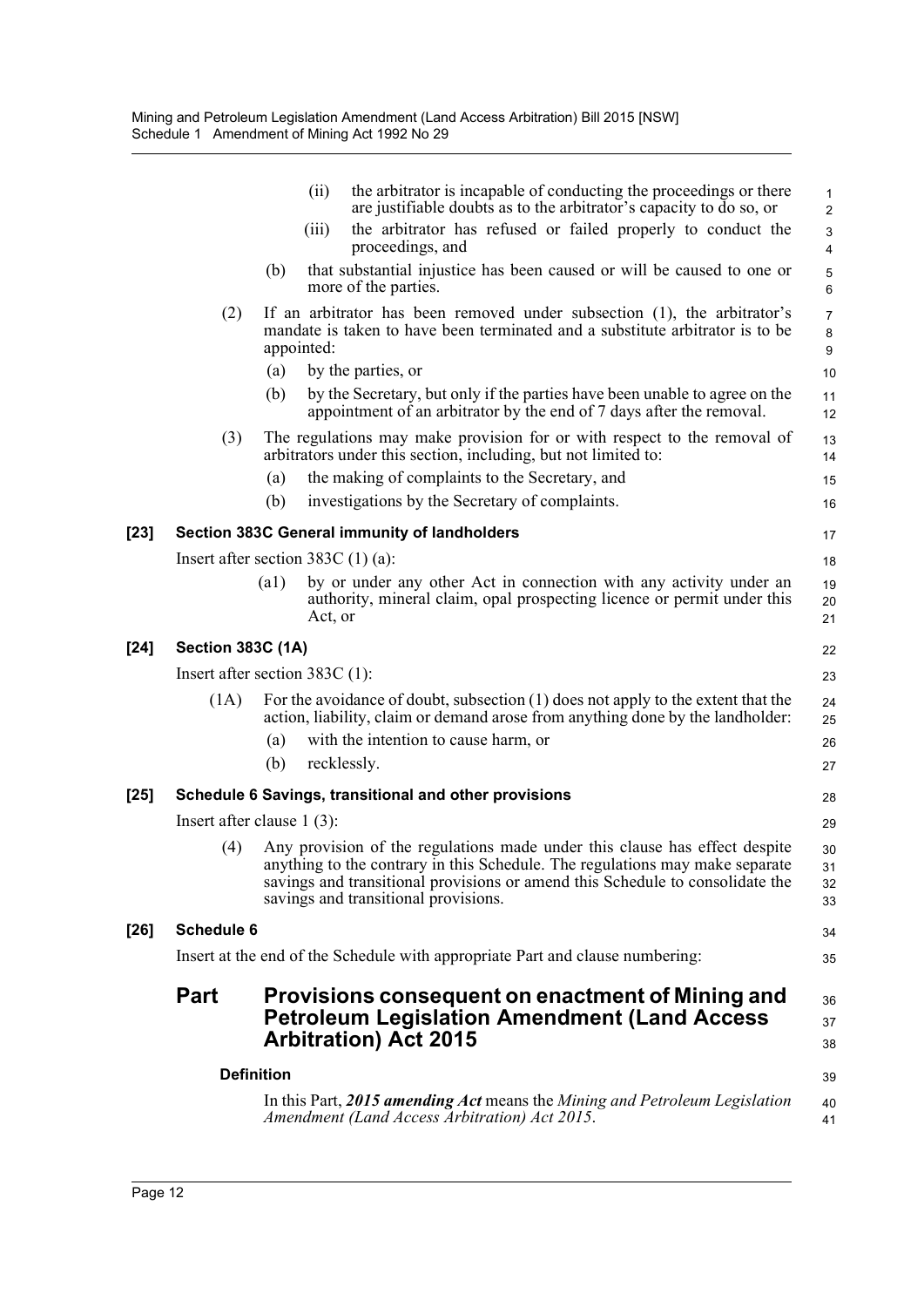|        |                                                                         | Application of amendments relating to general arbitration procedures to<br>existing access arrangements and proposed access arrangements                                                                                                                                                      | 1<br>$\overline{2}$               |  |  |  |
|--------|-------------------------------------------------------------------------|-----------------------------------------------------------------------------------------------------------------------------------------------------------------------------------------------------------------------------------------------------------------------------------------------|-----------------------------------|--|--|--|
|        | (1)                                                                     | This clause applies to a proposed access arrangement for which notice had<br>been given under section 142 before the commencement of this clause, but<br>which was not agreed or determined before that commencement.                                                                         | 3<br>$\overline{\mathbf{4}}$<br>5 |  |  |  |
|        | (2)                                                                     | Sections 144 (2), 145, 146, 147, 148 (1) and 155 (1), as in force immediately<br>before their amendment, substitution or repeal by the 2015 amending Act<br>continue to apply to access arrangements and proposed access arrangements<br>to which this clause applies.                        | 6<br>$\overline{7}$<br>8<br>9     |  |  |  |
|        | (3)                                                                     | Sections 145A, 145B, 148B and 156A do not apply to access arrangements<br>and proposed access arrangements to which this clause applies.                                                                                                                                                      | 10<br>11                          |  |  |  |
|        |                                                                         | Application of amendments relating to costs to existing access arrangements<br>and proposed access arrangements                                                                                                                                                                               | 12<br>13                          |  |  |  |
|        | (1)                                                                     | This clause applies to a proposed access arrangement for which notice had<br>been given under section 142 before the commencement of this clause, but<br>which has not been agreed or determined before that commencement.                                                                    | 14<br>15<br>16                    |  |  |  |
|        | (2)                                                                     | Sections 141 $(2A)$ and 152 $(1)$ as in force immediately before their repeal by<br>the 2015 amending Act continue to apply to access arrangements and proposed<br>access arrangements to which this clause applies.                                                                          | 17<br>18<br>19                    |  |  |  |
|        | (3)                                                                     | Sections 142 $(2A)$ – $(2D)$ , 148C, 151A and 158A do not apply to access<br>arrangements and proposed access arrangements to which this clause applies.                                                                                                                                      | 20<br>21                          |  |  |  |
|        |                                                                         | Application of amendments relating to costs in Land and Environment Court                                                                                                                                                                                                                     | 22                                |  |  |  |
|        |                                                                         | Sections 31 $(6)$ , 49 $(6)$ , 62 $(6B)$ and 155 $(8)$ and $(9)$ , as inserted by the<br>2015 amending Act, do not apply to proceedings in the Land and Environment<br>Court commenced, but not finally determined, before the commencement of<br>this clause.                                | 23<br>24<br>25<br>26              |  |  |  |
|        |                                                                         | Application of amendments relating to the definition of "significant"<br>improvement"                                                                                                                                                                                                         | 27<br>28                          |  |  |  |
|        |                                                                         | The substitution of the definition of <b>significant improvement</b> in the Dictionary<br>to the Act by the 2015 amending Act does not apply in relation to the<br>following:                                                                                                                 | 29<br>30<br>31                    |  |  |  |
|        |                                                                         | any proceedings in the Land and Environment Court under section 31,<br>(a)<br>49, 62 or 188 of the Act, or                                                                                                                                                                                    | 32<br>33                          |  |  |  |
|        |                                                                         | any proceedings in that Court in relation to a dispute concerning an<br>(b)<br>access arrangement for which notice had been given under section 143<br>before the commencement of this clause,<br>that were commenced, but not finally determined, before the commencement<br>of this clause. | 34<br>35<br>36<br>37<br>38        |  |  |  |
| $[27]$ | <b>Dictionary</b>                                                       |                                                                                                                                                                                                                                                                                               | 39                                |  |  |  |
|        | Omit the definition of <i>significant improvement</i> . Insert instead: |                                                                                                                                                                                                                                                                                               |                                   |  |  |  |
|        |                                                                         | significant improvement on land, in relation to an authorisation or an access<br>arrangement, means a work or structure that:                                                                                                                                                                 | 41<br>42                          |  |  |  |
|        |                                                                         | is a substantial and valuable improvement to the land, and<br>(a)                                                                                                                                                                                                                             | 43                                |  |  |  |
|        |                                                                         | is reasonably necessary for the operation of the landholder's lawful<br>(b)<br>business or use of the land, and                                                                                                                                                                               | 44<br>45                          |  |  |  |
|        |                                                                         | is fit for its purpose (immediately or with minimal repair), and<br>(c)                                                                                                                                                                                                                       | 46                                |  |  |  |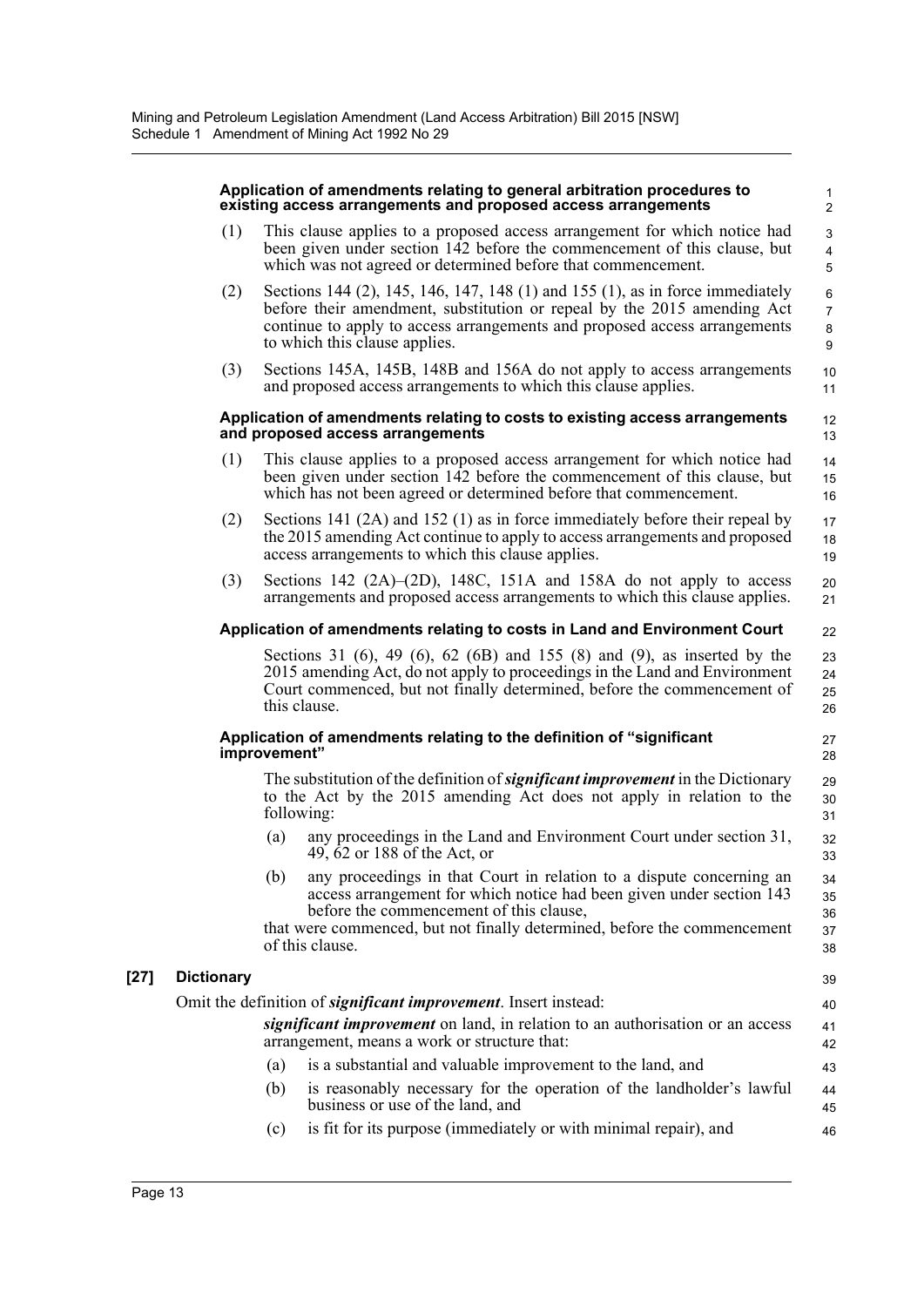- (d) cannot reasonably co-exist with the exercise of rights under the authorisation or the access arrangement without hindrance to the full and unencumbered operation or functionality of the work or structure, and 1 2 3 4
- (e) cannot reasonably be relocated or substituted without material detriment to the landholder,

5

and includes any work or structure prescribed by the regulations for the purposes of this definition, but does not include any work or structure excluded from this definition by the regulations. 6 7 8 9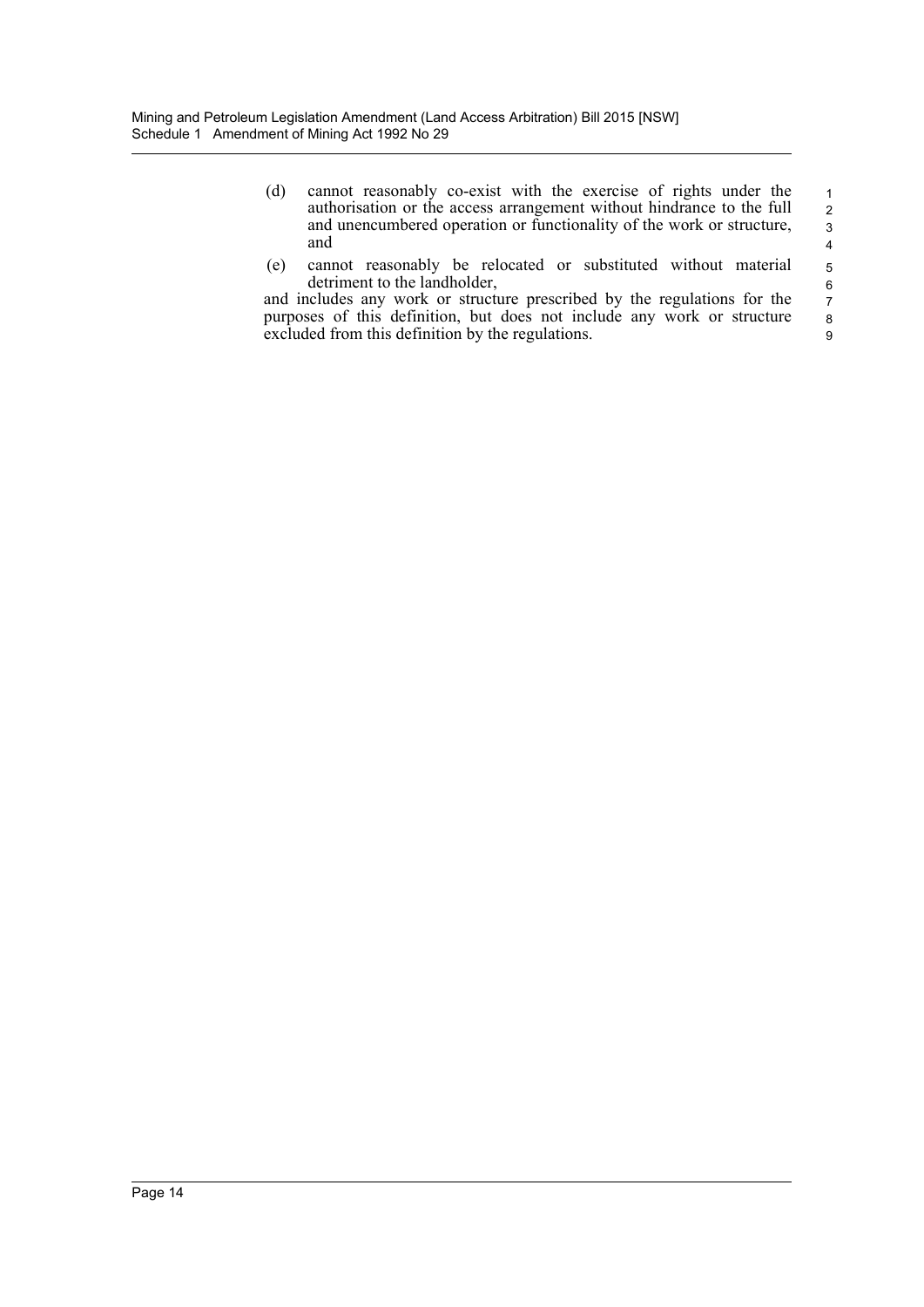<span id="page-26-0"></span>

|       | <b>Schedule 2</b>                                   |     |                              | <b>Amendment of Petroleum (Onshore) Act 1991</b><br><b>No 84</b>                                                                                                                                                                                                                                                                                      | $\mathbf{1}$<br>2          |  |
|-------|-----------------------------------------------------|-----|------------------------------|-------------------------------------------------------------------------------------------------------------------------------------------------------------------------------------------------------------------------------------------------------------------------------------------------------------------------------------------------------|----------------------------|--|
| [1]   |                                                     |     | <b>Section 3 Definitions</b> |                                                                                                                                                                                                                                                                                                                                                       |                            |  |
|       |                                                     |     |                              | Insert in alphabetical order in section $3(1)$ :                                                                                                                                                                                                                                                                                                      | 4                          |  |
|       |                                                     |     |                              | access arrangement means an access arrangement under Part 4A or 4B.                                                                                                                                                                                                                                                                                   | 5                          |  |
| $[2]$ |                                                     |     |                              | <b>Section 19 Renewal of title</b>                                                                                                                                                                                                                                                                                                                    | 6                          |  |
|       |                                                     |     |                              | Insert after section $19(5)$ :                                                                                                                                                                                                                                                                                                                        | $\overline{7}$             |  |
|       |                                                     | (6) |                              | The area of land over which an exploration licence or assessment lease is<br>renewed may differ from the area of land over which the renewal of the licence<br>or lease is sought, but not so as to include any land that was not subject to the<br>licence or lease immediately before the renewal.                                                  | 8<br>9<br>10<br>11         |  |
|       |                                                     | (7) |                              | If an exploration licence or assessment lease is renewed as to part only of the<br>land to which the application for renewal relates, the licence or lease ceases to<br>have effect in relation to the remainder of the land on the date on which the<br>renewal takes effect.                                                                        | 12<br>13<br>14<br>15       |  |
| $[3]$ | <b>Section 41</b>                                   |     |                              |                                                                                                                                                                                                                                                                                                                                                       |                            |  |
|       | Omit the section. Insert instead:                   |     |                              |                                                                                                                                                                                                                                                                                                                                                       |                            |  |
|       | 41<br><b>Rights of holders of production leases</b> |     |                              |                                                                                                                                                                                                                                                                                                                                                       |                            |  |
|       |                                                     | (1) | lease:                       | The holder of a production lease may, in accordance with the conditions of the                                                                                                                                                                                                                                                                        | 19<br>20                   |  |
|       |                                                     |     | (a)                          | prospect in and on the land comprised in the lease for petroleum, and                                                                                                                                                                                                                                                                                 | 21                         |  |
|       |                                                     |     | (b)                          | conduct petroleum mining operations in and on the land comprised in<br>the lease, and                                                                                                                                                                                                                                                                 | 22<br>23                   |  |
|       |                                                     |     | (c)                          | construct and maintain on the land such works, buildings, plant,<br>waterways, roads, pipelines, dams, reservoirs, tanks, pumping stations,<br>tramways, railways, telephone lines, electric powerlines and other<br>structures and equipment as are necessary for the full enjoyment of the<br>lease or to fulfil the lessee's obligations under it. | 24<br>25<br>26<br>27<br>28 |  |
|       |                                                     | (2) |                              | While a production lease is in force, the holder of the lease and any person<br>acting as agent or employee of the holder, or delivering goods or providing<br>services to the holder, for the purpose of a requirement of or an activity<br>authorised by the lease may:                                                                             | 29<br>30<br>31<br>32       |  |
|       |                                                     |     | (a)                          | for that purpose enter and be on the land included in the lease, and                                                                                                                                                                                                                                                                                  | 33                         |  |
|       |                                                     |     | (b)                          | do anything so authorised or required.                                                                                                                                                                                                                                                                                                                | 34                         |  |
|       |                                                     | (3) |                              | Despite subsections $(1)$ and $(2)$ , a holder of a production lease may carry out<br>activities on the land comprised in the lease only in accordance with an access<br>arrangement applying to that land.                                                                                                                                           | 35<br>36<br>37             |  |
| [4]   |                                                     |     |                              | Section 69D Matters for which access arrangement to provide                                                                                                                                                                                                                                                                                           | 38                         |  |
|       |                                                     |     |                              | Omit section $69D(1)$ (f).                                                                                                                                                                                                                                                                                                                            | 39                         |  |
|       |                                                     |     |                              |                                                                                                                                                                                                                                                                                                                                                       |                            |  |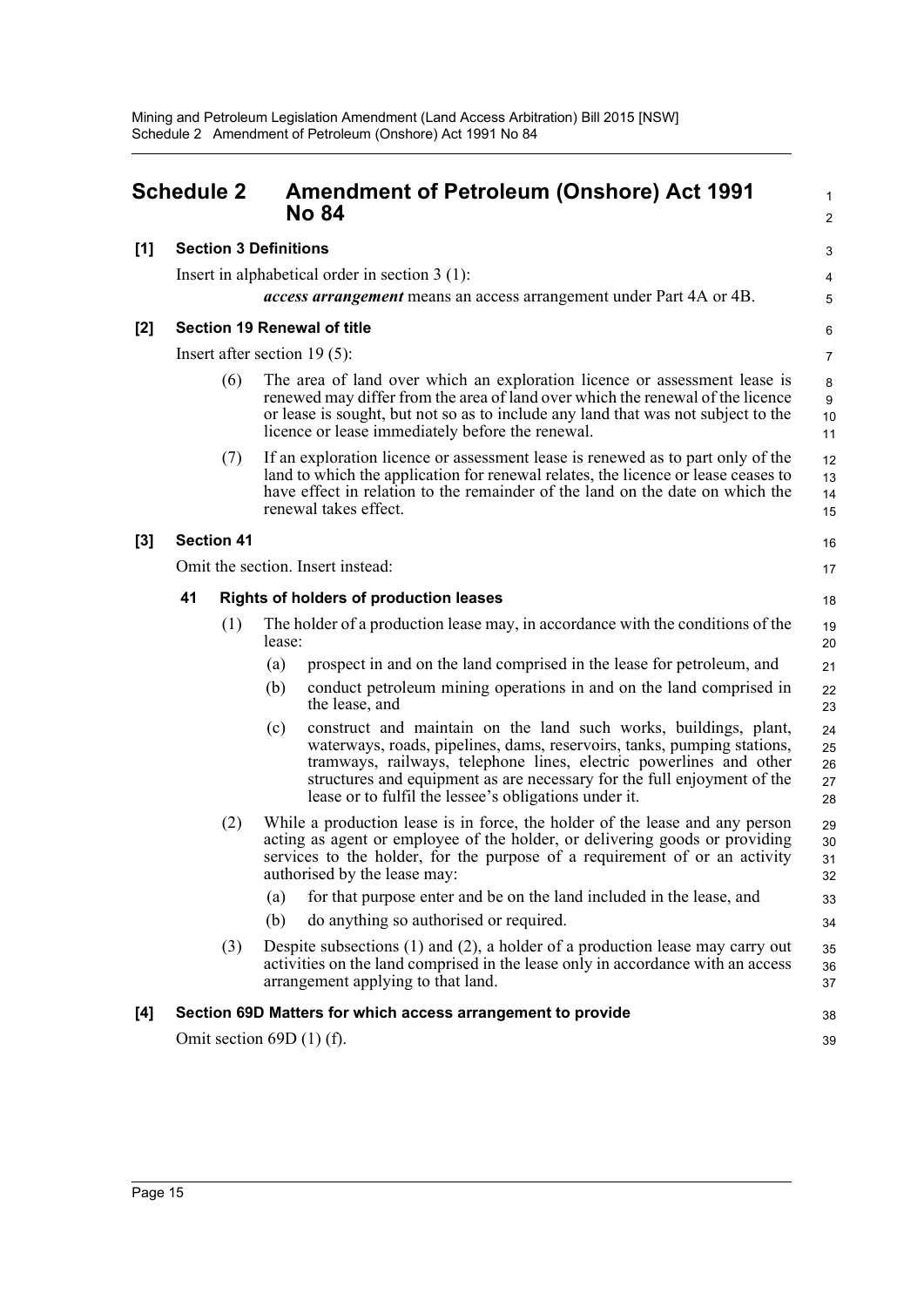Mining and Petroleum Legislation Amendment (Land Access Arbitration) Bill 2015 [NSW] Schedule 2 Amendment of Petroleum (Onshore) Act 1991 No 84

| [5] |      | Section 69D (2)           |                    |                                                                                                                                                                                                                                                                                                                                                      | 1                          |
|-----|------|---------------------------|--------------------|------------------------------------------------------------------------------------------------------------------------------------------------------------------------------------------------------------------------------------------------------------------------------------------------------------------------------------------------------|----------------------------|
|     |      |                           |                    | Omit the subsection. Insert instead:                                                                                                                                                                                                                                                                                                                 | 2                          |
|     |      | (2)                       |                    | An access arrangement must specify the compensation that is payable to each<br>landholder of the land concerned as a consequence of the holder of the<br>prospecting title carrying out prospecting operations on the land.                                                                                                                          | 3<br>$\overline{4}$<br>5   |
| [6] |      | Section 69D (2A)          |                    |                                                                                                                                                                                                                                                                                                                                                      | 6                          |
|     |      | Omit the subsection.      |                    |                                                                                                                                                                                                                                                                                                                                                      | 7                          |
| [7] |      | Section 69D (4)           |                    |                                                                                                                                                                                                                                                                                                                                                      | 8                          |
|     |      |                           |                    | Insert "or the holder of a prospecting title" after "by the landholder".                                                                                                                                                                                                                                                                             | 9                          |
| [8] |      |                           |                    | Sections 69DA and 69DB                                                                                                                                                                                                                                                                                                                               | 10                         |
|     |      | Insert after section 69D: |                    |                                                                                                                                                                                                                                                                                                                                                      | 11                         |
|     | 69DA |                           | <b>Access code</b> |                                                                                                                                                                                                                                                                                                                                                      | 12                         |
|     |      | (1)                       |                    | The regulations may prescribe a code (an <i>access code</i> ) containing provisions<br>relating to access to land by the holder of a prospecting title and the carrying<br>out of activities on that land by the holder.                                                                                                                             | 13<br>14<br>15             |
|     |      | (2)                       |                    | The regulations may designate any or all of the provisions of an access code<br>as mandatory provisions.                                                                                                                                                                                                                                             | 16<br>17                   |
|     |      | (3)                       |                    | An access code may contain non-binding guidelines relating to negotiating<br>and agreeing access arrangements.                                                                                                                                                                                                                                       | 18<br>19                   |
|     | 69DB |                           |                    | Application of mandatory provisions of access codes                                                                                                                                                                                                                                                                                                  | 20                         |
|     |      | (1)                       |                    | An access arrangement is taken to include provisions in the same terms as the<br>mandatory provisions of the access code.                                                                                                                                                                                                                            | 21<br>22                   |
|     |      | (2)                       |                    | A provision of an access arrangement has no effect to the extent that it contains<br>obligations on the holder of the prospecting title that are less stringent than<br>those in a mandatory provision.<br>Note. See also section 69D (3) which deals with inconsistency between provisions of<br>access arrangements and provisions of regulations. | 23<br>24<br>25<br>26<br>27 |
| [9] |      |                           |                    | Section 69E Holder of prospecting title to seek access arrangement                                                                                                                                                                                                                                                                                   | 28                         |
|     |      |                           |                    | Insert after section $69E(2)$ :                                                                                                                                                                                                                                                                                                                      | 29                         |
|     |      | (2A)                      |                    | The holder of the prospecting title must pay the reasonable costs of the<br>landholder of the land concerned in participating in negotiating the access<br>arrangement.                                                                                                                                                                              | 30<br>31<br>32             |
|     |      | (2B)                      | Gazette.           | The maximum amount of reasonable costs payable by the holder of the<br>prospecting title is the amount set out by the Minister by order published in the                                                                                                                                                                                             | 33<br>34<br>35             |
|     |      | (2C)                      | (a)<br>(b)<br>(c)  | In making the order, the Minister must have regard to the following:<br>time spent participating in negotiating the access arrangement,<br>legal costs of negotiating the access arrangement,<br>costs of engaging experts as part of the negotiation process.                                                                                       | 36<br>37<br>38             |
|     |      | (2D)                      |                    | Nothing in this section prevents a holder of a prospecting title, at the holder's<br>discretion, paying other amounts to a landholder.                                                                                                                                                                                                               | 39<br>40<br>41             |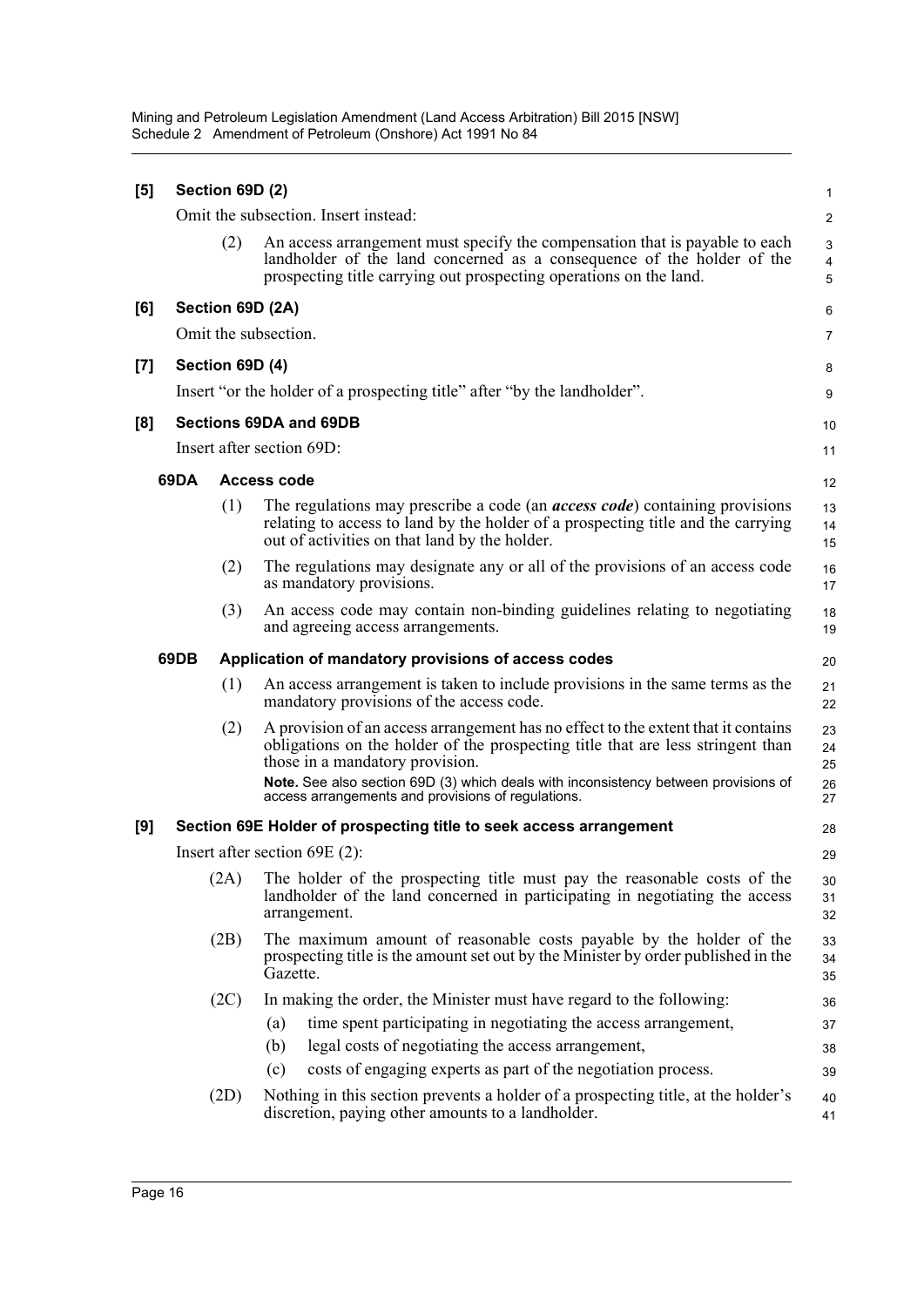|        |      | (2E) |                  | An order relating to costs may:                                                                                                                                                                                                                                      | $\mathbf{1}$             |
|--------|------|------|------------------|----------------------------------------------------------------------------------------------------------------------------------------------------------------------------------------------------------------------------------------------------------------------|--------------------------|
|        |      |      | (a)              | apply generally or be limited in its application by reference to specified<br>exceptions or factors, or                                                                                                                                                              | $\overline{c}$<br>3      |
|        |      |      | (b)              | apply differently according to different factors of a specified kind, or                                                                                                                                                                                             | $\overline{4}$           |
|        |      |      | (c)              | authorise any matter or thing to be from time to time determined,<br>applied or regulated by any specified person or body,<br>or may do any combination of those things.                                                                                             | 5<br>6<br>$\overline{7}$ |
|        |      | (2F) |                  | The regulations may make provision for or with respect to the payment of<br>costs under this section, including, but not limited to, the following:                                                                                                                  | 8<br>9                   |
|        |      |      | (a)              | the timing or frequency of payments,                                                                                                                                                                                                                                 | 10                       |
|        |      |      | (b)              | evidence of costs incurred to be provided to the holder of the<br>prospecting title.                                                                                                                                                                                 | 11<br>12                 |
|        |      | (2G) |                  | The holder of a prospecting title and the landholder of the land concerned must<br>negotiate on an access arrangement in good faith.                                                                                                                                 | 13<br>14                 |
| [10]   |      |      |                  | Section 69G Appointment of arbitrator in default of agreement                                                                                                                                                                                                        | 15                       |
|        |      |      |                  | Omit section 69G (2) and (3). Insert instead:                                                                                                                                                                                                                        | 16                       |
|        |      | (2)  |                  | At the same time as, or after, an application is made under this section, but<br>before an arbitrator is appointed, the holder of the prospecting title concerned<br>must pay the application fee prescribed by the regulations for the purposes of<br>this section. | 17<br>18<br>19<br>20     |
| $[11]$ |      |      |                  | Sections 69H, 69HA and 69HB                                                                                                                                                                                                                                          | 21                       |
|        |      |      |                  | Omit section 69H. Insert instead:                                                                                                                                                                                                                                    | 22                       |
|        | 69H  |      |                  | Arbitration process-mediation before arbitration hearing                                                                                                                                                                                                             | 23                       |
|        |      | (1)  |                  | As soon as practicable after having been appointed, an arbitrator:                                                                                                                                                                                                   | 24                       |
|        |      |      | (a)              | must fix a time and place for conducting a mediation of the question of<br>access to the land concerned, and                                                                                                                                                         | 25<br>26                 |
|        |      |      | (b)              | must cause notice of his or her appointment, and of the time and place<br>fixed for conducting the mediation, to be given to the holder of the<br>prospecting title and to each landholder.                                                                          | 27<br>28<br>29           |
|        |      | (2)  |                  | The arbitrator may, by a further notice served on the holder of the prospecting<br>title and on each landholder, vary the time or place fixed for conducting the<br>mediation.                                                                                       | 30<br>31<br>32           |
|        |      | (3)  |                  | The arbitrator must, at the time and place fixed under this section, conduct a<br>mediation of the question of access to the land concerned.                                                                                                                         | 33<br>34                 |
|        | 69HA |      | <b>Mediation</b> |                                                                                                                                                                                                                                                                      | 35                       |
|        |      | (1)  |                  | An arbitrator conducting a mediation under this Part:                                                                                                                                                                                                                | 36                       |
|        |      |      | (a)              | must use his or her best endeavours to bring the parties to a settlement<br>acceptable to all of them, and                                                                                                                                                           | 37<br>38                 |
|        |      |      | (b)              | may communicate with the parties collectively or separately, and                                                                                                                                                                                                     | 39                       |
|        |      |      | (c)              | must treat information obtained by the arbitrator from a party with<br>whom he or she communicates separately as confidential, unless that<br>party otherwise agrees.                                                                                                | 40<br>41<br>42           |
|        |      | (2)  |                  | The parties to a mediation must participate in the mediation in good faith.                                                                                                                                                                                          | 43                       |

**[11]**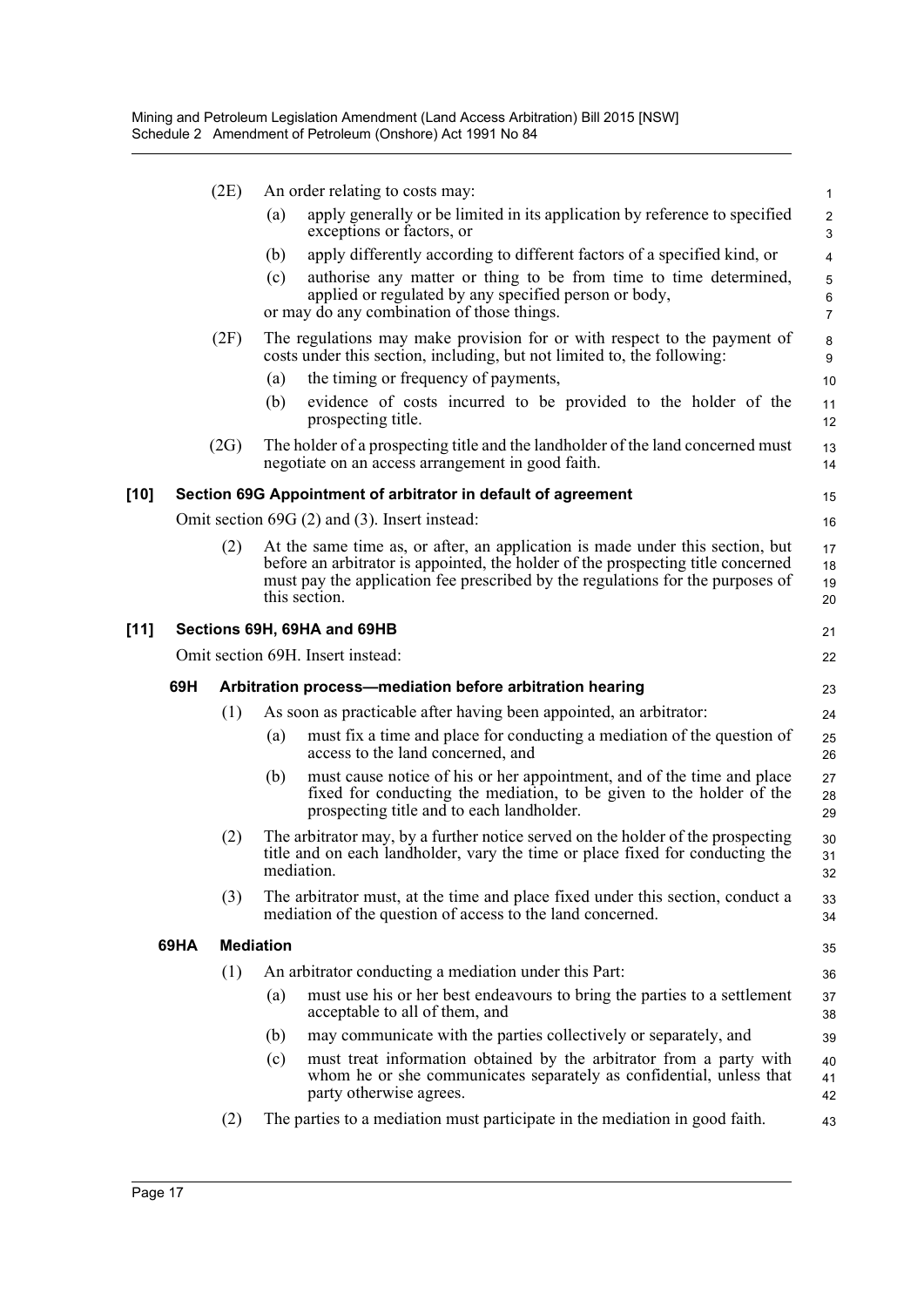| (3) |          | A mediation terminates if:                                                                                                                                                                                                                                        | $\mathbf{1}$         |
|-----|----------|-------------------------------------------------------------------------------------------------------------------------------------------------------------------------------------------------------------------------------------------------------------------|----------------------|
|     | (a)      | the parties agree to terminate the mediation, or                                                                                                                                                                                                                  | $\overline{2}$       |
|     | (b)      | any party terminates the mediation, by notice in writing, served on the<br>other parties and the arbitrator, or                                                                                                                                                   | 3<br>4               |
|     | (c)      | the arbitrator terminates the mediation, or                                                                                                                                                                                                                       | 5                    |
|     | (d)      | the parties agree on an access arrangement.                                                                                                                                                                                                                       | 6                    |
| (4) |          | An arbitrator who has acted as mediator in a mediation that is terminated under<br>subsection $(3)$ (a)–(c):                                                                                                                                                      | $\overline{7}$<br>8  |
|     | (a)      | may refuse to conduct the subsequent arbitration, and                                                                                                                                                                                                             | 9                    |
|     | (b)      | must not conduct the subsequent arbitration unless, at the time of or<br>after the termination of the mediation, all the parties to the arbitration<br>(including the arbitrator) consent in writing.                                                             | 10<br>11<br>12       |
| (5) | If:      |                                                                                                                                                                                                                                                                   | 13                   |
|     | (a)      | an arbitrator has obtained confidential information from a party during<br>a mediation, and                                                                                                                                                                       | 14<br>15             |
|     | (b)      | the mediation has been terminated under subsection $(3)$ $(a)$ – $(c)$ , and                                                                                                                                                                                      | 16                   |
|     | (c)      | the parties have consented to the arbitrator conducting the subsequent<br>arbitration,                                                                                                                                                                            | 17<br>18             |
|     |          | the arbitrator must, as soon as reasonably practical after that consent has been<br>given, disclose to all other parties to the arbitration so much of the information<br>as the arbitrator considers material to the arbitration.                                | 19<br>20<br>21       |
| (6) | section. | If the parties consent under subsection $(4)$ (b), no objection may be taken to<br>the conduct of the subsequent arbitration by the arbitrator solely on the ground<br>that he or she has previously conducted a mediation in accordance with this                | 22<br>23<br>24<br>25 |
| (7) |          | If the arbitrator refuses to conduct the subsequent arbitration under<br>subsection (4) (a) or the parties do not consent under subsection (4) (b), the<br>arbitrator's mandate is taken to have been terminated and a substitute<br>arbitrator may be appointed: | 26<br>27<br>28<br>29 |
|     | (a)      | by the parties, or                                                                                                                                                                                                                                                | 30                   |
|     | (b)      | by the Secretary, but only if the parties have been unable to agree on the<br>appointment of an arbitrator by the end of 7 days after the termination<br>of the mediation.                                                                                        | 31<br>32<br>33       |
| (8) |          | Before a substitute arbitrator is appointed under this section, the holder of the<br>prospecting title concerned must pay the application fee prescribed by the<br>regulations for the purposes of this section.                                                  | 34<br>35<br>36       |
| (9) |          | The substitute arbitrator is not required to conduct a mediation under this Part.                                                                                                                                                                                 | 37                   |
|     |          | <b>Arbitration hearing</b>                                                                                                                                                                                                                                        | 38                   |
| (1) |          | If the mediation is unsuccessful, the arbitrator must, as soon as practicable<br>after its conclusion:                                                                                                                                                            | 39<br>40             |
|     | (a)      | fix a time and place for conducting a hearing of the question of access<br>to the land concerned, and                                                                                                                                                             | 41<br>42             |
|     | (b)      | cause notice of the time and place fixed for conducting the hearing to be<br>given to the holder of the prospecting title and to each landholder.                                                                                                                 | 43<br>44             |
|     |          |                                                                                                                                                                                                                                                                   |                      |

69HB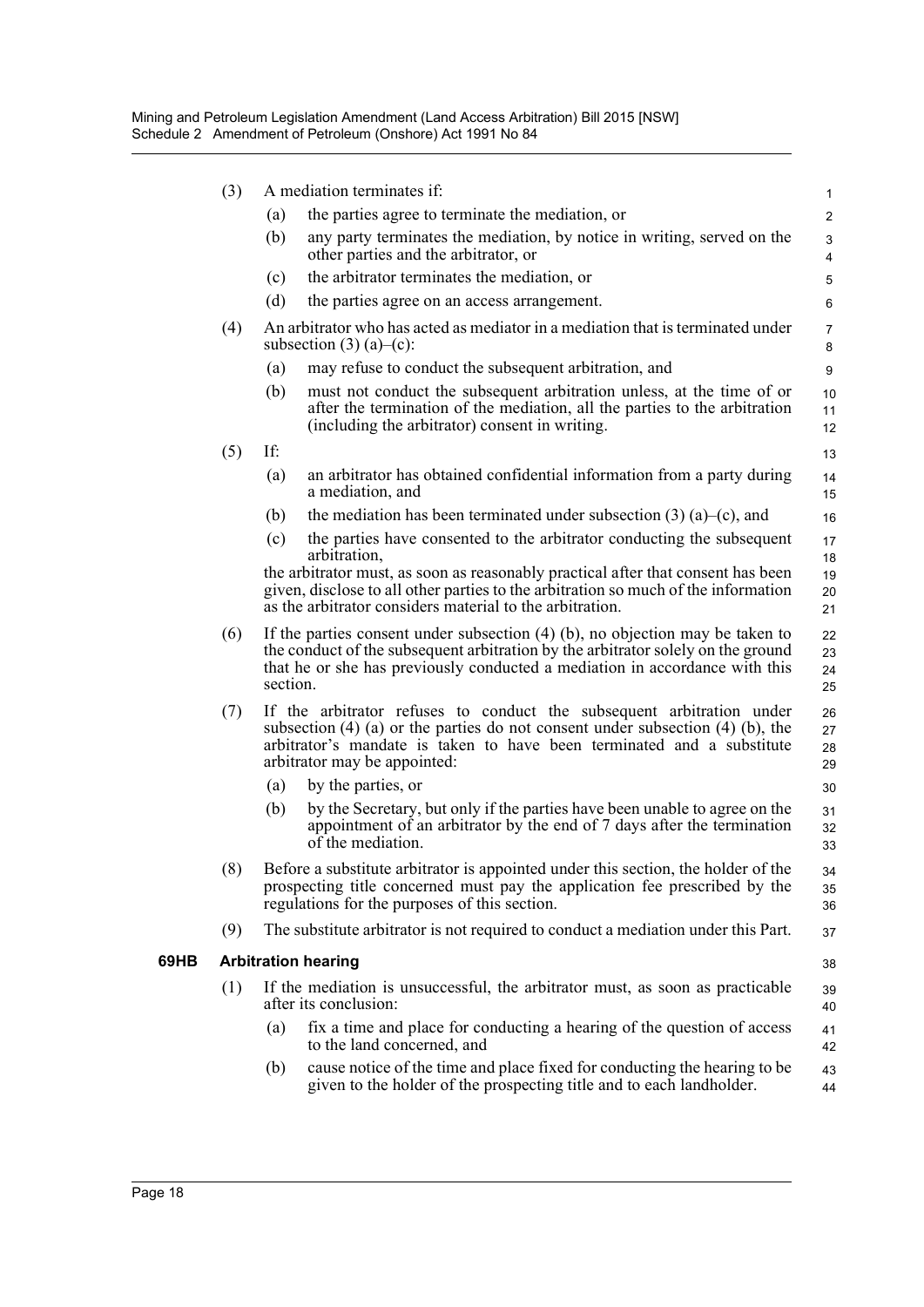|        |      | (2)                | The arbitrator may, by a further notice served on the holder of the prospecting<br>title and on each landholder, vary the time or place fixed for conducting the<br>hearing.                         | $\mathbf 1$<br>$\overline{2}$<br>3 |  |  |
|--------|------|--------------------|------------------------------------------------------------------------------------------------------------------------------------------------------------------------------------------------------|------------------------------------|--|--|
|        |      | (3)                | The arbitrator must, at the time and place fixed under this section, conduct a<br>hearing into the question of access to the land concerned.                                                         | $\overline{\mathbf{4}}$<br>5       |  |  |
| $[12]$ |      | <b>Section 691</b> |                                                                                                                                                                                                      | 6                                  |  |  |
|        |      |                    | Omit the section. Insert instead:                                                                                                                                                                    | $\overline{7}$                     |  |  |
|        | 691  |                    | <b>Right of appearance</b>                                                                                                                                                                           | 8                                  |  |  |
|        |      |                    | At any mediation of, or hearing into, the question of access to any land by the<br>holder of a prospecting title, the holder and each landholder:<br>are entitled to appear and be heard, and<br>(a) | 9<br>10<br>11                      |  |  |
|        |      |                    | may be represented by an agent or by an Australian legal practitioner.<br>(b)                                                                                                                        | 12                                 |  |  |
| $[13]$ |      |                    | <b>Section 69J Conciliation</b>                                                                                                                                                                      | 13                                 |  |  |
|        |      | Omit the section.  |                                                                                                                                                                                                      | 14                                 |  |  |
| $[14]$ |      |                    | <b>Section 69K Conduct of arbitration</b>                                                                                                                                                            |                                    |  |  |
|        |      |                    | Omit section 69K (1). Insert instead:                                                                                                                                                                | 16                                 |  |  |
|        |      | (1)                | The parties to an arbitration must participate in the arbitration in good faith.                                                                                                                     | 17                                 |  |  |
|        |      | (1A)               | An arbitrator may terminate an arbitration at any time at the request of the<br>parties.                                                                                                             | 18<br>19                           |  |  |
| $[15]$ |      |                    | Sections 69KA, 69KB and 69KC                                                                                                                                                                         | 20                                 |  |  |
|        |      |                    | Insert after section 69K:                                                                                                                                                                            | 21                                 |  |  |
|        | 69KA |                    | <b>Approved arbitration procedures</b>                                                                                                                                                               | 22                                 |  |  |
|        |      | (1)                | The Secretary may, by order published in the Gazette, approve arbitration<br>procedures for the conduct of mediations and arbitrations under this Part<br><i>(approved arbitration procedures).</i>  | 23<br>24<br>25                     |  |  |
|        |      | (2)                | The approved arbitration procedures may include guidance materials for the<br>benefit of the parties and arbitrators.                                                                                | 26<br>27                           |  |  |
|        |      | (3)                | The approved arbitration procedures may also include, but are not limited to,<br>the following:                                                                                                      | 28<br>29                           |  |  |
|        |      |                    | objectives and principles for arbitration,<br>(a)                                                                                                                                                    | 30                                 |  |  |
|        |      |                    | responsibilities of parties and the arbitrator in the arbitration process,<br>(b)                                                                                                                    | 31                                 |  |  |
|        |      |                    | stages and timeframes for the arbitration framework,<br>(c)                                                                                                                                          | 32                                 |  |  |
|        |      |                    | processes for dealing with significant improvements,<br>(d)                                                                                                                                          | 33                                 |  |  |
|        |      |                    | confidentiality,<br>(e)                                                                                                                                                                              | 34                                 |  |  |
|        |      |                    | suspension of mediation or arbitration proceedings in certain<br>(f)<br>circumstances,                                                                                                               | 35<br>36                           |  |  |
|        |      |                    | production of evidence of costs incurred by landholders.<br>(g)                                                                                                                                      | 37                                 |  |  |
|        |      | (4)                | Unless the parties and the arbitrator agree otherwise, mediation and arbitration<br>under this Part is to be conducted in accordance with the provisions of the<br>approved arbitration procedures.  | 38<br>39<br>40                     |  |  |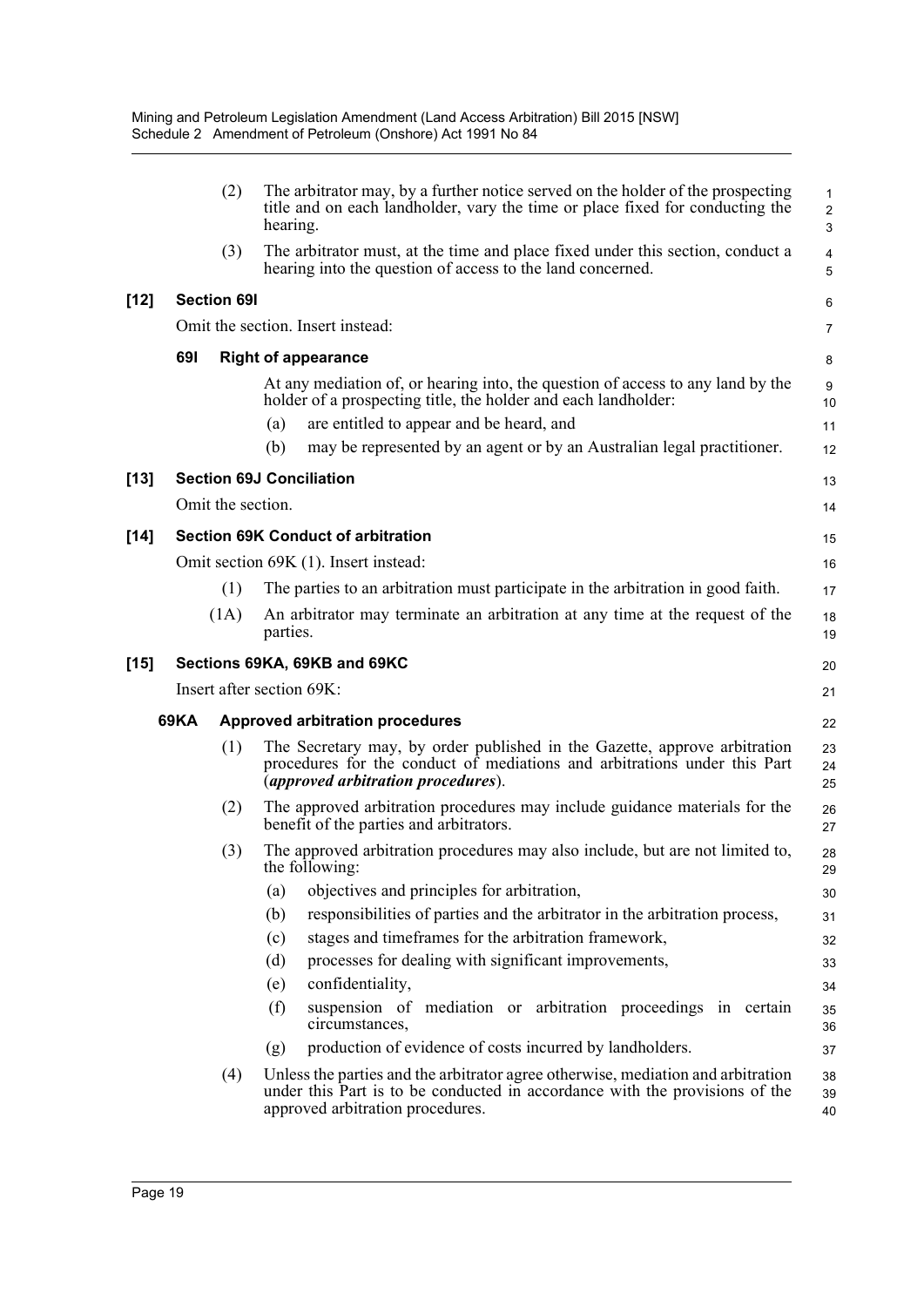|      | (5)                 |     | In the event of an inconsistency between a provision of the approved<br>arbitration procedures and a provision of this Act or of the regulations, the<br>provision of this Act or of the regulations prevails.      | $\mathbf{1}$<br>$\overline{2}$<br>3    |
|------|---------------------|-----|---------------------------------------------------------------------------------------------------------------------------------------------------------------------------------------------------------------------|----------------------------------------|
|      | (6)                 |     | If a matter is not provided for in this Act, the regulations or the approved<br>arbitration procedures, the procedure at a mediation or a hearing is to be as<br>determined by the arbitrator.                      | $\overline{4}$<br>$5\phantom{.0}$<br>6 |
|      | (7)                 |     | Approved arbitration procedures take effect on the day on which the<br>procedures are published in the Gazette or, if a later day or days are specified<br>for that purpose, on the later day or days so specified. | $\overline{7}$<br>8<br>9               |
|      | (8)                 |     | Sections 40 and 41 of the <i>Interpretation Act 1987</i> apply to the approved<br>arbitration procedures under this section in the same way as they apply to<br>statutory rules within the meaning of that Act.     | 10<br>11<br>12                         |
| 69KB |                     |     | Site inspection by arbitrator                                                                                                                                                                                       | 13                                     |
|      |                     |     | An arbitrator conducting a mediation or a hearing may enter the land<br>concerned and inspect it at a reasonable time after giving reasonable notice to<br>the landholder.                                          | 14<br>15<br>16                         |
| 69KC |                     |     | Costs of landholder participation in mediation and arbitration                                                                                                                                                      | 17                                     |
|      | (1)                 |     | The holder of the prospecting title must pay the reasonable costs of the<br>landholder of the land concerned in participating in the mediation and<br>arbitration.                                                  | 18<br>19<br>20                         |
|      | (2)                 |     | The maximum amount of reasonable costs is the amount set out by the<br>Minister by order published in the Gazette.                                                                                                  | 21<br>22                               |
|      | (3)                 |     | In making the order, the Minister must have regard to the following:                                                                                                                                                | 23                                     |
|      |                     | (a) | time spent participating in the mediation and arbitration,                                                                                                                                                          | 24                                     |
|      |                     | (b) | legal costs in participating in the mediation and arbitration,                                                                                                                                                      | 25                                     |
|      |                     | (c) | costs of engaging experts as part of the mediation and arbitration<br>process.                                                                                                                                      | 26<br>27                               |
|      | (4)                 |     | Nothing in this section prevents a holder of a prospecting title, at the holder's<br>discretion, paying other amounts to a landholder.                                                                              | 28<br>29                               |
|      | (5)                 |     | An order relating to costs may:                                                                                                                                                                                     | 30                                     |
|      |                     | (a) | apply generally or be limited in its application by reference to specified<br>exceptions or factors, or                                                                                                             | 31<br>32                               |
|      |                     | (b) | apply differently according to different factors of a specified kind, or                                                                                                                                            | 33                                     |
|      |                     | (c) | authorise any matter or thing to be from time to time determined,                                                                                                                                                   | 34                                     |
|      |                     |     | applied or regulated by any specified person or body,<br>or may do any combination of those things.                                                                                                                 | 35<br>36                               |
|      | <b>Section 69NA</b> |     |                                                                                                                                                                                                                     | 37                                     |
|      |                     |     | Insert after section 69N:                                                                                                                                                                                           | 38                                     |
| 69NA |                     |     | Determination as to costs                                                                                                                                                                                           | 39                                     |
|      | (1)                 |     | This section applies to an arbitrator in the following circumstances:                                                                                                                                               | 40                                     |
|      |                     | (a) | as soon as practicable after an interim determination is taken to be a<br>final determination,                                                                                                                      | 41<br>42                               |
|      |                     | (b) | on making a final determination under this Part,                                                                                                                                                                    | 43                                     |
|      |                     | (c) | before terminating an arbitration at the request of the parties.                                                                                                                                                    | 44                                     |

[16]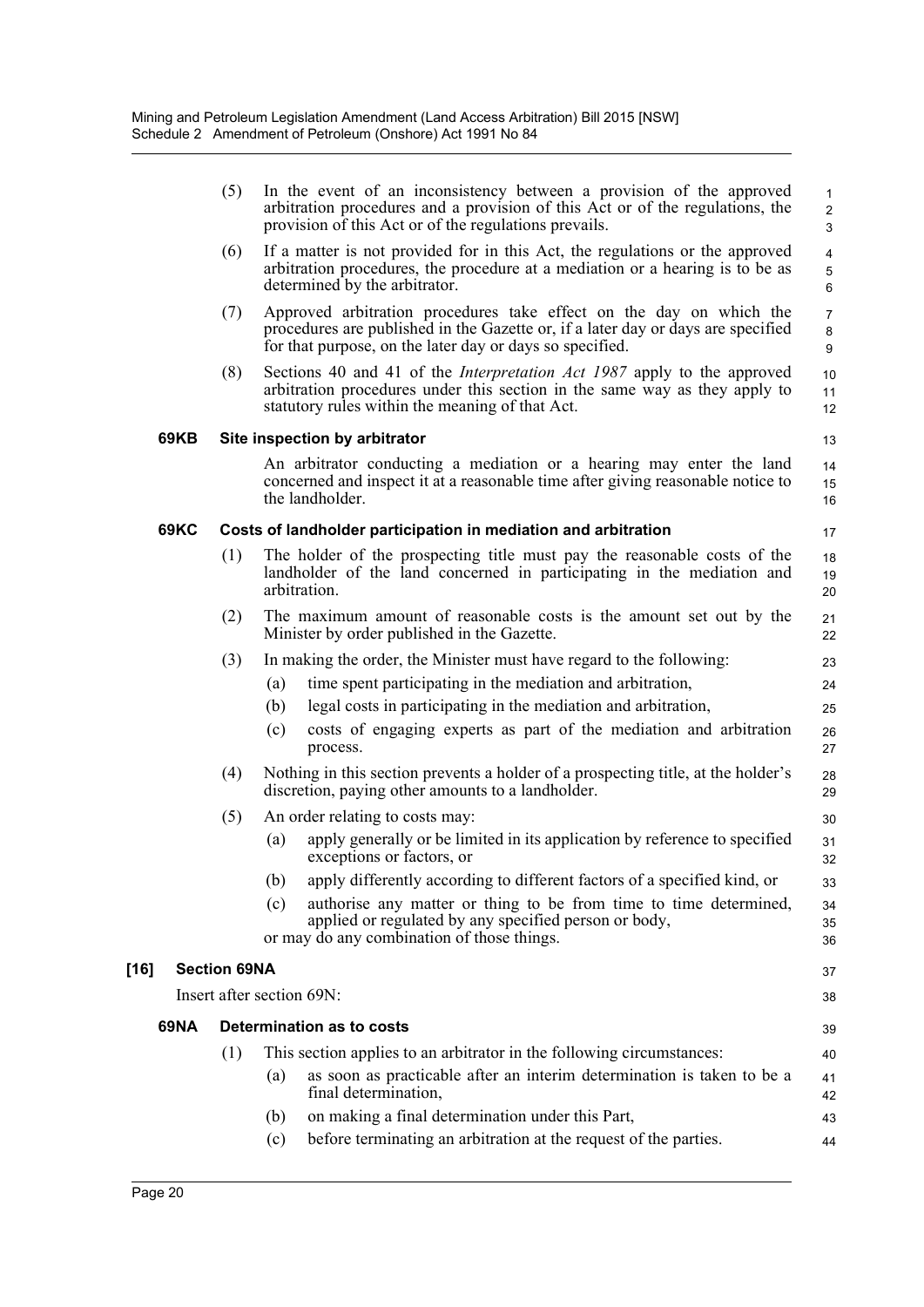|        |      | (2)                          |          | The arbitrator must determine the following:                                                                                                                                                                      | $\mathbf{1}$             |
|--------|------|------------------------------|----------|-------------------------------------------------------------------------------------------------------------------------------------------------------------------------------------------------------------------|--------------------------|
|        |      |                              | (a)      | if the parties have disputed a payment to cover the landholder's costs in<br>negotiating the access arrangement, the amount of that payment (in<br>accordance with section 69E), and                              | $\overline{c}$<br>3<br>4 |
|        |      |                              | (b)      | the reasonable costs of the landholder in participating in the mediation<br>and arbitration (in accordance with section 69KC).                                                                                    | 5<br>6                   |
|        |      | (3)                          |          | When determining a payment to cover the reasonable costs of the landholder<br>in participating in the mediation and arbitration, the arbitrator must:                                                             | 7<br>8                   |
|        |      |                              | (a)      | consider whether or not the landholder has acted unreasonably in the<br>negotiation, mediation or arbitration, and                                                                                                | 9<br>10                  |
|        |      |                              | (b)      | deduct an amount that in the opinion of the arbitrator represents the<br>amount by which the unreasonable conduct increased the costs of the<br>negotiation, mediation or arbitration.                            | 11<br>12<br>13           |
| $[17]$ |      |                              |          | Section 69O Costs of mediation and arbitration hearing                                                                                                                                                            | 14                       |
|        |      | Omit section $69O(1)$ .      |          |                                                                                                                                                                                                                   | 15                       |
| [18]   |      | <b>Section 69Q Liability</b> |          |                                                                                                                                                                                                                   | 16                       |
|        |      |                              |          | Insert "a mediation or" after "purposes of".                                                                                                                                                                      | 17                       |
| [19]   |      |                              |          | <b>Section 69R Review of determination</b>                                                                                                                                                                        | 18                       |
|        |      |                              |          | Omit "(other than a determination referred to in section 69J $(2)$ )" from section 69R $(1)$ .                                                                                                                    | 19                       |
| [20]   |      |                              |          | Section 69R (8) and (9)                                                                                                                                                                                           | 20                       |
|        |      |                              |          | Insert after section $69R(7)$ :                                                                                                                                                                                   | 21                       |
|        |      | (8)                          | section. | The holder of the prospecting title must pay the reasonable costs of the<br>landholder of the land concerned in a review of a determination under this                                                            | 22<br>23<br>24           |
|        |      | (9)                          |          | The Land and Environment Court, in determining those reasonable costs, must<br>consider whether or not the landholder has acted unreasonably in the<br>negotiation, mediation, arbitration or review proceedings. | 25<br>26<br>27           |
| $[21]$ |      | <b>Section 69SA</b>          |          |                                                                                                                                                                                                                   | 28                       |
|        |      |                              |          | Insert after section 69S:                                                                                                                                                                                         | 29                       |
|        | 69SA |                              |          | Register of arbitrated access arrangements                                                                                                                                                                        | 30                       |
|        |      | (1)                          |          | As soon as is practicable after an access arrangement is determined by an<br>arbitrator, the holder of the prospecting title must provide the Secretary with a<br>copy of the final access arrangement.           | 31<br>32<br>33           |
|        |      |                              |          | Maximum penalty: 100 penalty units (in the case of a corporation) or<br>50 penalty units (in the case of an individual).                                                                                          | 34<br>35                 |
|        |      | (2)                          |          | The Secretary is to keep and maintain a register of all final access<br>arrangements provided to him or her.                                                                                                      | 36<br>37                 |
|        |      | (3)                          |          | The Secretary is not required to include in the register:                                                                                                                                                         | 38                       |
|        |      |                              | (a)      | personal information (within the meaning of the <i>Privacy and Personal</i><br><i>Information Protection Act 1998</i> ) about an individual, or                                                                   | 39<br>40                 |
|        |      |                              | (b)      | any other information prescribed by the regulations, or                                                                                                                                                           | 41                       |
|        |      |                              |          |                                                                                                                                                                                                                   |                          |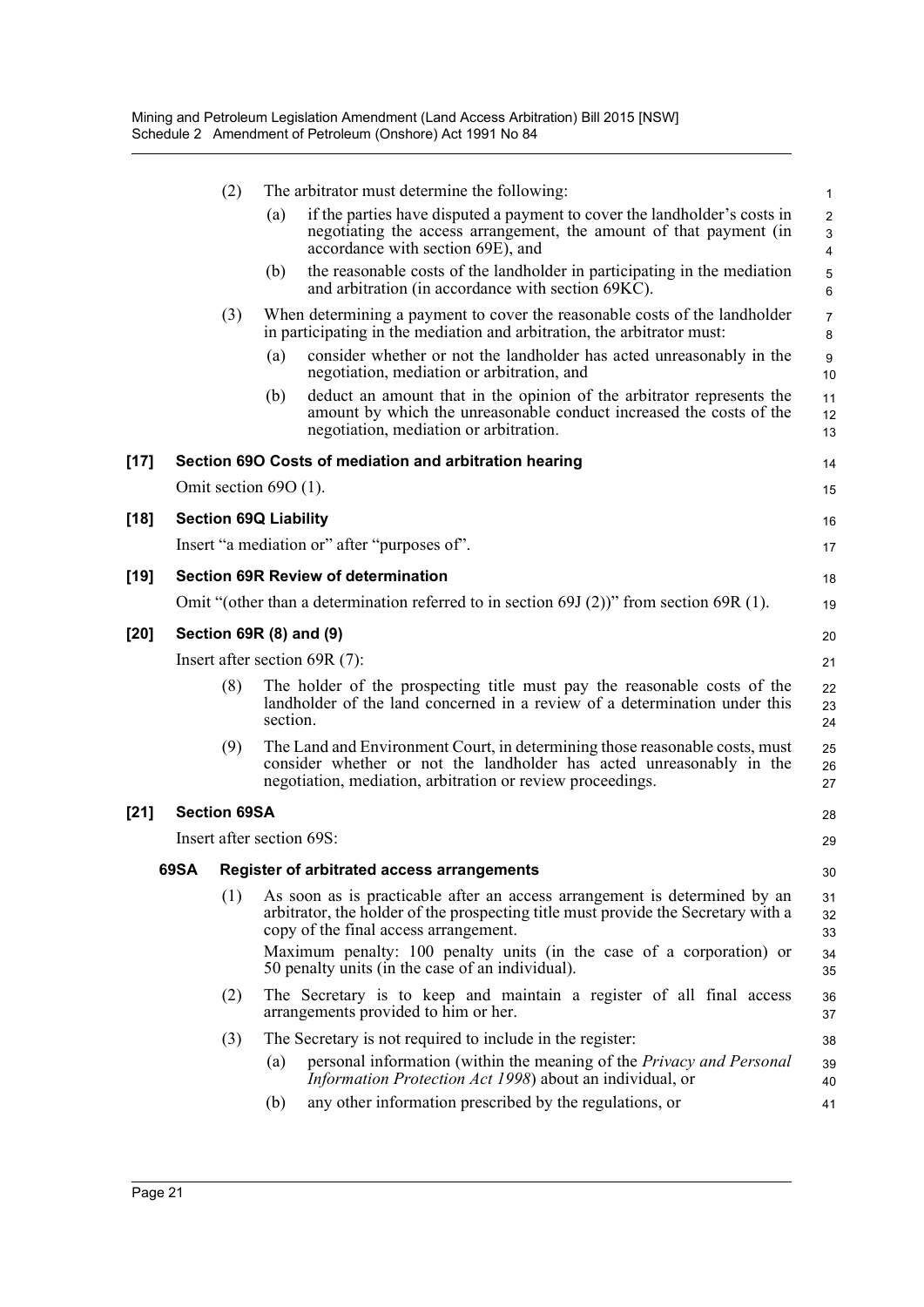|     |                    | (c)                                                                                                                                                                                                   | any other information that the Secretary determines should be kept<br>confidential.                                                                                                                                      | $\mathbf{1}$<br>2    |  |  |  |  |
|-----|--------------------|-------------------------------------------------------------------------------------------------------------------------------------------------------------------------------------------------------|--------------------------------------------------------------------------------------------------------------------------------------------------------------------------------------------------------------------------|----------------------|--|--|--|--|
|     | (4)                | website.                                                                                                                                                                                              | The register is to be made available for public inspection on the Department's                                                                                                                                           | 3<br>$\overline{4}$  |  |  |  |  |
|     | <b>Section 69T</b> |                                                                                                                                                                                                       |                                                                                                                                                                                                                          | 5                    |  |  |  |  |
|     |                    |                                                                                                                                                                                                       | Omit the section. Insert instead:                                                                                                                                                                                        | 6                    |  |  |  |  |
| 69T |                    |                                                                                                                                                                                                       | Variation of access arrangements                                                                                                                                                                                         | 7                    |  |  |  |  |
|     | (1)                |                                                                                                                                                                                                       | An access arrangement may be varied:                                                                                                                                                                                     | 8                    |  |  |  |  |
|     |                    | (a)                                                                                                                                                                                                   | in accordance with the terms of the arrangement relating to its variation,<br><sub>or</sub>                                                                                                                              | 9<br>10              |  |  |  |  |
|     |                    | (b)                                                                                                                                                                                                   | by the agreement of the parties to the arrangement, or                                                                                                                                                                   | 11                   |  |  |  |  |
|     |                    | (c)                                                                                                                                                                                                   | by an arbitrator under this section (whether or not the access<br>arrangement was determined by an arbitrator), or                                                                                                       | 12<br>13             |  |  |  |  |
|     |                    | (d)                                                                                                                                                                                                   | on application by any of the parties to the arrangement, by order of the<br>Land and Environment Court if the arrangement was determined by a<br>court or an arbitrator.                                                 | 14<br>15<br>16       |  |  |  |  |
|     | (2)                | A party to an access arrangement may, by written notice served on all the other<br>17<br>parties to the arrangement, request the parties to agree to the appointment of<br>18<br>an arbitrator.<br>19 |                                                                                                                                                                                                                          |                      |  |  |  |  |
|     | (3)                | The parties to an access arrangement may agree to the appointment of any<br>20<br>person as an arbitrator.<br>21                                                                                      |                                                                                                                                                                                                                          |                      |  |  |  |  |
|     | (4)                |                                                                                                                                                                                                       | Sections 69G–69N and 69O–69S apply, with all necessary changes, in relation<br>to an arbitration under this section, subject to the following modifications:                                                             | 22<br>23             |  |  |  |  |
|     |                    | (a)                                                                                                                                                                                                   | in the application of section $69G(1)$ , the reference to a notice served in<br>accordance with section 69F is taken to be a reference to a notice served<br>in accordance with subsection (2),                          | 24<br>25<br>26       |  |  |  |  |
|     |                    | (b)                                                                                                                                                                                                   | section 69G (2) does not apply and instead the following applies:                                                                                                                                                        | 27                   |  |  |  |  |
|     |                    |                                                                                                                                                                                                       | Before an arbitrator is appointed under this section, the<br>(2)<br>party requesting the appointment of an arbitrator must pay<br>the application fee prescribed by the regulations for the<br>purposes of this section. | 28<br>29<br>30<br>31 |  |  |  |  |
|     |                    | (c)                                                                                                                                                                                                   | section 69KC does not apply and instead the following provision<br>applies:                                                                                                                                              | 32<br>33             |  |  |  |  |
|     |                    |                                                                                                                                                                                                       | <b>69KC</b><br><b>Costs</b>                                                                                                                                                                                              | 34                   |  |  |  |  |
|     |                    |                                                                                                                                                                                                       | Each party to the mediation and hearing conducted by the<br>arbitrator is to bear his or her own costs in relation to the<br>hearing.                                                                                    | 35<br>36<br>37       |  |  |  |  |
|     |                    | (d)                                                                                                                                                                                                   | any other modification prescribed by the regulations.                                                                                                                                                                    | 38                   |  |  |  |  |
|     | (5)                |                                                                                                                                                                                                       | In this section, <i>vary</i> includes terminate.                                                                                                                                                                         | 39                   |  |  |  |  |
|     |                    |                                                                                                                                                                                                       |                                                                                                                                                                                                                          |                      |  |  |  |  |

**[22]**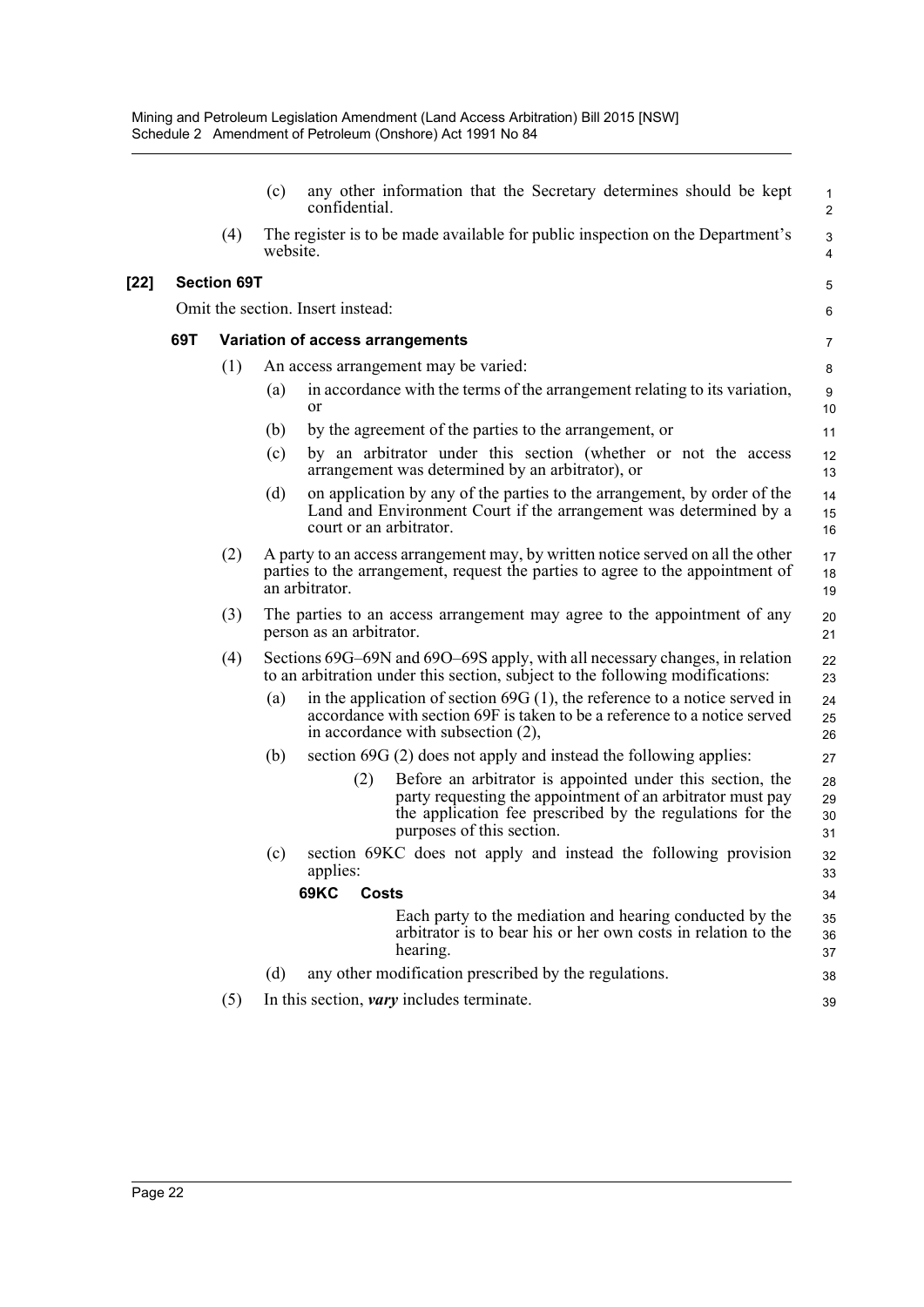Mining and Petroleum Legislation Amendment (Land Access Arbitration) Bill 2015 [NSW] Schedule 2 Amendment of Petroleum (Onshore) Act 1991 No 84

| $[23]$ | Sections 69V and 69W |                                                                                               |                                                                                                                                                                                                                                                                            |                         |  |  |
|--------|----------------------|-----------------------------------------------------------------------------------------------|----------------------------------------------------------------------------------------------------------------------------------------------------------------------------------------------------------------------------------------------------------------------------|-------------------------|--|--|
|        |                      |                                                                                               | Insert after section 69U:                                                                                                                                                                                                                                                  | 2                       |  |  |
|        | 69V                  | Court may determine access arrangement if already considering significant<br>improvements etc |                                                                                                                                                                                                                                                                            |                         |  |  |
|        |                      | (1)                                                                                           | If:                                                                                                                                                                                                                                                                        | 5                       |  |  |
|        |                      |                                                                                               | (a)<br>a party applied to the Land and Environment Court for a determination<br>of a matter under section 72 (4), and                                                                                                                                                      | $\,6$<br>$\overline{7}$ |  |  |
|        |                      |                                                                                               | no access arrangement relates to the land concerned,<br>(b)<br>either party to those Court proceedings may apply to the Court to have the<br>Court determine an access arrangement under this Part in relation to the land.                                                | 8<br>9<br>10            |  |  |
|        |                      | (2)                                                                                           | An application under this section must not be lodged within 28 days after the<br>holder of the prospecting title has served notice under section 69E of an<br>intention to obtain an access arrangement in respect of the land concerned.                                  | 11<br>12<br>13          |  |  |
|        |                      | (3)                                                                                           | The Land and Environment Court may accept or reject the application.                                                                                                                                                                                                       | 14                      |  |  |
|        |                      | (4)                                                                                           | Subject to any order of the Land and Environment Court, an application under<br>this section operates to stay any other access arrangement mediation or<br>arbitration in relation to the land until the decision of the Land and<br>Environment Court on the application. | 15<br>16<br>17<br>18    |  |  |
|        |                      | (5)                                                                                           | If the Land and Environment Court decides to accept the application:                                                                                                                                                                                                       | 19                      |  |  |
|        |                      |                                                                                               | the Land and Environment Court is, subject to the regulations, to<br>(a)<br>determine an access arrangement under this Part in relation to the land,<br>and                                                                                                                | 20<br>21<br>22          |  |  |
|        |                      |                                                                                               | any other access arrangement mediation or arbitration in relation to the<br>(b)<br>land is terminated.                                                                                                                                                                     | 23<br>24                |  |  |
|        | 69W                  |                                                                                               | <b>Removal of Arbitration Panel arbitrator</b>                                                                                                                                                                                                                             | 25                      |  |  |
|        |                      | (1)                                                                                           | The Secretary may, subject to the regulations, remove an arbitrator who has<br>been appointed under section 69G or 69HA (7) (b) if, after an investigation by<br>the Secretary following a complaint, the Secretary is satisfied:                                          | 26<br>27<br>28          |  |  |
|        |                      |                                                                                               | that:<br>(a)                                                                                                                                                                                                                                                               | 29                      |  |  |
|        |                      |                                                                                               | (i)<br>circumstances exist that give rise to justifiable doubts as to the<br>arbitrator's impartiality, or                                                                                                                                                                 | 30<br>31                |  |  |
|        |                      |                                                                                               | the arbitrator is incapable of conducting the proceedings or there<br>(11)<br>are justifiable doubts as to the arbitrator's capacity to do so, or                                                                                                                          | 32<br>33                |  |  |
|        |                      |                                                                                               | the arbitrator has refused or failed properly to conduct the<br>(iii)<br>proceedings, and                                                                                                                                                                                  | 34<br>35                |  |  |
|        |                      |                                                                                               | that substantial injustice has been caused or will be caused to one or<br>(b)<br>more of the parties.                                                                                                                                                                      | 36<br>37                |  |  |
|        |                      | (2)                                                                                           | If an arbitrator has been removed under subsection (1), the arbitrator's<br>mandate is taken to have been terminated and a substitute arbitrator is to be<br>appointed:                                                                                                    | 38<br>39<br>40          |  |  |
|        |                      |                                                                                               | (a)<br>by the parties, or                                                                                                                                                                                                                                                  | 41                      |  |  |
|        |                      |                                                                                               | by the Secretary, but only if the parties have been unable to agree on the<br>(b)<br>appointment of an arbitrator by the end of 7 days after the removal.                                                                                                                  | 42<br>43                |  |  |
|        |                      | (3)                                                                                           | The regulations may make provision for or with respect to the removal of<br>arbitrators under this section, including, but not limited to:                                                                                                                                 | 44<br>45                |  |  |
|        |                      |                                                                                               | the making of complaints to the Secretary, and<br>(a)                                                                                                                                                                                                                      | 46                      |  |  |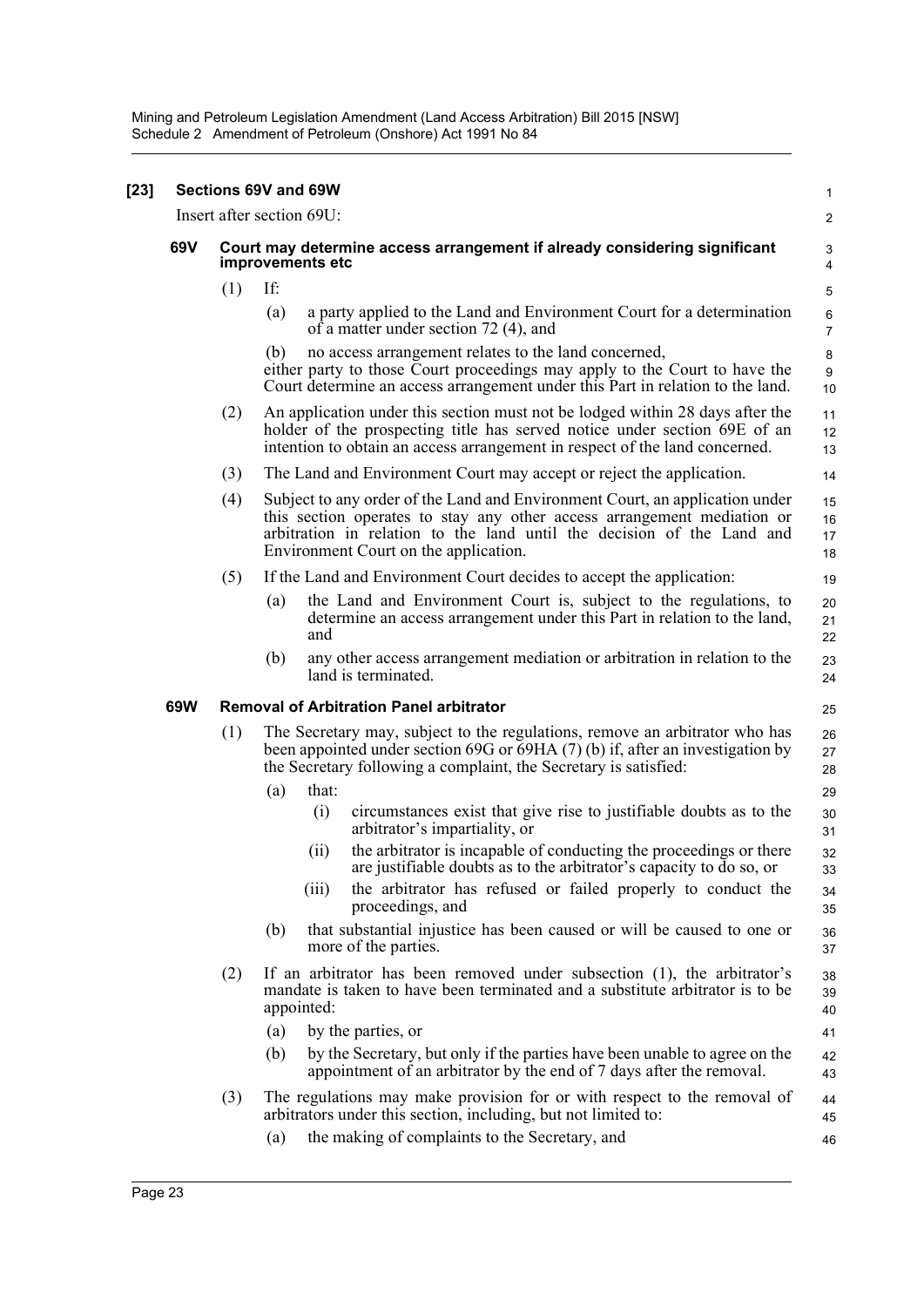|        |                                | (b) | investigations by the Secretary of complaints.                                                                                                                                                                                                                                                             | $\mathbf{1}$               |
|--------|--------------------------------|-----|------------------------------------------------------------------------------------------------------------------------------------------------------------------------------------------------------------------------------------------------------------------------------------------------------------|----------------------------|
| [24]   | Part 4B                        |     |                                                                                                                                                                                                                                                                                                            | $\overline{2}$             |
|        | Insert after Part 4A:          |     |                                                                                                                                                                                                                                                                                                            | 3                          |
|        |                                |     | Part 4B Access arrangements for production leases                                                                                                                                                                                                                                                          | 4                          |
|        |                                |     | Note. Section 41 (3) provides that a holder of a production lease may conduct activities on the land<br>comprised in the lease only in accordance with an access arrangement applying to that land.                                                                                                        | 5<br>6                     |
|        | 69X                            |     | Part 4A extends to access arrangements for production leases                                                                                                                                                                                                                                               | $\overline{7}$             |
|        | (1)                            | (a) | Part 4A (other than sections 69A–69C and 69D (4) and (5)) extends to access<br>arrangements for the purpose of conducting petroleum mining operations<br>under a production lease as if references in that Part to:<br>a prospecting title were references to a production lease, and                      | 8<br>9<br>10<br>11         |
|        | (2)                            | (b) | prospecting operations were references to petroleum mining operations.<br>The extension of Part 4A by this section is subject to any necessary changes<br>and any other modification prescribed by the regulations.                                                                                        | 12<br>13<br>14             |
| [25]   |                                |     | Section 72 Restrictions on rights of holders of titles over other land                                                                                                                                                                                                                                     | 15                         |
|        |                                |     | Omit section 72 (1) (c). Insert instead:                                                                                                                                                                                                                                                                   | 16                         |
|        |                                | (c) | on which is situated any significant improvement, other than an<br>improvement constructed or used for mining or prospecting operations,                                                                                                                                                                   | 17<br>18                   |
| [26]   | <b>Section 72 (3)</b>          |     |                                                                                                                                                                                                                                                                                                            | 19                         |
|        | Omit the subsection.           |     |                                                                                                                                                                                                                                                                                                            | 20                         |
| $[27]$ | Section 72 (5)-(7)             |     |                                                                                                                                                                                                                                                                                                            | 21                         |
|        | Insert after section $72(4)$ : |     |                                                                                                                                                                                                                                                                                                            | 22                         |
|        | (5)                            |     | The holder of the petroleum title is to pay the costs of the owner of the<br>dwelling-house, garden, vineyard or orchard or improvement (or occupant of<br>the dwelling-house) in those proceedings in the Land and Environment Court.                                                                     | 23<br>24<br>25             |
|        | (6)                            |     | In this section, <i>significant improvement</i> on land, in relation to a petroleum<br>title or an access arrangement, means a work or structure that:                                                                                                                                                     | 26<br>27                   |
|        |                                | (a) | is a substantial and valuable improvement to the land, and                                                                                                                                                                                                                                                 | 28                         |
|        |                                |     | (b) is reasonably necessary for the operation of the landholder's lawful<br>business or use of the land, and                                                                                                                                                                                               | 29<br>30                   |
|        |                                | (c) | is fit for its purpose (immediately or with minimal repair), and                                                                                                                                                                                                                                           | 31                         |
|        |                                | (d) | cannot reasonably co-exist with the exercise of rights under the<br>petroleum title or the access arrangement without hindrance to the full<br>and unencumbered operation or functionality of the work or structure,<br>and                                                                                | 32<br>33<br>34<br>35       |
|        |                                | (e) | cannot reasonably be relocated or substituted without material<br>detriment to the landholder,<br>and includes any work or structure prescribed by the regulations for the<br>purposes of this definition, but does not include any work or structure<br>excluded from this definition by the regulations. | 36<br>37<br>38<br>39<br>40 |
|        | (7)                            |     | This section does not apply to the holder of a petroleum title who carries out a<br>seismic survey on a road within the meaning of the <i>Road Transport Act 2013</i> ,<br>but only if the holder has given written notice of at least 21 days (or such other                                              | 41<br>42<br>43             |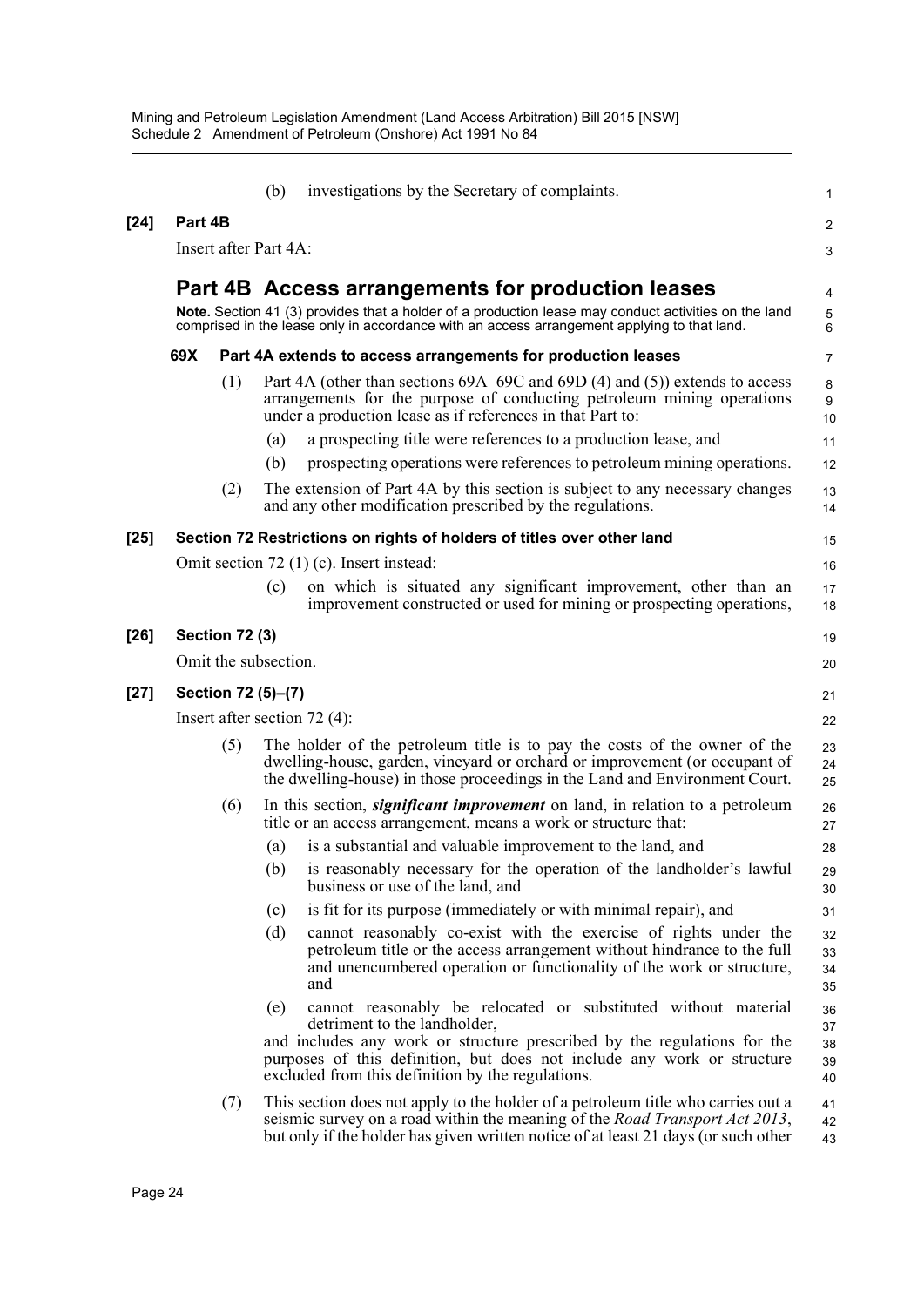|        |      |                         |                   | period as is prescribed by the regulations) of the carrying out of the seismic<br>survey to the owner of the dwelling-house, garden, vineyard, orchard or<br>improvement concerned (and, in the case of a dwelling-house, the occupant).                                                                                                                                                                                                                                                     | $\mathbf{1}$<br>$\overline{2}$<br>3 |
|--------|------|-------------------------|-------------------|----------------------------------------------------------------------------------------------------------------------------------------------------------------------------------------------------------------------------------------------------------------------------------------------------------------------------------------------------------------------------------------------------------------------------------------------------------------------------------------------|-------------------------------------|
| $[28]$ |      | <b>Section 107A</b>     |                   |                                                                                                                                                                                                                                                                                                                                                                                                                                                                                              | 4                                   |
|        |      |                         |                   | Insert before section 107:                                                                                                                                                                                                                                                                                                                                                                                                                                                                   | 5                                   |
|        | 107A |                         | <b>Definition</b> |                                                                                                                                                                                                                                                                                                                                                                                                                                                                                              | 6                                   |
|        |      |                         |                   | In this Part:                                                                                                                                                                                                                                                                                                                                                                                                                                                                                | 7                                   |
|        |      |                         |                   | <i>compensable loss</i> means loss caused, or likely to be caused, by:                                                                                                                                                                                                                                                                                                                                                                                                                       | 8                                   |
|        |      |                         | (a)               | damage to the surface of land, to crops, trees, grasses or other vegetation<br>(including fruit and vegetables) or to buildings, structures or works,<br>being damage which has been caused by or which may arise from<br>prospecting or mining operations, or                                                                                                                                                                                                                               | 9<br>10<br>11<br>12                 |
|        |      |                         | (b)               | deprivation of the possession or of the use of the surface of land or any<br>part of the surface, or                                                                                                                                                                                                                                                                                                                                                                                         | 13<br>14                            |
|        |      |                         | (c)               | severance of land from other land of the landholder, or                                                                                                                                                                                                                                                                                                                                                                                                                                      | 15                                  |
|        |      |                         | (d)               | surface rights of way and easements, or                                                                                                                                                                                                                                                                                                                                                                                                                                                      | 16                                  |
|        |      |                         | (e)               | destruction or loss of, or injury to, disturbance of or interference with,<br>stock, or                                                                                                                                                                                                                                                                                                                                                                                                      | 17<br>18                            |
|        |      |                         | (f)               | damage consequential on any matter referred to in paragraphs (a)–(e).                                                                                                                                                                                                                                                                                                                                                                                                                        | 19                                  |
| $[29]$ |      |                         |                   | <b>Section 107 Compensation</b>                                                                                                                                                                                                                                                                                                                                                                                                                                                              | 20                                  |
|        |      |                         |                   | Omit section 107 (1). Insert instead:                                                                                                                                                                                                                                                                                                                                                                                                                                                        | 21                                  |
|        |      | (1)                     |                   | On the granting of a petroleum title, each person having any estate or interest<br>in any land becomes entitled to compensation for any compensable loss<br>suffered, or likely to be suffered, by the person as a result of the exercise of the<br>rights conferred by the title or by an access arrangement in respect of the title.<br>Note. A petroleum title is an exploration licence, assessment lease, production lease<br>or special prospecting authority in force under this Act. | 22<br>23<br>24<br>25<br>26<br>27    |
| $[30]$ |      |                         |                   | Section 108 Parties to agree as to compensation                                                                                                                                                                                                                                                                                                                                                                                                                                              | 28                                  |
|        |      |                         |                   | Insert after section $108(2)$ :                                                                                                                                                                                                                                                                                                                                                                                                                                                              | 29                                  |
|        |      | (3)                     |                   | Subsection (2) does not apply to compensation that is to be determined under<br>an access arrangement that is required to be agreed or determined in<br>accordance with Part 4A or 4B of this Act.                                                                                                                                                                                                                                                                                           | 30<br>31<br>32                      |
| $[31]$ |      |                         |                   | Section 109 Measure of compensation                                                                                                                                                                                                                                                                                                                                                                                                                                                          | 33                                  |
|        |      | Omit section $109(1)$ . |                   |                                                                                                                                                                                                                                                                                                                                                                                                                                                                                              | 34                                  |
| $[32]$ |      | <b>Section 109 (2)</b>  |                   |                                                                                                                                                                                                                                                                                                                                                                                                                                                                                              | 35                                  |
|        |      |                         |                   | Omit "Without affecting the generality of subsection (1), where:". Insert instead "Where:"                                                                                                                                                                                                                                                                                                                                                                                                   | 36                                  |
| $[33]$ |      | Section 109 (2) (b)     |                   |                                                                                                                                                                                                                                                                                                                                                                                                                                                                                              | 37                                  |
|        |      |                         |                   | Omit "by the Land and Environment Court". Insert instead "by any court, person or body".                                                                                                                                                                                                                                                                                                                                                                                                     | 38                                  |
| $[34]$ |      | <b>Section 109 (3)</b>  |                   |                                                                                                                                                                                                                                                                                                                                                                                                                                                                                              | 39                                  |
|        |      |                         |                   | Omit "the Land and Environment Court". Insert instead "a court, person or body".                                                                                                                                                                                                                                                                                                                                                                                                             | 40                                  |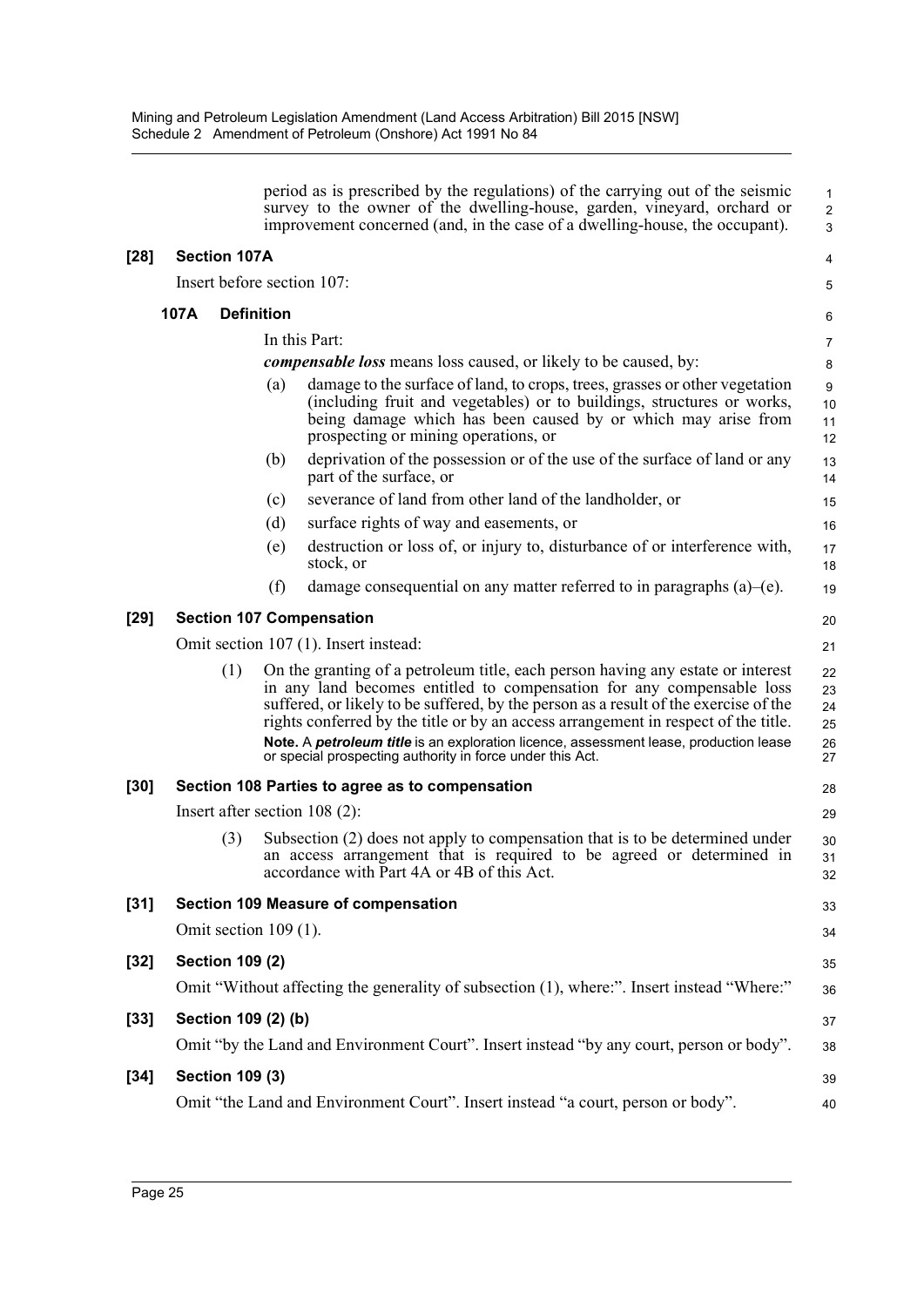Mining and Petroleum Legislation Amendment (Land Access Arbitration) Bill 2015 [NSW] Schedule 2 Amendment of Petroleum (Onshore) Act 1991 No 84

| $[35]$ | <b>Section 109 (4)</b>                                                                                                                                                                                                 |                                                                                                                                                                                                                                                                                     | 1                      |  |  |
|--------|------------------------------------------------------------------------------------------------------------------------------------------------------------------------------------------------------------------------|-------------------------------------------------------------------------------------------------------------------------------------------------------------------------------------------------------------------------------------------------------------------------------------|------------------------|--|--|
|        |                                                                                                                                                                                                                        | Insert after section $109(3)$ :                                                                                                                                                                                                                                                     | 2                      |  |  |
|        | (4)                                                                                                                                                                                                                    | In making an assessment of compensation regard is to be had to the matters (if<br>any) prescribed by the regulations.                                                                                                                                                               | 3<br>4                 |  |  |
| $[36]$ | <b>Section 111 Additional assessment</b>                                                                                                                                                                               |                                                                                                                                                                                                                                                                                     |                        |  |  |
|        | Omit "further loss has been caused to the land to which the assessment relates, or to other<br>land, being loss arising from any one or more of the causes mentioned in section $109 (1)$ "<br>from section $111$ (b). |                                                                                                                                                                                                                                                                                     |                        |  |  |
|        |                                                                                                                                                                                                                        | Insert instead "further compensable loss has been caused to the land to which the<br>assessment relates or to other land".                                                                                                                                                          | $\boldsymbol{9}$<br>10 |  |  |
| $[37]$ |                                                                                                                                                                                                                        | <b>Section 141 General immunity of landholders</b>                                                                                                                                                                                                                                  | 11                     |  |  |
|        |                                                                                                                                                                                                                        | Insert after section 141 $(1)(a)$ :                                                                                                                                                                                                                                                 | 12                     |  |  |
|        |                                                                                                                                                                                                                        | by or under any other Act in connection with any activity under a<br>$\left( a1\right)$<br>petroleum title under this Act, or                                                                                                                                                       | 13<br>14               |  |  |
| $[38]$ | <b>Section 141 (1A)</b>                                                                                                                                                                                                |                                                                                                                                                                                                                                                                                     | 15                     |  |  |
|        |                                                                                                                                                                                                                        | Insert after section $141$ (1):                                                                                                                                                                                                                                                     | 16                     |  |  |
|        | (1A)                                                                                                                                                                                                                   | For the avoidance of doubt, subsection (1) does not apply to the extent that the<br>action, liability, claim or demand arose from anything done by the landholder:                                                                                                                  | 17<br>18               |  |  |
|        |                                                                                                                                                                                                                        | with the intention to cause harm, or<br>(a)                                                                                                                                                                                                                                         | 19                     |  |  |
|        |                                                                                                                                                                                                                        | recklessly.<br>(b)                                                                                                                                                                                                                                                                  | 20                     |  |  |
| $[39]$ | <b>Schedule 1 Savings and transitional provisions</b>                                                                                                                                                                  |                                                                                                                                                                                                                                                                                     |                        |  |  |
|        |                                                                                                                                                                                                                        | Insert after clause $2(3)$ :                                                                                                                                                                                                                                                        | 22                     |  |  |
|        | (4)                                                                                                                                                                                                                    | Any provision of the regulations made under this clause has effect despite<br>anything to the contrary in this Schedule. The regulations may make separate<br>savings and transitional provisions or amend this Schedule to consolidate the<br>savings and transitional provisions. | 23<br>24<br>25<br>26   |  |  |
| [40]   | <b>Schedule 1</b>                                                                                                                                                                                                      |                                                                                                                                                                                                                                                                                     |                        |  |  |
|        | Insert at the end of the Schedule with appropriate Part and clause numbering:                                                                                                                                          |                                                                                                                                                                                                                                                                                     | 28                     |  |  |
|        | <b>Part</b>                                                                                                                                                                                                            | Provisions consequent on enactment of Mining and<br><b>Petroleum Legislation Amendment (Land Access</b><br><b>Arbitration</b> ) Act 2015                                                                                                                                            | 29<br>30<br>31         |  |  |
|        | <b>Definition</b>                                                                                                                                                                                                      |                                                                                                                                                                                                                                                                                     |                        |  |  |
|        |                                                                                                                                                                                                                        | In this Part, 2015 amending Act means the Mining and Petroleum Legislation<br>Amendment (Land Access Arbitration) Act 2015.                                                                                                                                                         | 33<br>34               |  |  |
|        |                                                                                                                                                                                                                        | Application of amendments relating to general arbitration procedures to<br>existing access arrangements and proposed access arrangements                                                                                                                                            | 35<br>36               |  |  |
|        | (1)                                                                                                                                                                                                                    | This clause applies to a proposed access arrangement for which notice had<br>been given under section 69E before the commencement of this clause, but<br>which was not agreed or determined before that commencement.                                                               | 37<br>38<br>39         |  |  |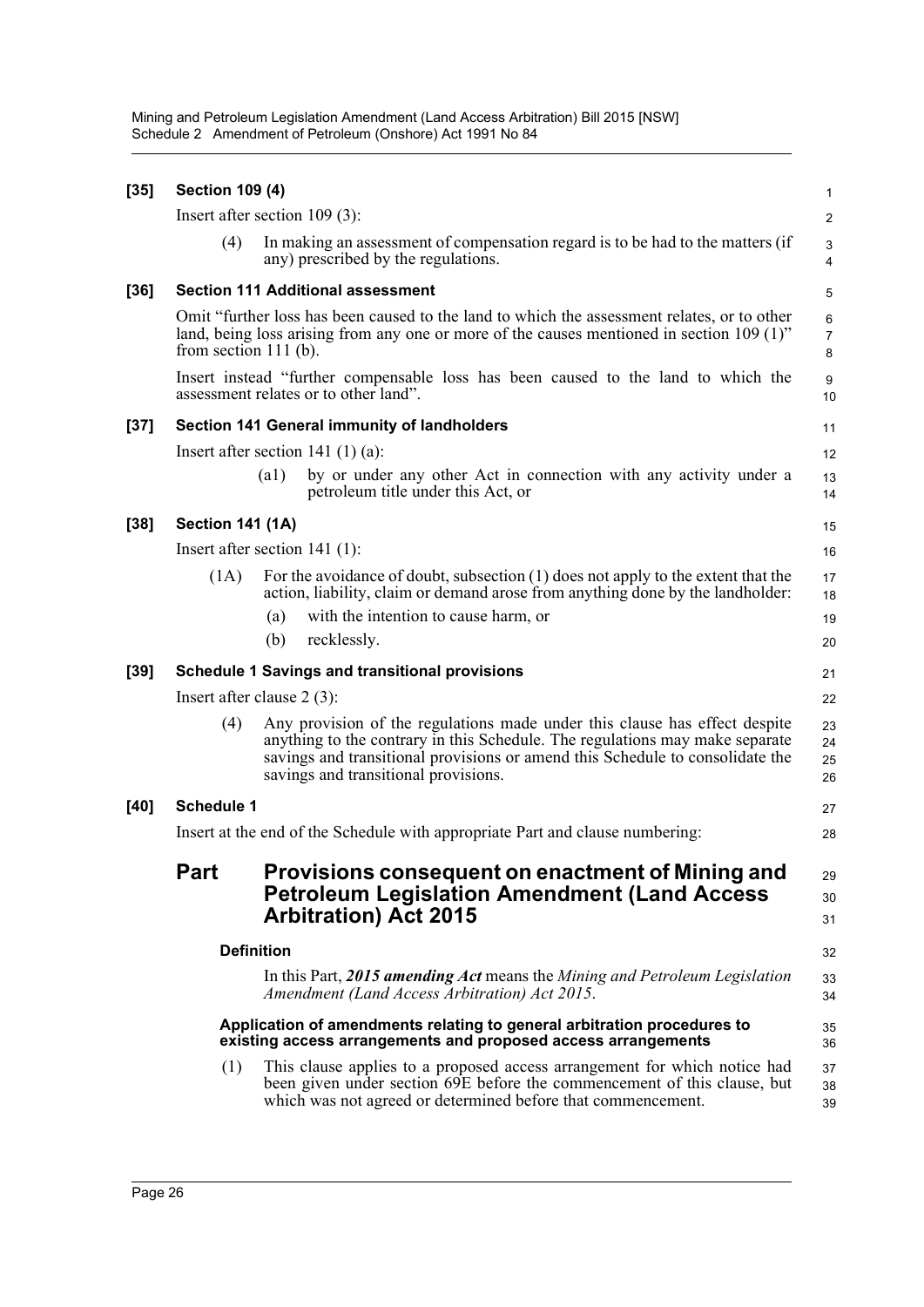| (2) | Sections 69D (1) (f) and (2), 69G (2), 69H, 69I, 69J, 69K (1) and 69R (1) as<br>in force immediately before their amendment, substitution or repeal by the<br>2015 amending Act continue to apply to access arrangements and proposed<br>access arrangements to which this clause applies.    | $\mathbf{1}$<br>$\overline{2}$<br>3<br>$\overline{4}$ |
|-----|-----------------------------------------------------------------------------------------------------------------------------------------------------------------------------------------------------------------------------------------------------------------------------------------------|-------------------------------------------------------|
| (3) | Sections 69HA, 69HB, 69KB and 69SA do not apply to access arrangements<br>and proposed access arrangements to which this clause applies.                                                                                                                                                      | 5<br>6                                                |
|     | Application of amendments relating to costs to existing access arrangements<br>and proposed access arrangements                                                                                                                                                                               | 7<br>8                                                |
| (1) | This clause applies to a proposed access arrangement for which notice had<br>been given under section 69E before the commencement of this clause, but<br>which has not been agreed or determined before that commencement.                                                                    | 9<br>10<br>11                                         |
| (2) | Sections 69D $(2A)$ and 69O $(1)$ as in force immediately before their repeal by<br>the 2015 amending Act continue to apply to access arrangements and proposed<br>access arrangements to which this clause applies.                                                                          | 12<br>13<br>14                                        |
| (3) | Sections 69E $(2A)$ – $(2D)$ , 69KC, 69NA and 69V do not apply to access<br>arrangements and proposed access arrangements to which this clause applies.                                                                                                                                       | 15<br>16                                              |
|     | Application of amendments relating to costs in Land and Environment Court                                                                                                                                                                                                                     | 17                                                    |
|     | Section 69R $(8)$ and $(9)$ , as inserted by the 2015 amending Act, do not apply<br>to proceedings in the Land and Environment Court commenced, but not finally<br>determined, before the commencement of this clause.                                                                        | 18<br>19<br>20                                        |
|     | Application of amendments relating to production leases                                                                                                                                                                                                                                       | 21                                                    |
|     | Section 41 (3) and Part 4B, as inserted by the 2015 amending Act, do not apply<br>in relation to a production lease granted before the commencement of this<br>clause.                                                                                                                        | 22<br>23<br>24                                        |
|     | Application of amendments relating to determination of compensation                                                                                                                                                                                                                           | 25                                                    |
|     | The amendments to the Act made by Schedule 2 $[27]-[34]$ to the<br>2015 amending Act do not apply to the following:                                                                                                                                                                           | 26<br>27                                              |
|     | (a)<br>but<br>arbitration<br>commenced.<br>completed,<br>before<br>the<br>not<br>an<br>commencement of this clause,                                                                                                                                                                           | 28<br>29                                              |
|     | proceedings in the Land and Environment Court commenced, but not<br>(b)<br>determined, before the commencement of this clause.                                                                                                                                                                | 30<br>31                                              |
|     | Application of amendment relating to the definition of "significant<br>improvement"                                                                                                                                                                                                           | 32<br>33                                              |
|     | The insertion of the definition of <b><i>significant improvement</i></b> into section 72, and<br>the other amendments to that section, by the $2015$ amending Act do not apply<br>in relation to the following:                                                                               | 34<br>35<br>36                                        |
|     | any proceedings in the Land and Environment Court under that section,<br>(a)<br><sub>or</sub>                                                                                                                                                                                                 | 37<br>38                                              |
|     | any proceedings in that Court in relation to a dispute concerning an<br>(b)<br>access arrangement for which notice had been given under section 69F<br>before the commencement of this clause,<br>that were commenced, but not finally determined, before the commencement<br>of this clause. | 39<br>40<br>41<br>42<br>43                            |
|     |                                                                                                                                                                                                                                                                                               |                                                       |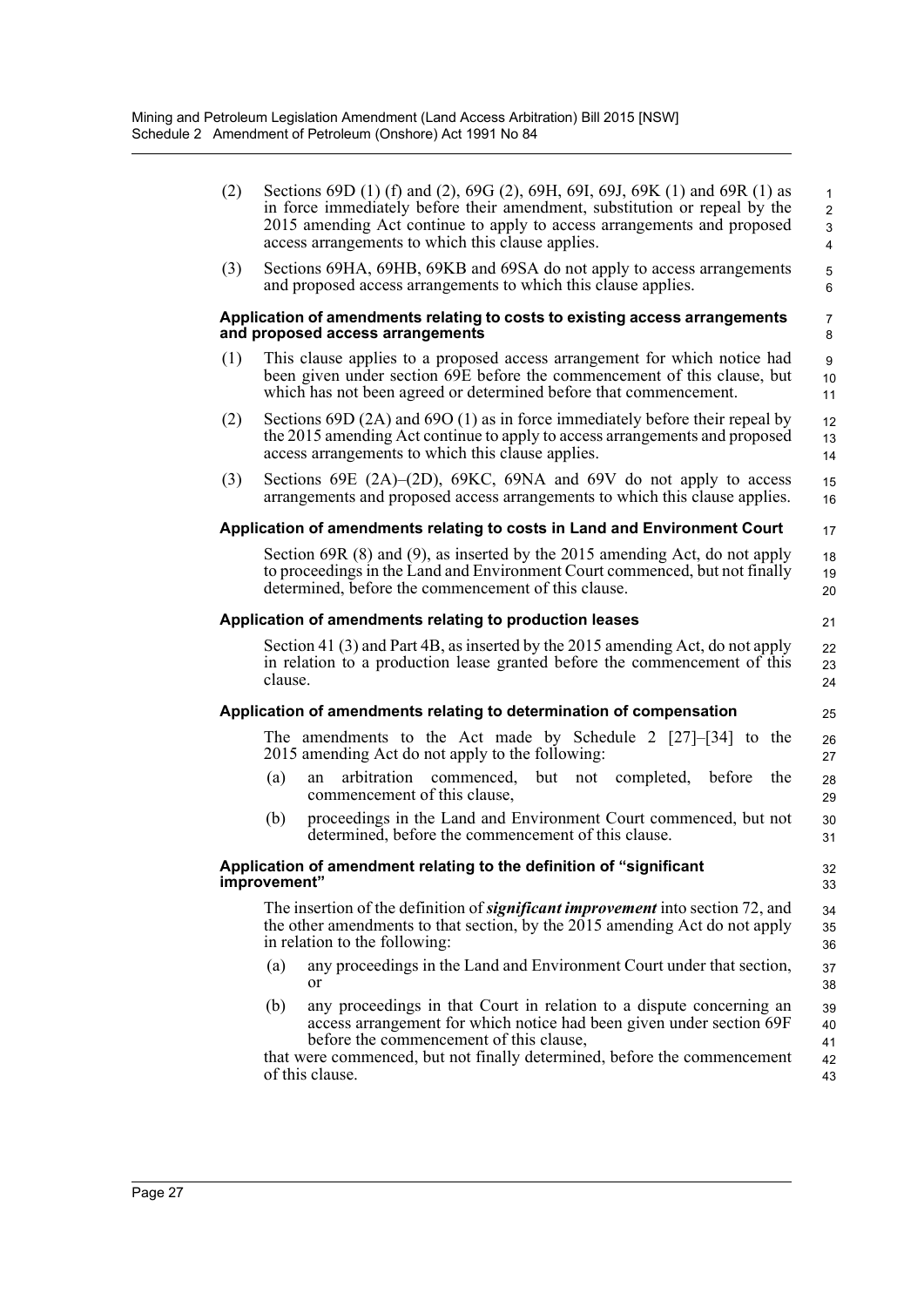| $[41]$ | <b>Schedule</b><br>Insert at the end of the Act with an appropriate Schedule number: |                 |                                                                                                                                                                                                                                                                                                                                               |                               |  |
|--------|--------------------------------------------------------------------------------------|-----------------|-----------------------------------------------------------------------------------------------------------------------------------------------------------------------------------------------------------------------------------------------------------------------------------------------------------------------------------------------|-------------------------------|--|
|        |                                                                                      |                 |                                                                                                                                                                                                                                                                                                                                               | $\overline{2}$                |  |
|        |                                                                                      | <b>Schedule</b> | Cancellation of titles relating to national<br>parks                                                                                                                                                                                                                                                                                          | 3                             |  |
|        |                                                                                      |                 |                                                                                                                                                                                                                                                                                                                                               | 4                             |  |
|        | 1                                                                                    |                 | <b>Cancellation of certain exploration licences</b>                                                                                                                                                                                                                                                                                           | 5                             |  |
|        |                                                                                      |                 | An exploration licence, or part of an exploration licence, that is comprised of<br>land within a national park (within the meaning of the <i>National Parks and</i><br><i>Wildlife Act 1974</i> ) as at the commencement of this Schedule is cancelled by<br>this Schedule, either wholly or in part, as the case requires.                   | 6<br>$\overline{7}$<br>8<br>9 |  |
|        | 2                                                                                    |                 | <b>Compensation not payable</b>                                                                                                                                                                                                                                                                                                               | 10                            |  |
|        |                                                                                      | (1)             | Compensation is not payable by or on behalf of the State:                                                                                                                                                                                                                                                                                     | 11                            |  |
|        |                                                                                      |                 | because of the enactment or operation of this Schedule or any Act that<br>(a)<br>amends this Schedule, or                                                                                                                                                                                                                                     | 12<br>13                      |  |
|        |                                                                                      |                 | because of any direct or indirect consequence of any such enactment or<br>(b)<br>operation (including any conduct under the authority of any such<br>enactment), or                                                                                                                                                                           | 14<br>15<br>16                |  |
|        |                                                                                      |                 | because of any conduct relating to any such enactment or operation.<br>(c)                                                                                                                                                                                                                                                                    | 17                            |  |
|        |                                                                                      | (2)             | This clause extends to conduct and any other matter occurring before the<br>commencement of this clause.                                                                                                                                                                                                                                      | 18<br>19                      |  |
|        |                                                                                      | (3)             | In this clause:                                                                                                                                                                                                                                                                                                                               | 20                            |  |
|        |                                                                                      |                 | <i>compensation</i> includes damages or any other form of compensation.                                                                                                                                                                                                                                                                       | 21                            |  |
|        |                                                                                      |                 | <i>conduct</i> includes any statement, or any act or omission:                                                                                                                                                                                                                                                                                | 22                            |  |
|        |                                                                                      |                 | whether unconscionable, negligent, false, misleading, deceptive or<br>(a)<br>otherwise, and                                                                                                                                                                                                                                                   | 23<br>24                      |  |
|        |                                                                                      |                 | whether constituting an offence, tort, breach of contract, breach of<br>(b)<br>statute or otherwise.                                                                                                                                                                                                                                          | 25<br>26                      |  |
|        |                                                                                      |                 | <i>statement</i> includes a representation of any kind, whether made orally or in<br>writing.                                                                                                                                                                                                                                                 | 27<br>28                      |  |
|        |                                                                                      |                 | <b>the State</b> means the Crown within the meaning of the Crown Proceedings Act<br>1988 or an officer, employee or agent of the Crown.                                                                                                                                                                                                       | 29<br>30                      |  |
|        | 3                                                                                    |                 | State not liable for certain conduct                                                                                                                                                                                                                                                                                                          | 31                            |  |
|        |                                                                                      | (1)             | The State is not liable, and is taken never to have been liable, whether<br>vicariously or otherwise, for any conduct (relevant conduct) before an<br>exploration licence's cancellation under this Schedule in relation to an<br>exploration licence or prospecting on land (whether occurring before or after<br>the grant of the licence). | 32<br>33<br>34<br>35<br>36    |  |
|        |                                                                                      | (2)             | In addition, the State is not liable, and is taken never to have been liable,<br>whether under any contract, policy or other arrangement for self-insurance or<br>otherwise, to indemnify any person against any personal liability of the person<br>for relevant conduct.                                                                    | 37<br>38<br>39<br>40          |  |
|        |                                                                                      | (3)             | This clause extends to all types of civil liability, whether at law or in equity,<br>and whether arising in tort or contract, or under an enactment or otherwise.                                                                                                                                                                             | 41<br>42                      |  |
|        |                                                                                      |                 |                                                                                                                                                                                                                                                                                                                                               |                               |  |